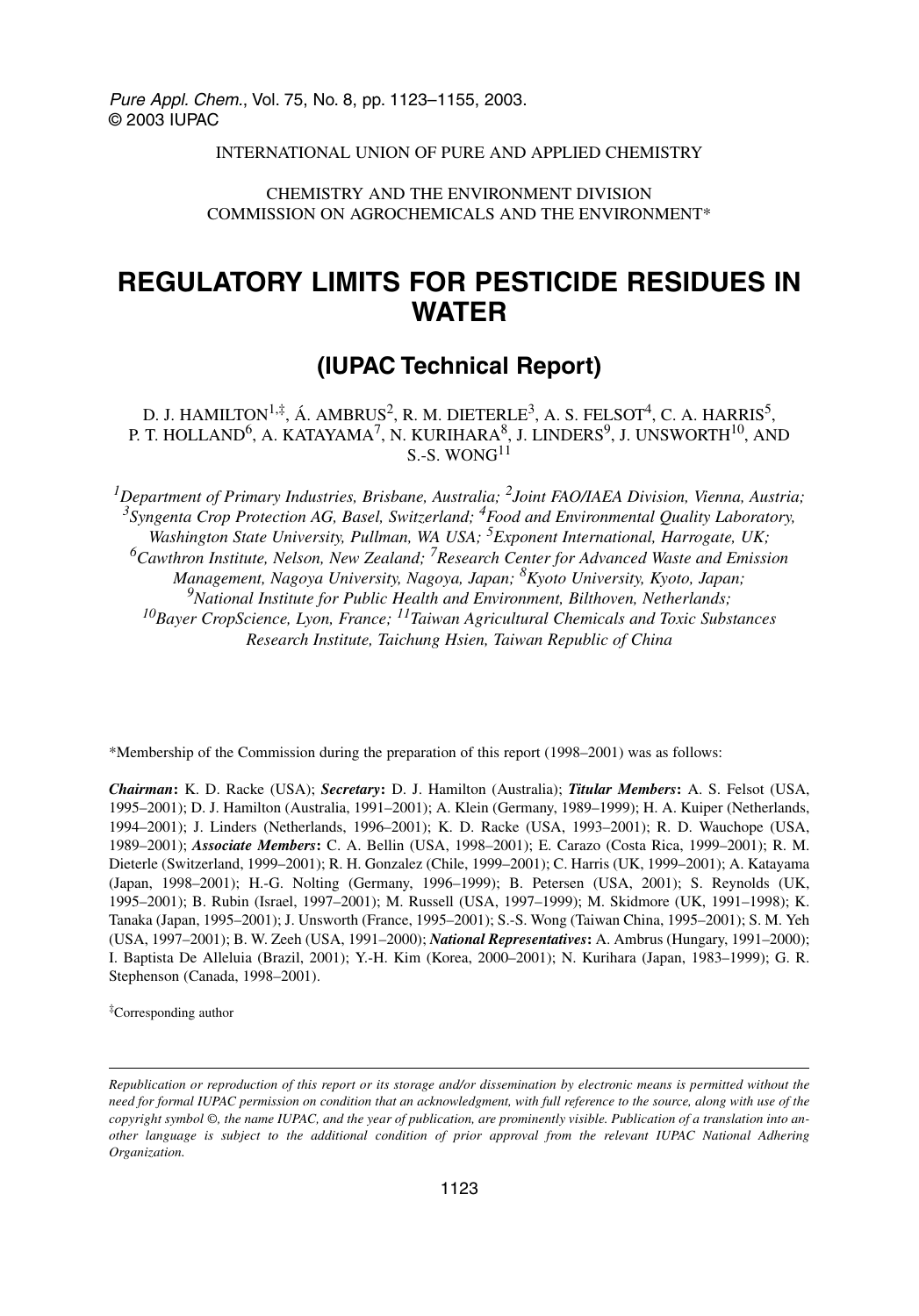# **Regulatory limits for pesticide residues in water**

# **(IUPAC Technical Report)**

*Abstract*: National governments introduced residue limits and guideline levels for pesticide residues in water when policies were implemented to minimize the contamination of ground and surface waters. Initially, the main attention was given to drinking water.

Regulatory limits for pesticide residues in waters should have the following characteristics: definition of the type of water, definition of the residue, a suitable analytical method for the residues, and explanation for the basis for each limit.

Limits may be derived by applying a safety factor to a no-effect-level, or from levels occurring when good practices are followed and also passing a safety assessment, or from the detection limit of an analytical method, or directly by legislative decision.

The basis for limits and guideline values issued by WHO, Australia, the United States, New Zealand, Japan, Canada, European Union, and Taiwan is described, and examples of the limits are provided. Limits have been most commonly developed for drinking water, but values have also been proposed for environmental waters, effluent waters, irrigation waters, and livestock drinking waters. The contamination of ground water is of concern because it may be used as drinking water and act as a source of contamination for surface waters. Most commonly, drinking water standards have been applied to ground water.

The same terminology may have different meanings in different systems. For example, guideline value (GV) in WHO means a value calculated from a toxicology parameter, whereas in Australia, a GV is at or about the analytical limit of determination or a maximum level that might occur if good practices are followed. In New Zealand, the GV is the concentration where aesthetic significance is influenced. The Australian health value (HV) is conceptually the same as the WHO GV. The New Zealand maximum acceptable value (MAV) and the Canadian maximum acceptable concentration (MAC) are also conceptually the same as the WHO GV.

Each of the possible ways of defining the residues has its merits. A residue limit in water expressed as the sum of parent and toxicologically relevant transformation products makes sense where it is derived from the acceptable daily intake (ADI). For monitoring purposes, where it is best to keep the residue definition as simple as possible for the sake of practical enforcement and economy, the parent or a marker residue is preferable. It is also possible for parent and degradation products (hydrolysis and photolysis products and metabolites) to become physically separated as the water moves through soil strata, which suggests that separate limits should be set for parent and important degradation products.

The Commission has made 12 recommendations for regulatory limits for pesticide residues in water. The recommendations will act as a checklist for authorities introducing or revising limits or guidelines for pesticide residues in water.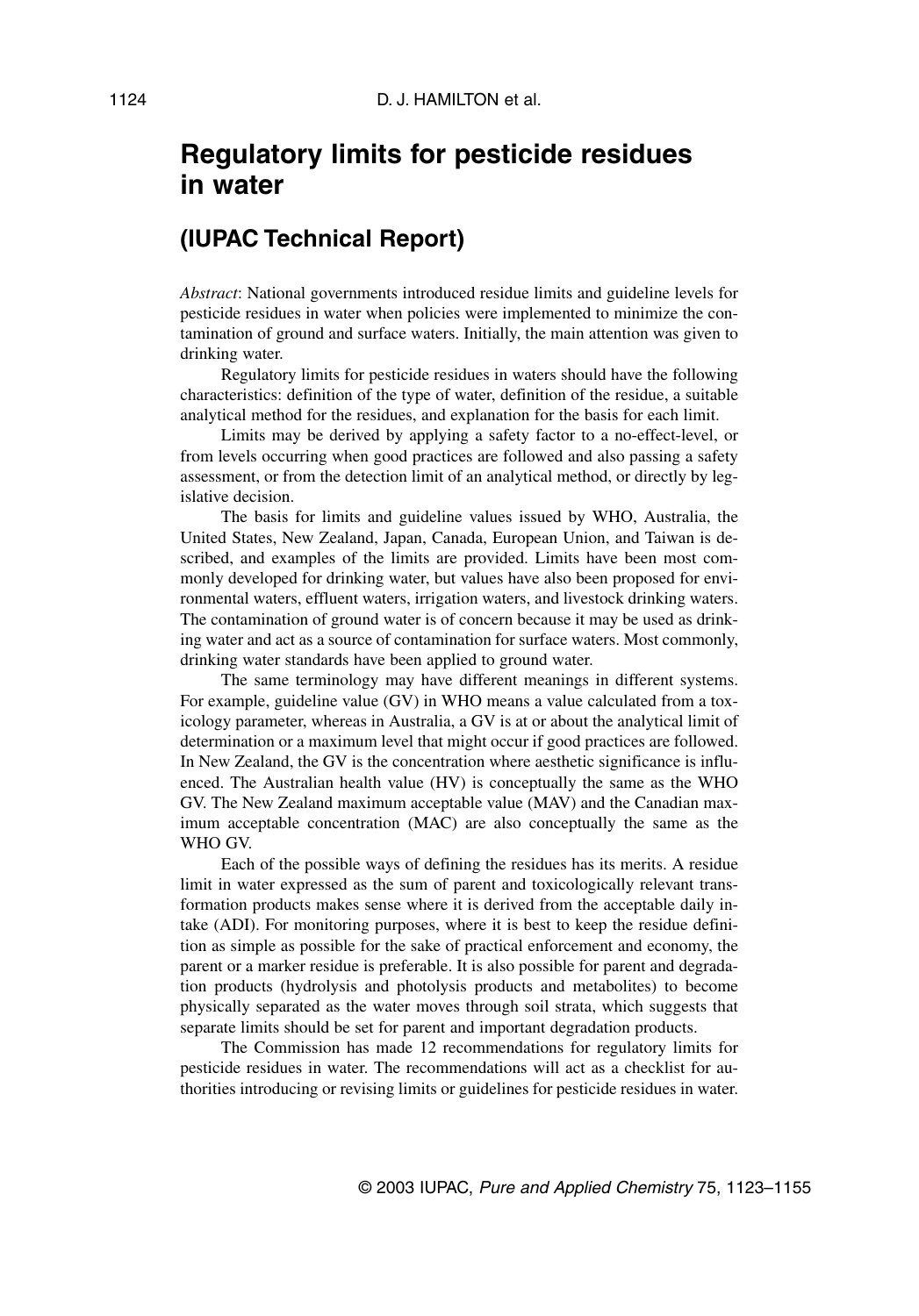# **RECOMMENDATIONS OF THE IUPAC COMMISSION ON AGROCHEMICALS AND THE ENVIRONMENT**

- 1. The terminology for pesticide residue limits in water should be harmonized. As a first step, IUPAC should prepare and issue recommended terminology for the various limits and guidelines for pesticide residues in water. International agencies and national governments would then be encouraged to adopt the terminology when introducing or revising their regulations or recommendations.
- 2. The aim or purpose of establishing a set of pesticide residue limits in water should be clearly enunciated so that they are used only for the intended purpose.
- 3. The nature of the water to which the pesticide residue limits apply should be defined and explained.
- 4. The methods for establishing pesticide residue limits in water should be described and should include the data requirements, assumptions, reasons for choice of factors (assessment, uncertainty, or safety) and the nature of the water to which the limits apply.
- 5. The rationale for each pesticide residue limit should be explained publicly in a transparent way. The explanation should summarize the available data, draw attention to inadequacies or inconsistencies of data and show in a logical way the derivation of the recommended value. The explanation should include, where relevant, the choice of factor (assessment, uncertainty, or safety), availability of analytical methods, and residue definition.
- 6. The compound or compounds to be included in a residue limit for water should be stated. It is preferable to set individual residue limits for parent pesticide and each relevant transformation product.
- 7. Analytical methods for residues in water should be developed with limits of quantification (LOQs) low enough to match concentrations related to relevant biological effects.
- 8. A pesticide residue limit in water that is designed for monitoring or regulatory purposes should be established at a level no lower than the LOQ of a practical analytical method.
- 9. A process designed to reduce the levels of pesticide residues in water should not introduce contaminants that pose new risks.
- 10. Guidelines for drinking water calculated from the acceptable daily intake (ADI) should follow the WHO system [60-kg body weight, consumption 2 l/day, allocate 1 or 10 % tolerable daily intake (TDI) or ADI depending on the pesticide uses and properties].
- 11. Guideline levels should never be taken as a licence to degrade a water supply to the guideline levels.
- 12. Short-term deviations above a regulatory limit for residues in water do not necessarily mean that the water is unsuitable for the intended purpose. The amount and duration of the deviation should be subject to a risk assessment taking into account the basis for the regulatory limit.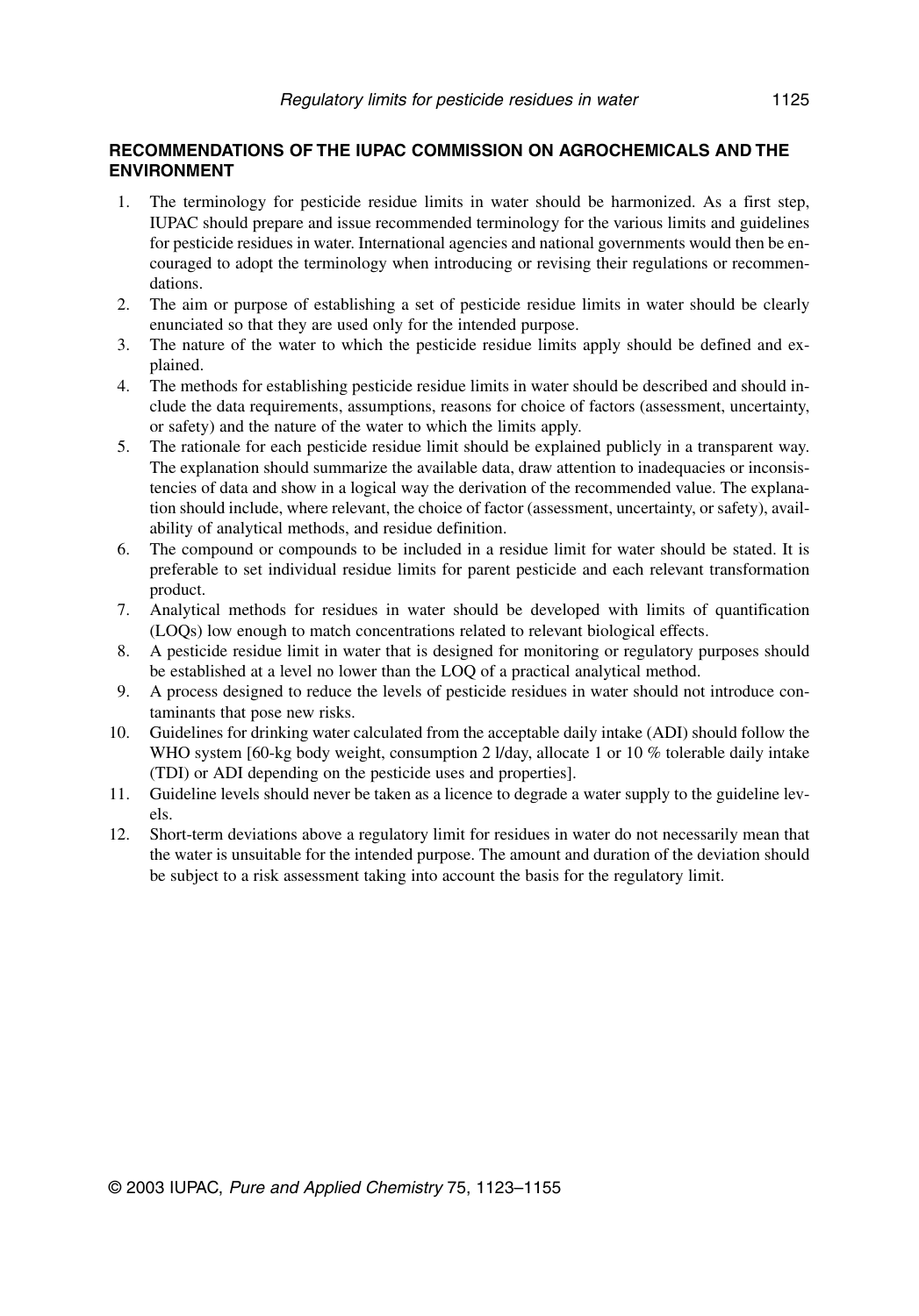# **CONTENTS**

- 1. INTRODUCTION
- 2. REGULATORY LIMITS
- 3. DEFINITION OF THE TYPE OF WATER
- 4. DESCRIPTION OF THE SITUATION WHERE THE LIMIT OR GUIDELINE APPLIES
- 5. DEFINITION OF THE RESIDUE AND AN EXPLANATION FOR THE CHOSEN RESIDUE DEFINITION
- 6. SUITABLE REGULATORY ANALYTICAL METHOD
- 7. BASIS FOR THE REGULATORY LIMIT
	- 7.1 "Safety" or "margin of safety" limit

*WHO Australia United States New Zealand Japan Canada European Union Taiwan*

- 7.2 "Good practices" limit
- 7.3 "Zero residue (LOD or LOQ)" limit
- 7.4 Legislative limit
- 8. INTERPRETATION OF RESIDUE-MONITORING DATA
- 9. DISCUSSION
- 10. CONCLUSION
- 11. ACKNOWLEDGMENT
- 12. REFERENCES
- 13. GLOSSARY OF ACRONYMS

# **1. INTRODUCTION**

Contamination of ground water by pesticide residues was for many years generally regarded as unlikely because the soil profile acts as a purifying filter [1]. Residue contamination of surface waters was regarded as transitory because the focus was on organochlorine pesticides such as DDT, which were of very low water solubility and had a strong tendency to attach to particulate matter and to disappear from clear water. About 20 years ago, information had accumulated that some herbicide compounds, which were generally more water-soluble and more widely used than the organochlorines, were being detected in both surface and ground waters. Policies were developed to reduce contamination of ground and surface waters, and regulatory limits and guideline levels were introduced for residues in drinking water.

Setting regulatory limits for pesticide residues in waters is complex. First, we must decide which type of water is relevant to the proposed limit (e.g., drinking water, reservoir water, lakes and streams, ground water, water for aquaculture, irrigation water, and drinking water for farm animals). Second, should we adopt a risk assessment-based approach or a "no more than reasonable if good practices are followed" approach, or a combination of the two? Different approaches will lead to different maximum limits being set. A limit based on a risk to human health or the environment may allow much higher levels of residue in the water than would ever occur in practice. An arbitrarily chosen maximum limit may be economically wasteful in requiring correction of harmless residues that do not meet the standard while ignoring more hazardous contaminants that are technically not pesticides. An important principle is that the establishment of guideline levels or standards does not imply that the water quality should be degraded to the recommended levels.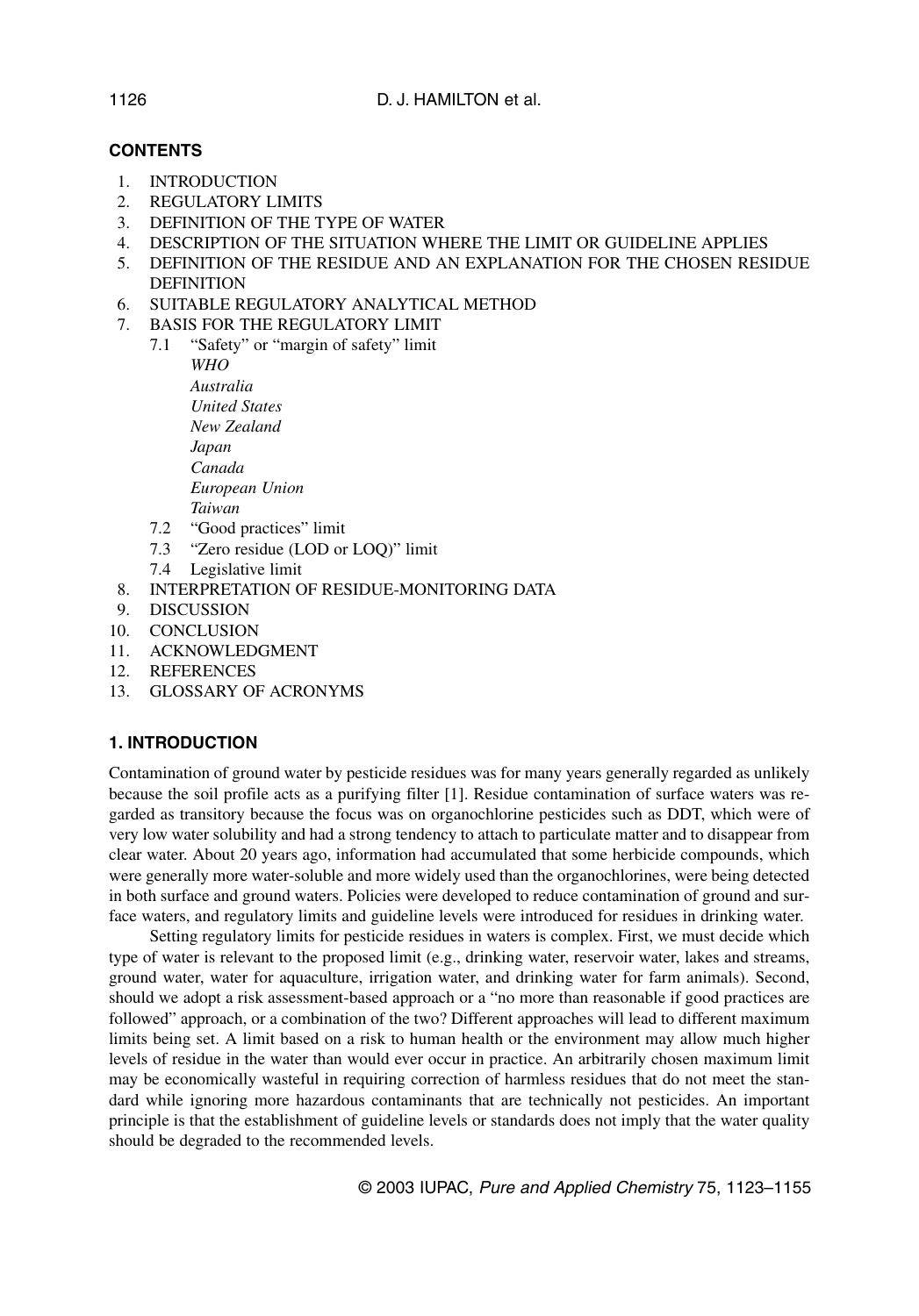Greim [2] noted that drinking-water standards rely on a variety of criteria that are difficult to comprehend even for experts and imply that the standard levels are of different toxicological significance, which is understood neither by the public nor by regulatory agencies. As a result, a drinking-water level exceeding the standard level is of great concern to the public.

This paper will examine the general principles for establishing regulatory limits and then will discuss how these principles have been applied to limits and guideline levels for residues in water.

Concentrations of residues in water are expressed in some documents as mg/l and in others as  $\mu$ g/l. In this paper, we will use  $\mu$ g/l throughout for consistency and ease of understanding.

The common names for pesticides have been approved by the Technical Committee 81 of the International Organization for Standardization (ISO) and published in ISO 1750–1981 and its Addenda and Amendments.

## **2. REGULATORY LIMITS**

Regulatory limits for pesticide residues in water must have a number of characteristics if they are to be useful and to survive legal challenges. The authority of regulatory limits may derive from science (e.g., a relationship between the limit and a toxic hazard) or legislative enactment or both. Comparisons of regulatory limits established by different national authorities should take into account the underlying derivations. Differences may still exist even when the limits are linked to a measurable property such as toxicity or limit of quantification of an analytical method and when they apply to the same type of water (e.g., drinking water at the tap).

Regulatory limits for residues in water should include the following characteristics:

- Definition of the type of water and description of the situation where the limit applies
- Definition of the residue and an explanation for the chosen residue definition (as for residues in food crops)
- Suitable regulatory analytical method
- The basis for the limit should be explained, for example:
	- a "safety" limit or a "margin of safety" limit, where the limit is calculated from a biological property such as a no-observed-effect-level (NOEL);
	- a "good practices" limit, where the limit is derived from field trials that demonstrate the maximum levels that might occur in practice;
	- an "LOQ" limit, where the limit is based on the limit of quantification of an analytical method; or
	- a legislative limit, where the limit is set in legislation.

Guideline levels should have similar characteristics, but do not have legislative authority. The purpose of guideline levels should be stated, for example, as an indicator whether good practices are being followed or if a particular water body is becoming contaminated.

Jiménez et al. [3] explained that the goal of establishing standards is to achieve benefits while minimizing the risk at a specific cost. In practice, risks and benefits are not known, and in the developed countries, very strict values may result from the pressure of ecological groups, thus producing standards based on political reasons rather than on scientific or logical reasoning. It is not appropriate for developing countries to copy such standards or guidelines without analysing the context under which they have been selected. It is essential for each country to establish priorities according to its actual needs and to formulate the criteria according to its economical and technological situation. In Mexico, the priority pesticides for water guidelines are alachlor, atrazine, bentazone and simazine; the selection was based on either their toxicity, soil mobility, or frequency of use, or a combination thereof.

Regulatory limits for pesticide residues should be established and administered in context with risks from other contaminants and practices to achieve an overall benefit. Van Dijk-Looijaard and Van Genderen [4] described the use of ozone on raw water to reduce pesticide residue concentrations below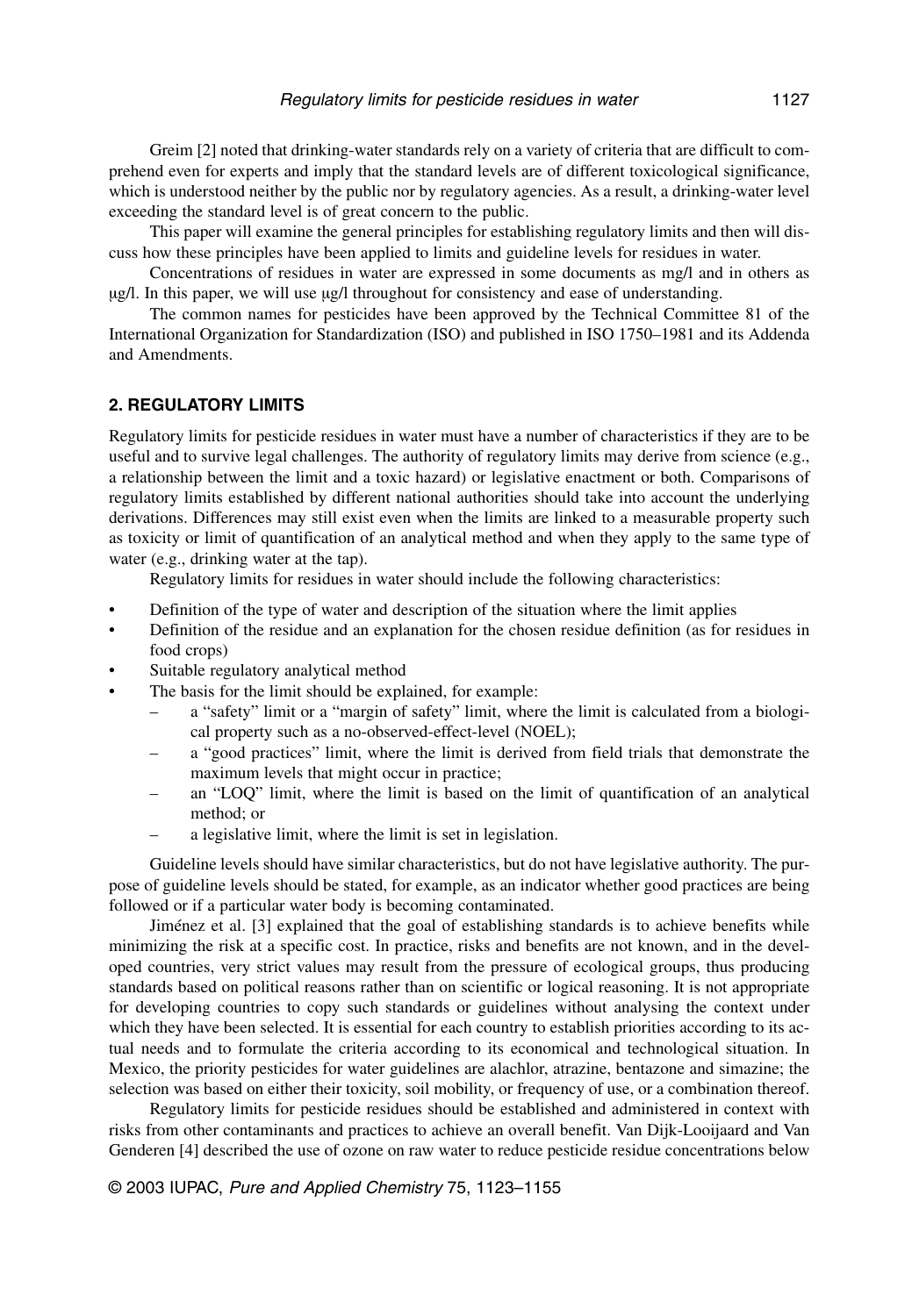the drinking-water standard of 0.1 µg/l in Europe. In the process, the ozone generates the genotoxic carcinogen bromate. The removal of one or two less-toxic pesticides at the expense of adding bromate is a questionable situation, but is permitted by current regulations.

### **3. DEFINITION OF THE TYPE OF WATER**

Definitions by the European Union (EU) [5] are as follows.

*Surface water* means inland waters except ground, transitional, and coastal waters, except in respect of chemical status for which it shall also include territorial waters.

*Ground water* means all water that is below the surface of the ground in the saturation zone and in direct contact with the ground or subsoil.

*Inland water* means all standing or flowing water on the surface of the land, and all ground water on the landward side of the baseline from which the breadth of territorial waters is measured.

*River* means a body of inland water flowing for the most part on the surface of the land, but which may flow underground for part of its course.

*Lake* means a body of standing inland surface water.

*Transitional waters* are bodies of surface water in the vicinity of river mouths, which are partly saline in character as a result of their proximity to coastal waters, but which are substantially influenced by freshwater flows.

*Coastal water* means surface water on the landward side of a line, every point of which is at a distance of one nautical mile on the seaward side from the nearest point of the baseline from which the breadth of territorial waters is measured, extending where appropriate up to the outer limit of a transitional water.

The European Union also defines *water intended for human consumption* [6]. It is all water either in its original state or after treatment, intended for drinking, cooking, food preparation, or other domestic purposes, regardless of its origin, and whether it is supplied from a distribution network, from a tanker, or in bottles or containers; and all water used in any food-production undertaking for the manufacture, processing, preservation, or marketing of products or substances intended for human consumption unless the competent national authorities are satisfied that the quality of the water cannot affect the wholesomeness of the foodstuff in its finished form.

In Australia, *drinking water* is defined as water intended primarily for human consumption, but which has other domestic uses. It may be consumed directly as it comes from the tap or indirectly in beverages or foods prepared with water, and among its other uses are bathing and showering [7]. The guidelines are intended to meet the needs of the consumers and apply at the point of use, for example, at the tap. The National Health and Medical Research Council Australian Drinking Water Guidelines, however, do not apply to bottled or packaged water.

In Taiwan, *drinking water* refers to water supplied for drinking by the general public [8]. *Drinking-water sources* include tap water (public water supplied via pipes or other conduits), surface water (the entirety or sections of waters in rivers, lakes, dams, ponds, or other systems), ground water (subsurface water), and other designated waters. Only surface and ground waters that are consistent with drinking-water quality standards are suitable for drinking water.

In New Zealand, *drinking water* is water intended to be used for human consumption, food preparation, utensil washing, oral hygiene, or personal hygiene [9]. *Potable water* is drinking water that does not contain any determinands that exceed the maximum acceptable values (MAVs). *Raw water* is water that has not received any treatment to make it suitable for drinking. *Secure ground water* is water contained beneath the land surface, which is abstracted by a secure well head; it must not be under the direct influence of surface water or demonstrate significant and rapid shifts in characteristics; less than 0.005% of the water should have been present in the aquifer for less than one year.

The U.S. Environmental Protection Agency (EPA) defines *surface water* as all water that is open to the atmosphere and subject to surface runoff [10]. *Ground water under the direct influence of sur-*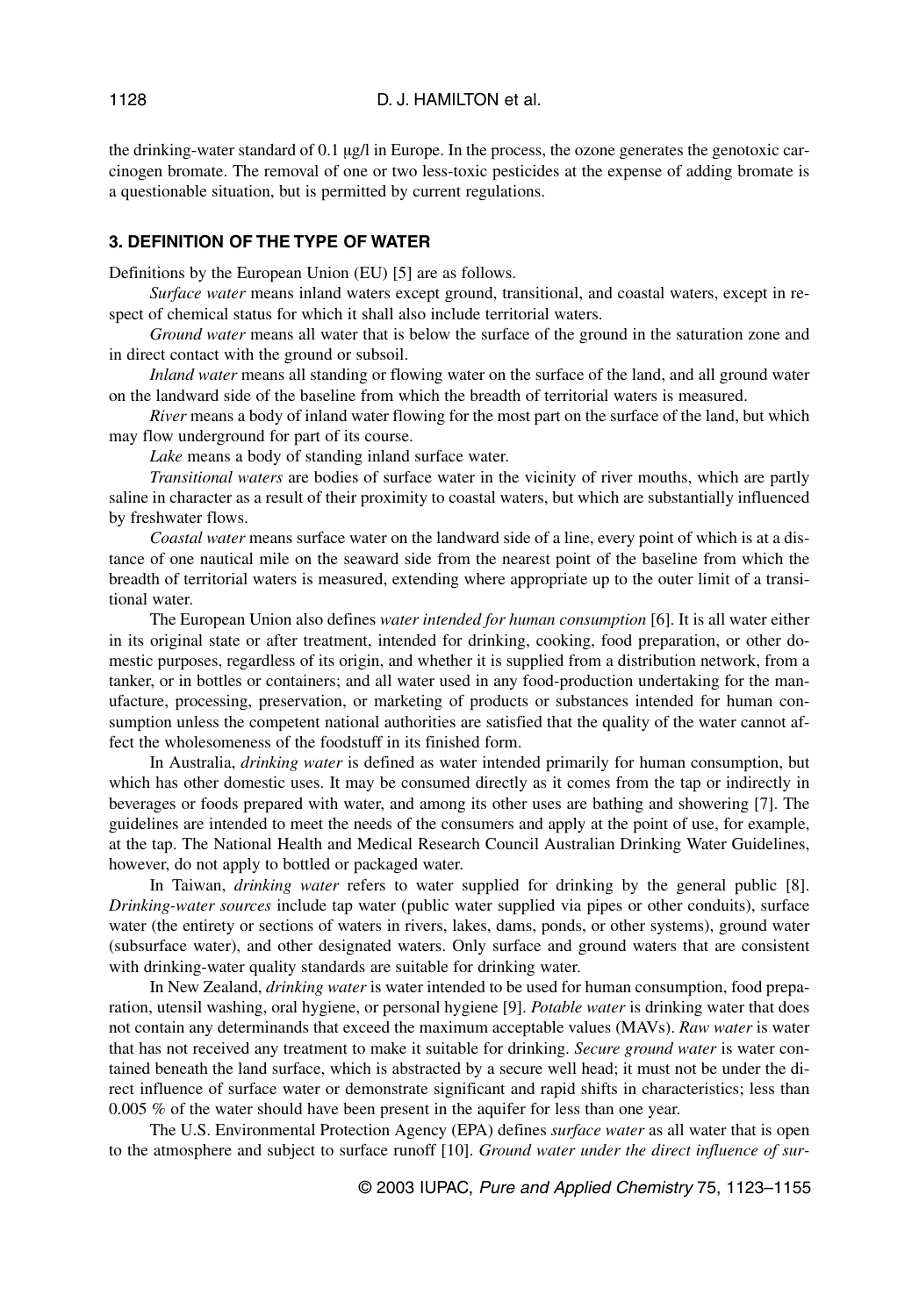*face water* means any water beneath the surface of the ground with significant occurrence of insects or other macroorganisms, algae, or large-diameter pathogens such as *Giardia lamblia* or *Cryptosporidium*, or significant and relatively rapid shifts in water characteristics such as turbidity, temperature, conductivity, or pH, which closely correlate to climatological or surface water conditions.

## **4. DESCRIPTION OF THE SITUATION WHERE THE LIMIT OR GUIDELINE APPLIES**

An EU document [6] cited principles for establishing standards of water quality for human consumption and stated that the values are to be complied with at the point where water intended for human consumption is made available to the appropriate user.

In the United States, the maximum contaminant level (MCL) is the maximum permissible level of a contaminant in water that is delivered to any user of a public water system [11].

Larson et al. [12] also stated that the U.S. standards for drinking water (MCL and MCLG, maximum contaminant level goal) apply to finished (treated) drinking water supplied by a community water supply and require that the annual average concentration of the specific contaminant be below the MCL.

Sidhu [13] described the U.S. processes for deriving MCLs and MCLGs and suggested that the primary drinking-water standards may also serve as guidelines in environmental regulations such as domestic sewage treatment requirements, disposal of hazardous wastes, surface water industrial discharge controls, agricultural fertilizer and pesticide practices, and ground water remediation levels.

Application of drinking-water limits as guidelines for other waters seems inappropriate and perhaps reflects a tendency to use a limit just because it exists, irrespective of its basis and design for a specific purpose. The U.S. drinking-water standards are designed to apply to finished (treated) drinkingwater supplies.

Barbash and Resek [14] explained that the contamination of ground water by pesticides is of concern because the ground water may be used for drinking and it may be a source of pesticide contamination of surface waters which support aquatic ecosystems. The surface waters may also be used as drinking-water supplies. Most commonly, drinking-water limits have been applied to ground water.

# **5. DEFINITION OF THE RESIDUE AND AN EXPLANATION FOR THE CHOSEN RESIDUE DEFINITION**

In discussing the WHO guidelines, Younes and Galal-Gorchev [15] pointed out that while considerable information is available on the toxicity of mammalian metabolites of pesticides, information on the nature and toxicity of environmental degradation products of pesticides is not so well known. Consequently, environmental degradation products have not been taken into account in the WHO guidelines for drinking-water quality.

In the OECD countries and the EU Member States, several documents have been developed and discussed concerning guidance and criteria of dossiers and studies required to support the registration of plant protection products [16]. In these documents, a definition of the residue is required, taking into account the specific properties of the substance. These relate to inherent properties such as physicochemical characteristics, but also to compartment-related properties such as metabolism, excretion, and degradation in environmental compartments.

Therefore, a distinction is made for which compartment the residue is relevant:

- residues relevant to maximum residue limits (MRLs) for food;
- residues relevant to consumer safety, subdivided in nature and levels of residues and dietary exposure of consumers;
- residues relevant to worker safety; or
- residues relevant to the environment subdivided into the compartments water, soil, and air.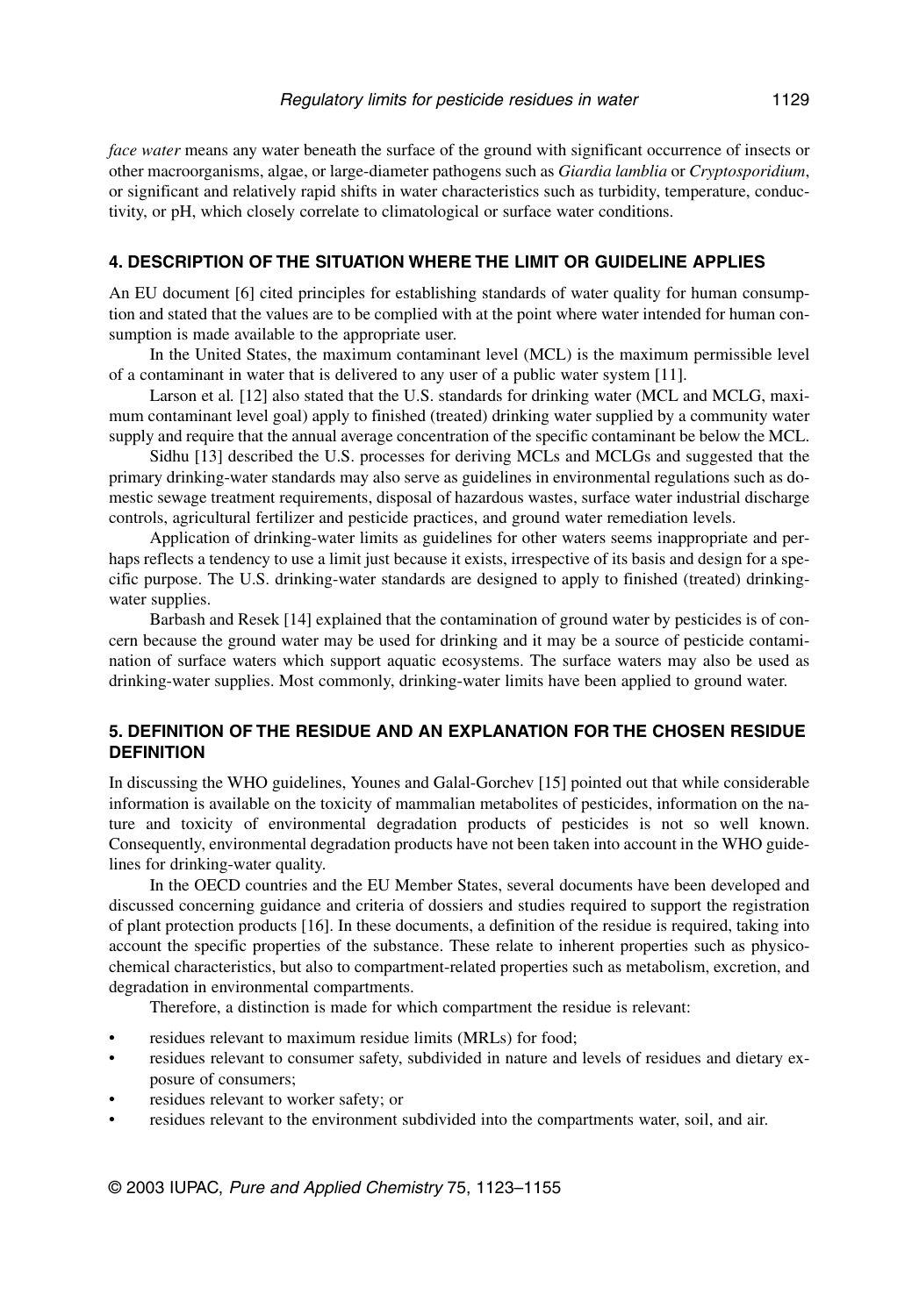#### D. J. HAMILTON et al.

Depending on the rate of transformation in the compartments under consideration, the main part of the residue may consist of the active substance, the main metabolite, a mix of several metabolites (including or excluding the active substance), or even bound residues. The residue definition for water does not normally include bound residues. When the transformation of the active substance occurs with rapid rates (e.g., up to 20 days half-life), the formation of main metabolites may be the most important factors determining the residue. At very high rates of transformation or degradation, with half-lives from a couple of hours to a few days (e.g., by hydrolysis), the main reaction product may even be considered as the active part. Depending on the transformation rates of the individual metabolites, it is necessary to judge which metabolite or complex of metabolites should be considered the relevant residue. If the transformation of the active substance occurs with moderate rate, say up to 60 days half-life, generally the active substance is the relevant residue. Also, at even slower transformation rates (e.g., above 60 days half-life), the active substance should be considered as the relevant residue.

For evaluation purposes, it is generally not possible or even advisable to include the metabolite with the parent compound. Separate evaluation is recommended to get a clear and detailed picture of the assessment of risk. Sometimes, when information is available only with respect to bioassays, all biological activity is combined in the possible effects on the microbial population used. It may be appropriate in those cases to require additional information from the registrant relating to individual components.

In the European Union, a guidance document is under development on relevant metabolites, taking into account the degradation and metabolism studies of the parent compounds [17]. If, in the rate and route of  $^{14}$ C-labeled pesticide degradation studies in soil or water, a transformation product has been identified in amounts exceeding 10 % of the applied dose, that product should be considered as a major degradation product. Other degradation products are considered of minor importance and are excluded from an additional risk assessment.

Each major product is considered to be potentially relevant, and an additional risk assessment using some key parameters should determine its relevancy. The aim of the procedure of an additional risk assessment is to define a substance as relevant or nonrelevant. If a substance is determined "relevant" for the compartment at risk, all the information required for the active substance should be delivered to the authorities. The studies on degradation in soil are also used for estimating the risk for ground water contamination and the potential for surface water exposure to major degradation products through processes such as drainage.

The additional risk assessment takes into account specific information on the metabolite concerning its pesticidal activity, toxicology and ecotoxicology.

With respect to pesticidal activity, a potential relevant metabolite should be tested in a biological screen at the maximum application rate. Showing an effect below 5 % (of the parent activity) should be considered as having no consequential pesticidal activity. The additional toxicity testing for the potential relevant metabolite may include a 90-day subchronic study with rats, resulting in a no-observed-adverse-effect-level (NOAEL), a package of genotoxicity studies, including Ames test, gene mutation test with mammalian cells and a chromosome aberration test. Expert judgment may be required in determining a metabolite to be nonrelevant based on these results. If the margin of safety is above 1000, the substance should be considered nonrelevant. Finally, for the additional ecotoxicity testing, a distinction is made between the aquatic and the terrestrial ecosystem. If surface water is shown to be the compartment at risk, ecotoxicity tests with the standard organisms, fish, daphnids, and algae are required. To interpret the results, the toxicity–exposure ratio should be calculated and compared to the appropriate trigger values, generally 100 for acute and 10 for chronic exposure.

A European Crop Protection Association proposal [18] deals with metabolites of pesticides in soils or aquatic systems and the question of whether they need to be included in standards for water. The document proposes to refer to metabolites that exceed defined trigger levels as major metabolites warranting further investigation.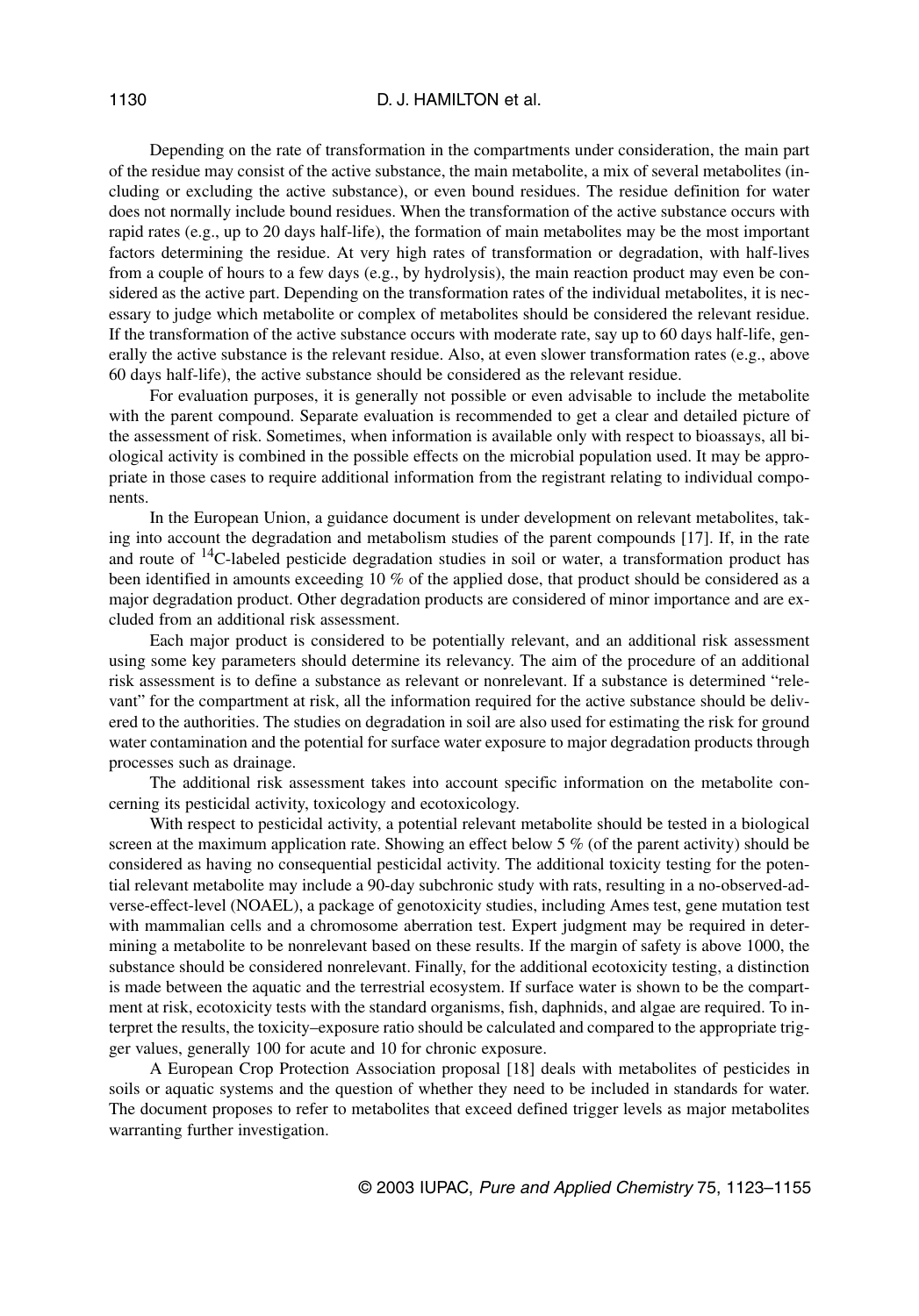Major metabolites would be examined for their ecological relevance, i.e., by comparison of ecotoxicity and predicted exposure for organisms in soil, water, and sediment. Potential presence in ground water would be assessed on the basis of drinking-water standards of toxicological acceptability. If the metabolite meets the tests of exposure below acceptable ecotoxicological and toxicological levels and has no pesticidal activity, then it would be considered nonrelevant requiring no further investigation.

Larson et al. [12] provided information on the relative toxicity of pesticides and their transformation products to aquatic organisms: algae, fish, and invertebrate organisms. Differences in toxicity between parent and transformation product in some cases are organism-dependent, for example, *p,p*′-TDE is more toxic to some species of fish and less toxic to others than the parent *p,p*′-DDT. The toxicity of metabolites closely related to the parent may be anticipated to an extent, for example, endosulfan sulfate is more toxic to fish than endosulfan, fenitrooxon is more toxic to invertebrate insects than parent fenitrothion. The toxicity of other transformation products is not so readily anticipated: metabolites 3-methyl-4-aminophenol and 1-naphthol are reported to be more toxic to fish than the parent compounds fenitrothion and carbaryl, respectively. Clearly, those transformation products of similar or enhanced ecotoxicity should be either included in the residue definition of the parent for aquatic environmental quality criteria or have a separate guideline level.

Fact sheets issued by Canada for specific pesticides explicitly state the residue to which the *maximum acceptable concentration* (MAC) applies [19]. For example, the MAC for aldicarb applies to the total for aldicarb and its metabolites, aldicarb sulfoxide and aldicarb sulfone. The reason is that the two metabolites are also acetylcholinesterase inhibitors with the sulfoxide approximately equipotent with the parent compound and the sulfone somewhat less potent. In a second example, the atrazine MAC applies to atrazine and its metabolites. Atrazine is frequently found along with the metabolite deethylatrazine and is sometimes accompanied by other *N*-dealkylated metabolites. Deethylatrazine, although not as acutely toxic as atrazine, was equally effective in producing hormone imbalances in the test animals.

### **6. SUITABLE REGULATORY ANALYTICAL METHOD**

A WHO Consultation [20] stated that guideline values should not normally be set lower than analytical LOQs achievable in qualified laboratories under routine operating conditions.

Analytical methods must be available to measure residues at specified regulatory limits or guideline values, so the regulatory limit for a residue should be no lower than the LOQ of a practical analytical method. A suitable approach for determining the method LOQ is to find the lowest concentration where recoveries are repeatable and quantitative. For example, the following procedure describes a commonly accepted range for recoveries.

The method LOQ is the lowest concentration tested for which an acceptable mean recovery is obtained. The acceptable range is usually between 70 and 110 %, and the relative standard deviation should be a maximum 20 %. The signal corresponding to the LOQ should lie within the calibration curve.

The mean recovery can be determined by analysis of at least five fortified samples at the LOQ and two unfortified (control) samples of the relevant matrix. If necessary, recoveries should be corrected for control values. However, the control values should not exceed 30 % of the LOQ, and the uncorrected recovery results should also be reported. For the validation of an analytical method, the European Union requests the analysis of an additional five fortified samples at  $10 \times$  LOQ [21]. In analytical series, procedural fortified samples at the LOQ should be included, verifying the performance of the analytical method applied and its correct use.

An EU document [6] cited principles for establishing standards of water quality for human consumption and stated that the methods used to analyze the quality of the water intended for human consumption should be such as to ensure that the results obtained are reliable and comparable.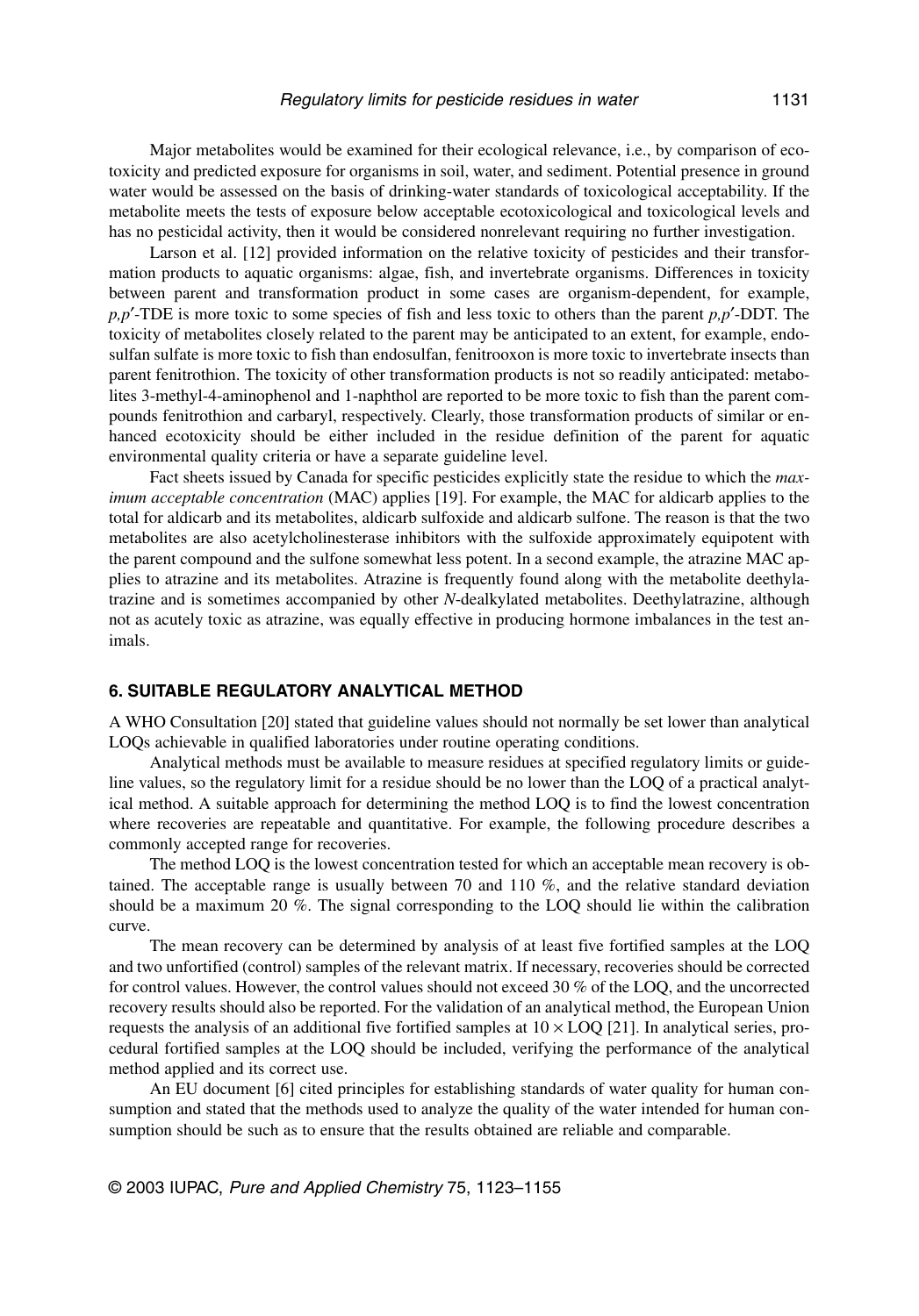The EPA specifies detection limits to be achieved for analysis of contaminants in drinking water [22]. The detection limits, included in Table 4, are generally in the range of  $0.01-1 \mu g/l$ . The EPA also specifies the accuracy to be achieved in the analysis of performance evaluation samples provided by EPA. Laboratories must achieve quantitative results for most contaminants within  $\pm 40$  to  $\pm 50$  % or within 2 standard deviations.

## **7. BASIS FOR THE REGULATORY LIMIT**

Regulatory limits or guideline levels may be derived in various ways:

- a "safety" or "margin of safety" limit;
- a "good practices" limit;
- an "LOO" limit; and
- a legislative limit.

Each of these will be discussed in turn.

First, there is a limit based on toxicity or ecotoxicity testing which produce values calculated from experimentally determined no-effect levels or acceptable effect levels. An additional margin of safety may be added by including a safety factor in the calculation. Guideline levels for drinking water have often been derived in this way; the calculation assumes that a person of standard weight consumes 2 l/day water and that the residue consumed accounts for an agreed part of the ADI, usually 1 or 10 %. The ADI includes a safety factor, usually 100, so there is a margin of safety in such guideline levels or regulatory limits. Countries may disagree on such limits even when the same methodology is used because national ADIs may be different and the percent of ADI allocated to drinking water is arbitrary.

Limits derived from ecotoxicity testing have even more possibilities for variation, with choice of species, duration of exposure, and decisions on acceptable degree of mortalities or other effects.

A limit derived from "good practices in the use of a pesticide" will depend on the use pattern needed for controlling the pest (e.g., mosquitoes or weeds) and assumptions about the volume of water receiving the dose. Such a limit is likely to be related to local conditions.

Guideline values or limits based on the LOQ of an analytical method will not be consistent from one authority to another if the analytical methods are different or if they are established at different times. There is a tendency for LOQs to move to lower concentrations as analytical techniques and technology develop.

Legislative limits have the authority of the law and may be based on scientific assessments together with policy of what is in the best interests of the general population, consumers and trade.

The variety of acronyms can be confusing. Some are used widely, while others relate to specific national regulations or guidelines. Acronyms used in this paper are listed in a glossary after the references.

## **7.1 "Safety" or "margin of safety" limit**

### **WHO**

A WHO Consultation [23] developed guideline levels for nine herbicides in drinking water (Table 1). The guideline values were based on evaluation of each compound's toxicity data. The calculation assumed that an average adult of 70 kg consumes 2 l/day water and that 10 % of the ADI is allocated to drinking water.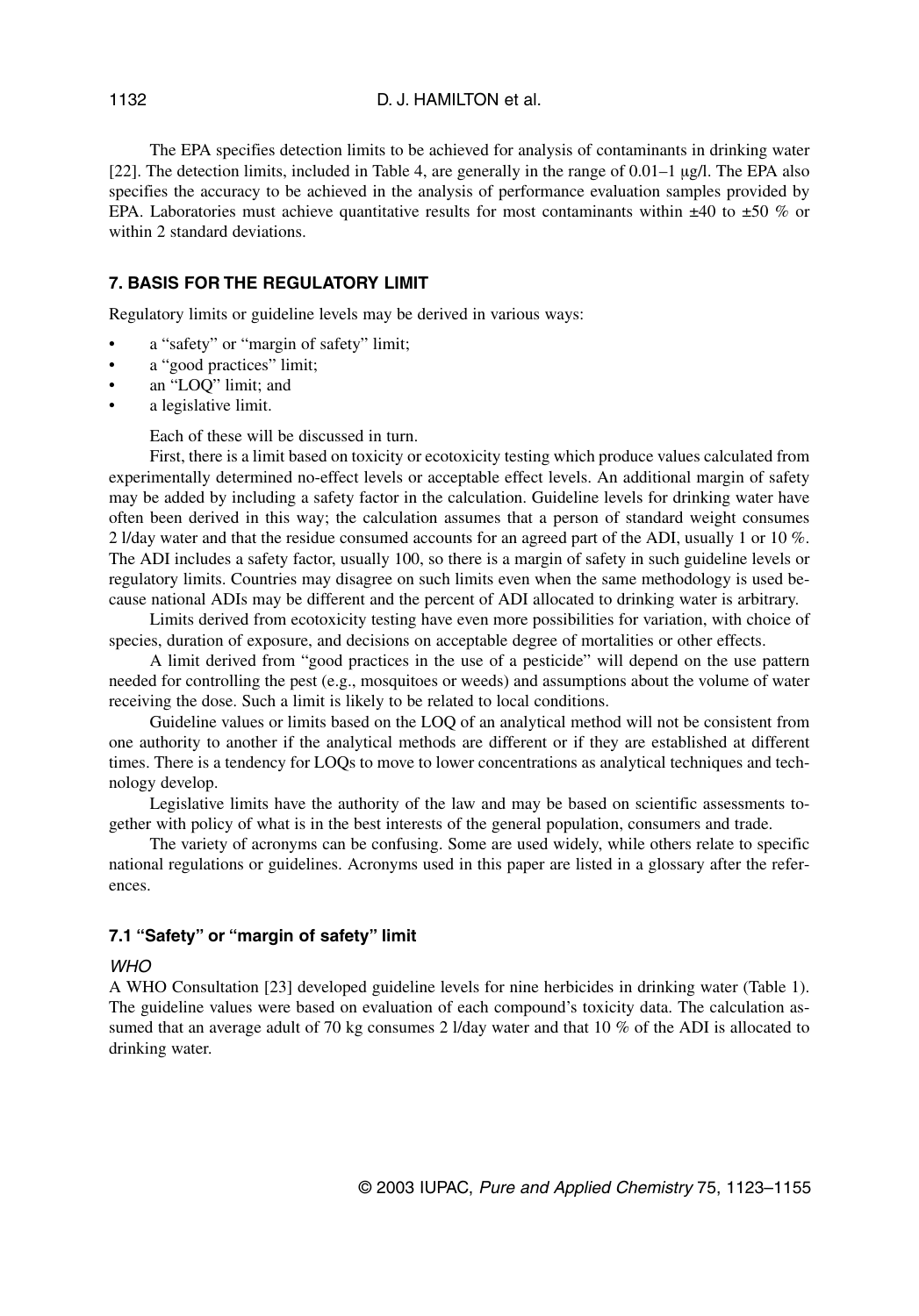| Herbicide     | Guideline level, µg/l | Comment                                                                                                                                                                                                                                  |
|---------------|-----------------------|------------------------------------------------------------------------------------------------------------------------------------------------------------------------------------------------------------------------------------------|
| Alachlor      |                       | Alachlor in drinking water at 0.3 µg/l may produce an excess<br>lifetime cancer risk no greater than 1 in 100000. Alachlor should<br>not be used in areas where it may contaminate drinking water via<br>ground water and surface water. |
| Bentazone     | 25                    | Bentazone should not be used in areas where it may contaminate<br>drinking water via ground water and surface water.                                                                                                                     |
| <b>MCPA</b>   | 0.5                   |                                                                                                                                                                                                                                          |
| Metolachlor   | 5                     |                                                                                                                                                                                                                                          |
| Pendimethalin | 17                    | During the treatment of water with granulated activated charcoal,<br>pendimethalin in the presence of nitrite might produce N-nitroso<br>compounds, which could be carcinogenic.                                                         |
| Propanil      | 175                   | The guideline value may not be protective if some propanil<br>metabolites, in particular 3,3',4,4'-tetrachloroazobenzene, are<br>present in drinking water.                                                                              |
| Pyridate      | 60                    |                                                                                                                                                                                                                                          |
| Simazine      | 17                    | During the treatment of water with granulated activated charcoal,<br>simazine in the presence of nitrite might produce N-nitroso<br>compounds, which could be carcinogenic.                                                              |
| Trifluralin   | 170                   | Pure trifluralin $(>99\%)$ is relatively free of toxic effects. However,<br>the technical product can be contaminated with N-nitroso-<br>dipropylamine, which is a known carcinogen.                                                     |

**Table 1** Guideline levels for herbicides in drinking water [23].

The WHO document drew attention to further points of policy beyond the guideline levels:

- The possible presence in the commercial product of impurities of toxicological significance was considered, but not taken into the guideline levels.
- Emphasis should be placed on preventive measures and examination of practices to minimize water contamination.
- At registration, more attention should be paid to potential for water contamination.
- The concept of good agricultural practice should be extended to minimizing contamination of ground water.
- Guidelines should be developed for predicting and verifying the environmental fate and distribution of herbicides with regard to contamination of drinking water through ground and surface waters.

A WHO Consultation [20] reiterated and expanded on the concepts of the earlier consultation on WHO guideline values for contaminants, including pesticides, for drinking-water quality:

- A guideline value represents the level of a constituent ensuring an aesthetically pleasing water without significant health risk to the consumer.
- The defined drinking-water quality is such that it is suitable for human consumption and all usual domestic purposes.
- Deviation above a guideline value is a signal to investigate the cause prior to remedial action.
- The guideline values, although representing a water quality suitable for lifelong consumption, do not imply that the quality of drinking water should be degraded to the recommended levels.
- Short-term deviations above the guideline values do not necessarily mean that the water is unsuitable for consumption. The amount and duration of the deviation not affecting public health depend on the specific substance.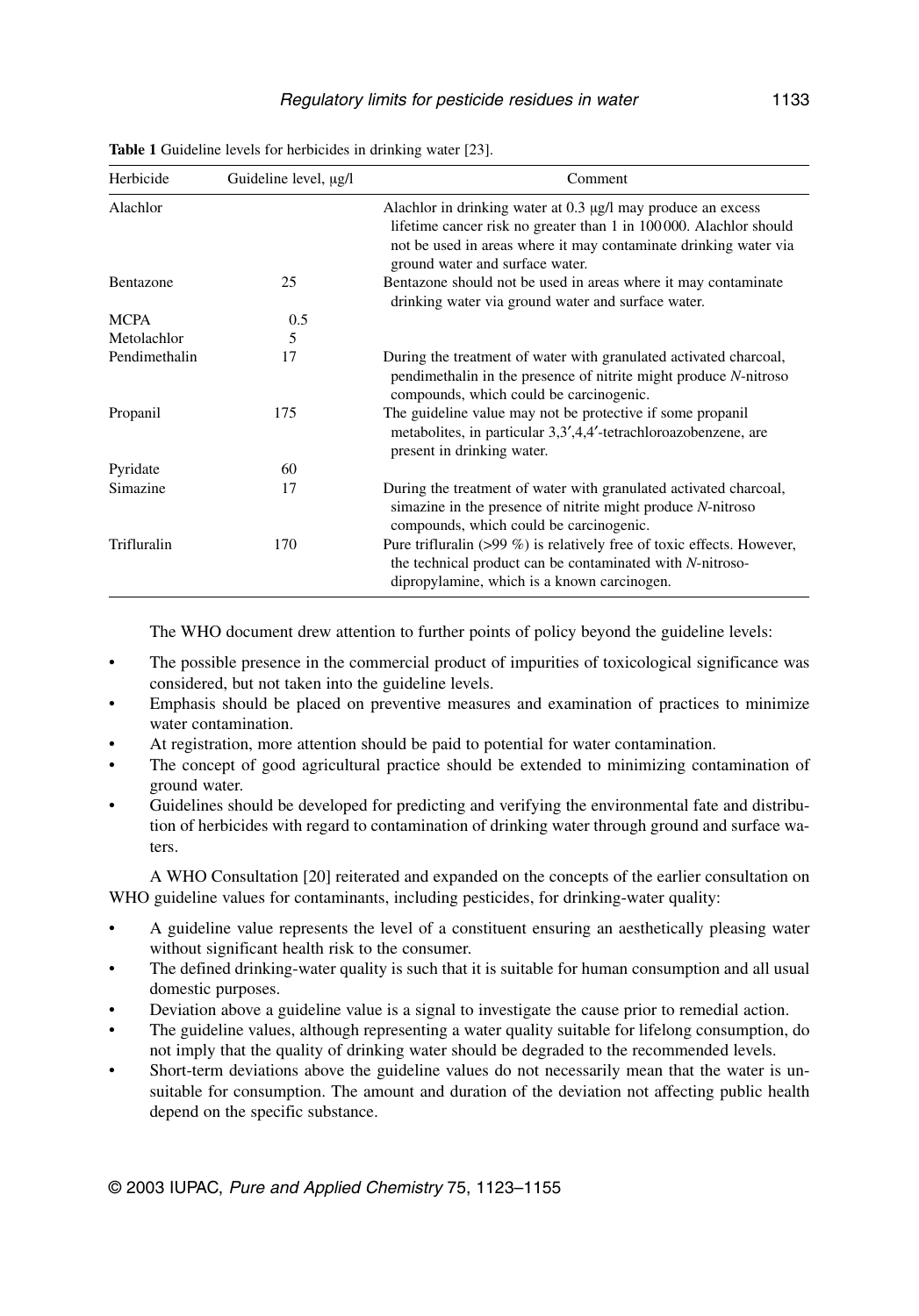• National standards based on the guidelines may differ appreciably from the guideline values because of local geographical, socioeconomic, dietary, and industrial conditions.

The Consultation agreed for pesticides that the guideline value would be based on 1 % of the ADI where exposure from food residues approaches the ADI, but in other cases, a higher allocation than  $1\%$ may be used.

Water consumption of 2 l/day was assumed for the calculations.

The Consultation also noted that taste and odor can be the limiting factors for acceptance of drinking water.

Younes and Galal-Gorchev [15] explained the current WHO approach for estimating health-based guidelines (or guideline values, GVs) for pesticide residues in drinking water. Guideline values are shown in Table 2.

**Table 2** Health-based guideline values derived by WHO for pesticide residues in drinking water [15]. GVs are calculated from 1 % of the tolerable daily intake for those pesticides with a potentially high exposure from food and from 10 % TDI for others. The GV for potentially carcinogenic pesticides is based on modeling and is associated with an estimated upper-bound excess lifetime risk of  $10^{-5}$ .

| Pesticide                       | $\%$       | GV        | Pesticide            | $\%$ | GV             | Pesticide         | $\%$ | GV        |
|---------------------------------|------------|-----------|----------------------|------|----------------|-------------------|------|-----------|
|                                 | <b>TDI</b> | $\mu$ g/l |                      | TDI  | $\mu$ g/l      |                   | TDI  | $\mu$ g/l |
| Alachlor                        | a          | 20        | 1,3-Dichloropropene  | a    | 20             | Metolachlor       | 10   | 10        |
| Aldicarb                        | 10         | 10        | Dichlorprop          | 10   | 100            | Molinate          | 10   | 6         |
| Aldrin/dieldrin                 | 1          | 0.03      | Diquat               | 10   | 10             | Pendimethalin     | 10   | 20        |
| Atrazine                        | 10         | 2         | EDB.                 | a    | $0.4 - 15$     | Pentachlorophenol | a    | 9         |
| Bentazone                       | 10         | 300       | Fenoprop             | 10   | 9              | Permethrin        |      | 20        |
| Carbofuran                      | 10         | 7         | Glyphosate           | 10   | $U^{\text{b}}$ | Propanil          | 10   | 20        |
| Chlordane                       | 1          | 0.2       | Heptachlor + epoxide | 1    | 0.03           | Pyridate          | 10   | 100       |
| Chlortoluron                    | 10         | 30        | Hexachlorobenzene    | a    | 1              | Simazine          | 10   | 2         |
| Cyanazine                       | 10         | 0.6       | Isoproturon          | 10   | 9              | $2,4,5-T$         | 10   | 9         |
| $2,4-D$                         | 10         | 30        | Lindane              |      | 2              | Terbuthylazine    | 10   | 7         |
| $2,4-DB$                        | 10         | 90        | <b>MCPA</b>          | 10   | 2              | Trifluralin       | 10   | 20        |
| <b>DDT</b>                      | 1          | 2         | Mecoprop             | 10   | 10             |                   |      |           |
| 1,2-Dibromo-3-<br>chloropropane | a          | 1         | Methoxychlor         | 10   | 20             |                   |      |           |

 ${}^{a}$ GV associated with estimated upper-bound excess lifetime risk of  $10^{-5}$  (one additional cancer case per 100000 population ingesting drinking water which contains the pesticide at the GV for 70 years).

 $^{b}$ U: unnecessary to recommend a health-based GV because the calculated value is much higher than concentrations normally found in drinking water.

For a pesticide exhibiting threshold toxicity effects, the TDI or ADI was used in conjunction with a daily consumption of 2 l water by a 60-kg adult. For pesticides that are highly persistent, have a high bioaccumulation potential, and are often found in food, only 1 % of the TDI was allocated to drinking water. Examples are DDT, heptachlor, and lindane. In other cases, a default value of 10 % TDI was allocated to drinking water.

For those pesticides considered to be carcinogenic, an extrapolation model was used to derive GVs corresponding to an upper-bound estimate of an excess lifetime cancer risk of 1 per 100 000 of the population exposed.

#### Australia

In Australia, the guidelines for pesticides in drinking water are divided into two categories, *GVs* and *health values (HVs)* [7].

#### 1134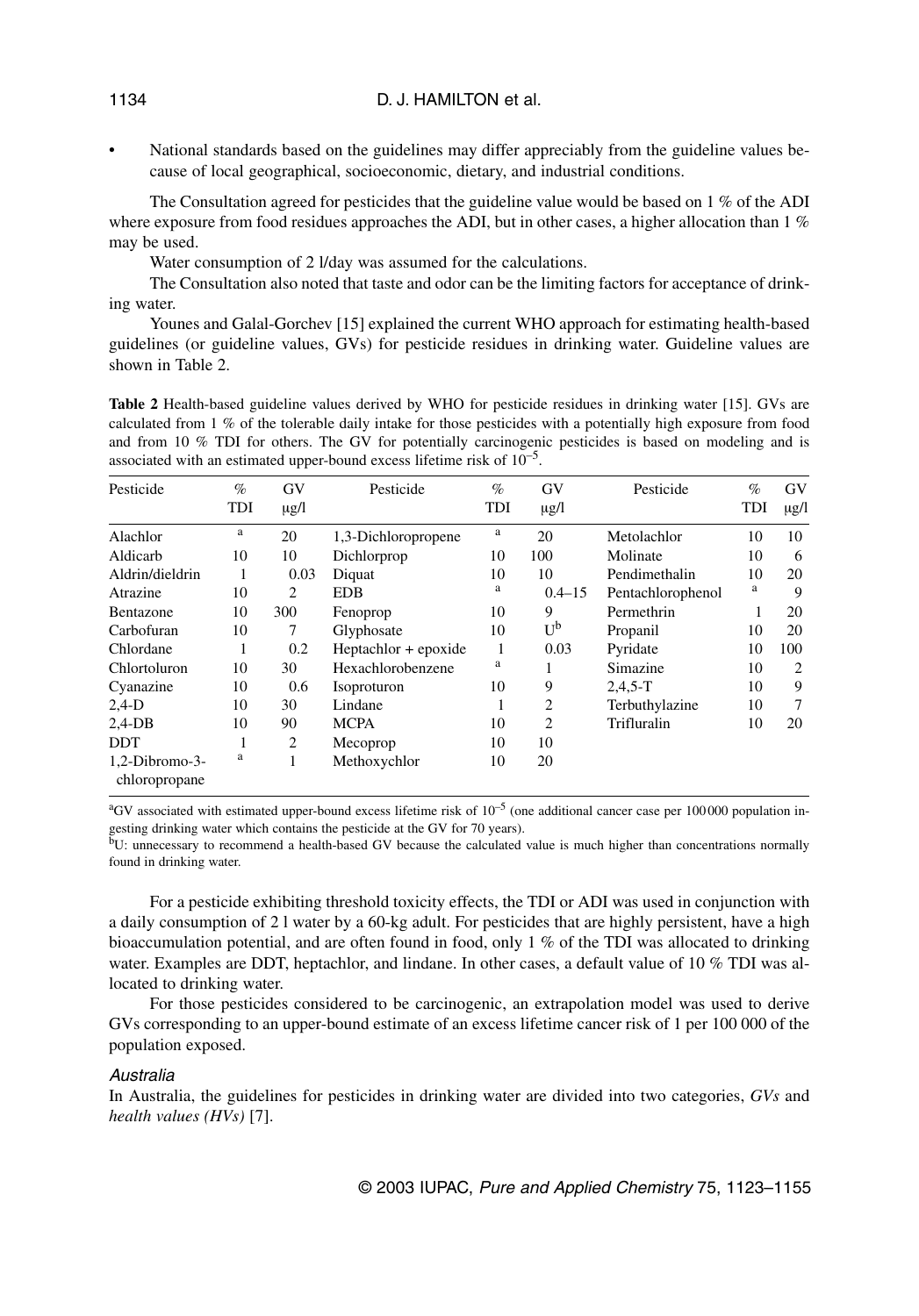*Guideline values* are used by regulatory authorities for surveillance and enforcement purposes. For pesticides that are not approved in water or water catchment areas, the GV is set at or about the analytical limit of determination. Where a pesticide is approved for use in water or water catchment areas, the GV is set at a level consistent with good management practice and which would not result in any significant risk to health of the consumer over a lifetime of consumption. Exceeding the GV indicates that undesirable contamination of drinking water has occurred; it does not necessarily indicate a hazard to public health.

*Health values* are intended for use by health authorities in managing the health risks associated with inadvertent exposure resulting from a spill or misuse of a pesticide. HVs are calculated from the ADI (usually 10 %) for a 70-kg adult consuming 2 l/day water. For compounds where no toxic threshold can be demonstrated, the risk associated with exposure at very low concentrations may be extrapolated using a risk assessment model from the dose–response relationship at higher doses.

The National Health and Medical Research Council [7] summarized the differences between the Australian and WHO guidelines. Australia uses an adult body weight of 70 kg, whereas WHO uses 60 kg. For genotoxic carcinogenic compounds, WHO uses a risk assessment calculation with the guideline set at the concentration that would give rise to 1 additional cancer per 100 000 people. Australian guidelines for these types of compound take into consideration:

- the limit of determination of an analytical method;
- the concentration, using the WHO method, that would give rise to one additional cancer per million people if water with the compound at that concentration were consumed over a lifetime; and
- a value based on a threshold effect calculation, with an additional safety factor for potential carcinogenicity.

Fact sheets are available for some pesticides, explaining the basis for the GVs (organochlorine pesticides, atrazine and 2,4-D). Guideline and health values for 120 pesticides are provided in the document and are summarized in Table 3. The document stresses that the guidelines should never be seen as a licence to degrade the quality of a drinking-water supply to the guideline level.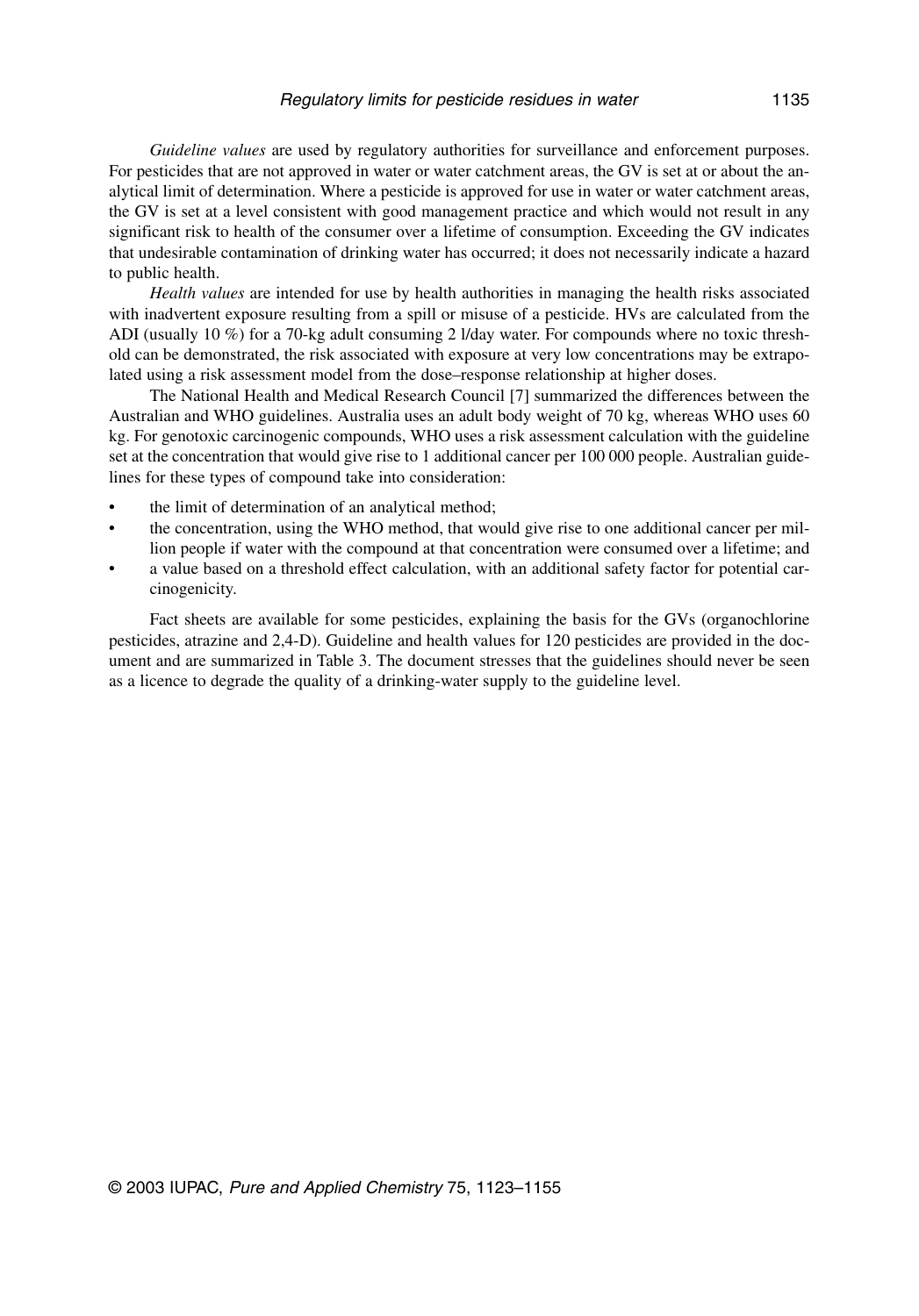|  |  | D. J |
|--|--|------|
|  |  |      |

| Pesticide         | GV             | <b>HV</b>    | Pesticide          | GV             | HV           | Pesticide          | GV             | HV             |
|-------------------|----------------|--------------|--------------------|----------------|--------------|--------------------|----------------|----------------|
|                   | $\mu$ g/l      | $\mu$ g/l    |                    | $\mu g/l$      | $\mu$ g/l    |                    | µg/l           | $\mu$ g/l      |
| Acephate          |                | 10           | <b>EDB</b>         | $\mathbf{1}$   | $\mathbf{1}$ | Parathion          |                | 10             |
| Aldicarb          | $\mathbf{1}$   | $\mathbf{1}$ | Endosulfan         | 0.05           | 30           | Parathion-methyl   | 0.3            | 100            |
| Aldrin and        | 0.01           | 0.3          | Endothal           | 10             | 100          | Pebulate           | 0.5            | 30             |
| dieldrin          |                |              |                    |                |              |                    |                |                |
| Ametryn           | 5              | 50           | <b>EPTC</b>        | $\mathbf{1}$   | 30           | Pendimethalin      |                | 300            |
| Amitrole          | $\mathbf{1}$   | 10           | Ethion             |                | 3            | Pentachlorophenol  | 0.01           | 10             |
| Asulam            |                | 50           | Ethoprophos        | $\mathbf{1}$   | $\mathbf{1}$ | Permethrin         | $\mathbf{1}$   | 100            |
| Atrazine          | 0.5            | 20           | Etridiazole        | 0.1            | 100          | Picloram           |                | 300            |
| Azinphos-methyl   | 2              | 3            | Fenamiphos         |                | 0.3          | Piperonyl Butoxide |                | 100            |
| Benomyl           |                | 100          | Fenarimol          | $\mathbf{1}$   | 30           | Pirimicarb         |                | 5              |
| Bentazone         |                | 30           | Fenchlorphos       |                | 30           | Pirimiphos-ethyl   |                | 0.5            |
| Bioresmethrin     |                | 100          | Fenitrothion       |                | 10           | Pirimiphos-methyl  |                | 50             |
| <b>Bromacil</b>   | 10             | 300          | Fenoprop           |                | 10           | Profenofos         |                | 0.3            |
| Bromophos-ethyl   |                | 10           | Fensulfothion      | 10             | 10           | Promecarb          |                | 0.03           |
| Bromoxynil        |                | 30           | Fenvalerate        |                | 50           | Propachlor         | $\mathbf{1}$   | 50             |
| Carbaryl          | 5              | 30           | Flamprop-methyl    |                | 3            | Propanil           | 0.1            | 500            |
| Carbendazim       |                | 100          | Fluometuron        |                | 50           | Propargite         |                | 50             |
| Carbophenothion   |                | 0.5          | Formothion         |                | 50           | Propazine          | 0.5            | 50             |
| Carbofuran        | 5              | 10           | Fosamine           |                | 30           | Propiconazole      | 0.1            | 100            |
| Carboxin          | $\overline{c}$ | 300          | Glyphosate         | 10             | 1000         | Propyzamide        | 2              | 300            |
| Chlordane         | 0.01           | $\mathbf{1}$ | Heptachlor,        | 0.05           | 0.3          | Pyrazophos         |                | 30             |
|                   |                |              | include epoxide    |                |              |                    |                |                |
| Chlorfenvinphos   |                | 10           | Hexaflurate        |                | 30           | Ouintozene         |                | 30             |
| Chlorothalonil    | 0.1            | 30           | Hexazinone         | $\overline{c}$ | 300          | Simazine           | 0.5            | 20             |
| Chloroxuron       |                | 10           | Lindane            | 0.05           | 20           | Sulprofos          |                | 10             |
| Chlorsulfuron     |                | 100          | Malathion          |                | 50           | $2,4,5-T$          | 0.05           | 100            |
| Clopyralid        | 1000           | 1000         | Methidathion       |                | 30           | Temephos           | 300            | 300            |
| $2.4-D$           | 0.1            | 30           | Methiocarb         | 5              | 5            | Terbacil           | 10             | 30             |
| DDT and derivs    | 0.06           | 20           | Methomyl           | 5              | 30           | <b>Terbufos</b>    | 0.5            | 0.5            |
| Diazinon          | $\mathbf{1}$   | 3            | Methoxychlor       | 0.2            | 300          | Terbutryn          | $\mathbf{1}$   | 300            |
| Dicamba           |                | 100          | Metolachlor        | $\overline{2}$ | 300          | Tetrachlorvinphos  | $\overline{c}$ | 100            |
| Dichlobenil       |                | 10           | Metribuzin         | $\mathbf{1}$   | 50           | Thiobencarb        |                | 30             |
| Dichlorvos        | $\mathbf{1}$   | $\mathbf{1}$ | Metsulfuron-methyl | 5              | 30           | Thiometon          |                | 3              |
| Diclofop-methyl   |                | 5            | Mevinphos          | 5              | 5            | Thiophanate        |                | 5              |
| Dicofol           |                | 3            | Molinate           | 0.5            | 5            | Thiram             |                | 3              |
| Difenzoquat       |                | 100          | Monocrotophos      |                | $\mathbf{1}$ | Triadimefon        | 100            | $\overline{c}$ |
| Dimethoate        |                | 50           | Napropamide        | $\mathbf{1}$   | 1000         | Trichlorfon        |                | 5              |
| Diphenamid        | 2              | 300          | Nitralin           |                | 500          | Triclopyr          |                | 10             |
| Diquat            | 0.5            | 5            | Norflurazon        | $\overline{2}$ | 50           | Trifluralin        | 0.1            | 50             |
| Disulfoton        | $\mathbf{1}$   | 3            | Oryzalin           |                | 300          | Vernolate          | 0.5            | 30             |
| Diuron            |                | 30           | Oxamyl             | 5              | 100          |                    |                |                |
| $DPA$ $(2,2-DPA)$ |                | 500          | Paraquat           | $\mathbf{1}$   | 30           |                    |                |                |
|                   |                |              |                    |                |              |                    |                |                |

**Table 3** Drinking-water guidelines for pesticides in Australia [7]. GV is guideline value; HV is health value.

# United States

Nowell and Resek [11] provided a detailed review of U.S. standards for pesticide residues in water.

In the United States, *standards* refer to threshold values that are legally enforceable by agencies of the U.S. government, for example, EPA MCLs for drinking water. MCLs, although established with a human health-based component, also take into account effects on taste and odor, treatment feasibility, cost of treatment, and analytical detection.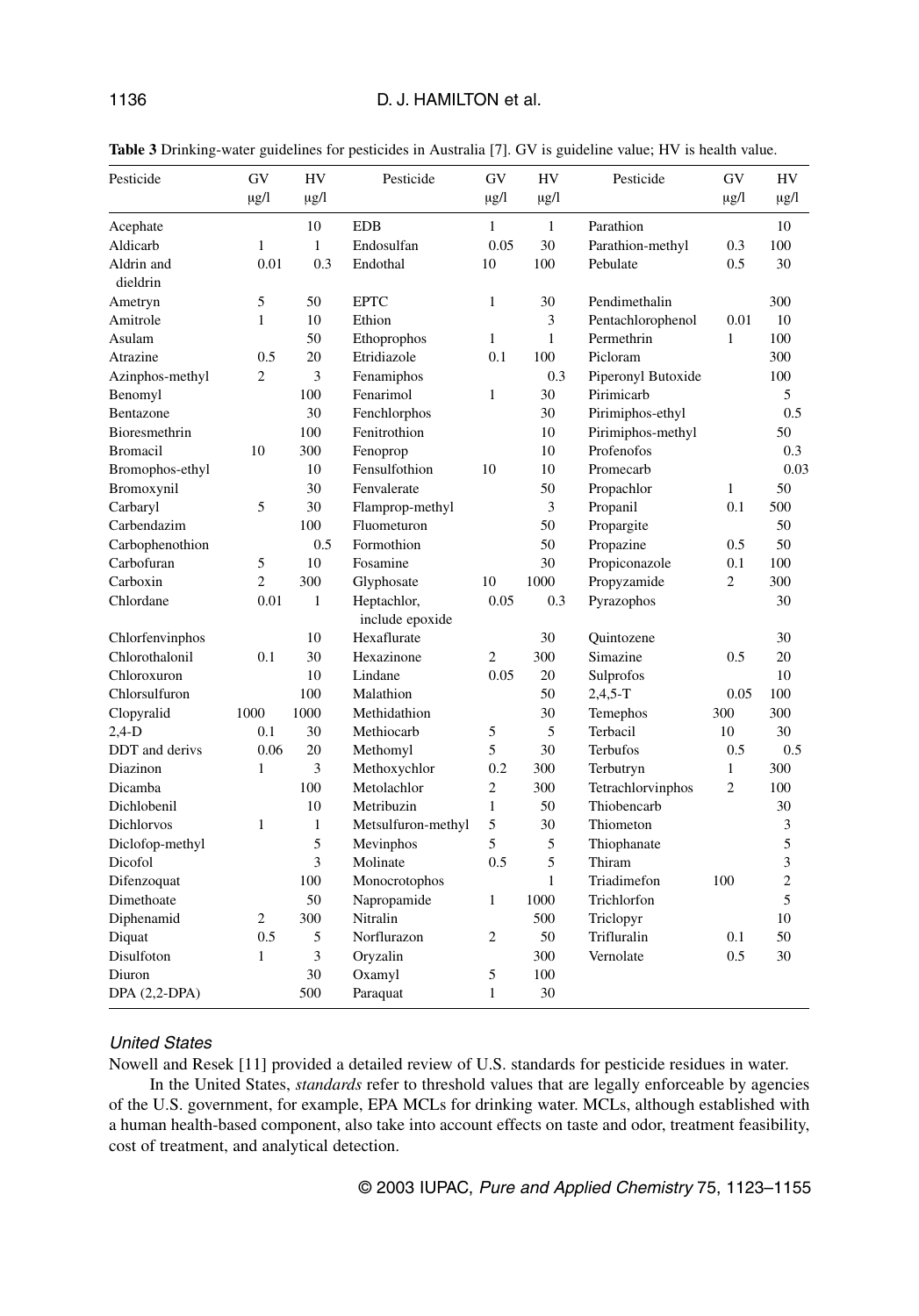Guidelines refer to threshold values that have no regulatory status, but are provided as advice. Agencies may use "criteria", "advisories", "guidance", or "recommendations" as synonyms for guidelines. Federal guidelines generally are designed to protect human health, aquatic organisms or wildlife, but they do not reflect economic feasibility or analytical detection limit. States may use the Federal guidelines as State standards.

Selections of EPA drinking-water standards and advisories for pesticides are listed in Table 4.

For a contaminant that may adversely affect human health and have the potential to contaminate public water systems, the Safe Drinking Water Act requires the EPA to publish a nonenforceable *MCLG*. The MCLG is a nonenforceable health goal that is set at a level at which no known or anticipated adverse effect on the health of persons occur and that allows an adequate margin of safety [24]. The MCLG is set at zero for a known or probable human carcinogen.

At the same time, the EPA is required to issue an MCL or a required treatment technique. The MCL is the maximum permissible level of a contaminant in water that is delivered to any user of a public water system and is set as close to the MCLG as possible. The MCL is an enforceable standard.

**Table 4** EPA drinking-water standards and advisories, listing the MCLs, MCLGs and health advisories. DWEL = drinking-water equivalent level. Data are summarized from EPA [24]. Required detection limits are summarized from EPA [22].

|                                 |                   | <b>Standards</b>   |                        | Health advisory,<br>10-kg child |                    | Health advisory        |                                |                               |  |
|---------------------------------|-------------------|--------------------|------------------------|---------------------------------|--------------------|------------------------|--------------------------------|-------------------------------|--|
| Pesticide, metabolite           | MCL,<br>$\mu g/l$ | MCLG,<br>$\mu$ g/l | $1$ -day,<br>$\mu$ g/l | $10$ -days,<br>$\mu$ g/l        | DWEL,<br>$\mu$ g/l | Lifetime.<br>$\mu$ g/l | $10^{-4}$ cancer<br>risk, µg/l | detection<br>$limit, \mu g/l$ |  |
| Acifluorfen (sodium)            |                   |                    | 2000                   | 2000                            | 400                |                        | 100                            |                               |  |
| Alachlor                        | $\overline{2}$    | $\boldsymbol{0}$   | 100                    | 100                             | 400                |                        | 40                             | 0.2                           |  |
| Aldicarb                        | 7                 | 7                  | 10                     | 10                              | 40                 | 7                      |                                | 0.5                           |  |
| Aldicarb sulfone                | 7                 | 7                  | 10                     | 10                              | 40                 | 7                      |                                | 0.5                           |  |
| Aldicarb sulfoxide              | $\overline{7}$    | 7                  | 10                     | 10                              | 40                 | 7                      |                                | 0.8                           |  |
| Aldrin                          |                   |                    | 0.3                    | 0.3                             | 1                  |                        | 0.2                            |                               |  |
| Ametryn                         |                   |                    | 9000                   | 9000                            | 300                | 60                     |                                |                               |  |
| Atrazine                        | 3                 | $\mathfrak{Z}$     |                        |                                 | 1000               | 200                    |                                | 0.1                           |  |
| Bentazone                       |                   |                    | 300                    | 300                             | 1000               | 200                    |                                |                               |  |
| <b>Bromacil</b>                 |                   |                    | 5000                   | 5000                            | 5000               | 90                     |                                |                               |  |
| Camphechlor<br>(toxaphene)      | 3                 | $\mathbf{0}$       | $\overline{4}$         | 4                               | 10                 |                        | 3                              | 1                             |  |
| Carbaryl                        |                   |                    | 1000                   | 1000                            | 4000               | 700                    |                                |                               |  |
| Carbofuran                      | 40                | 40                 | 50                     | 50                              | 200                | 40                     |                                | 0.9                           |  |
| Carboxin                        |                   |                    | 1000                   | 1000                            | 4000               | 700                    |                                |                               |  |
| Chloramben                      |                   |                    | 3000                   | 3000                            | 500                | 100                    |                                |                               |  |
| Chlordane                       | $\overline{c}$    | $\mathbf{0}$       | 60                     | 60                              | 20                 |                        | 1                              | 0.2                           |  |
| Chlorothalonil                  |                   |                    | 200                    | 200                             | 500                |                        | 150                            |                               |  |
| Chlorpyrifos                    |                   |                    | 30                     | 30                              | 100                | 20                     |                                |                               |  |
| Cyanazine                       |                   |                    | 100                    | 100                             | 70                 | $\mathbf{1}$           |                                |                               |  |
| $2,4-D$                         | 70                | 70                 | 1000                   | 300                             | 400                | 70                     |                                | 0.1                           |  |
| Dacthal                         |                   |                    | 80000                  | 80000                           | 400                | 70                     |                                |                               |  |
| Dalapon<br>(sodium salt)        | 200               | 200                | 3000                   | 3000                            | 900                | 200                    |                                | 1                             |  |
| Diazinon                        |                   |                    | 20                     | 20                              | 3                  | 0.6                    |                                |                               |  |
| 1,2-Dibromo-3-<br>chloropropane | 0.2               | $\boldsymbol{0}$   | 200                    | 50                              |                    |                        | 3                              | 0.02                          |  |

(*continues on next page*)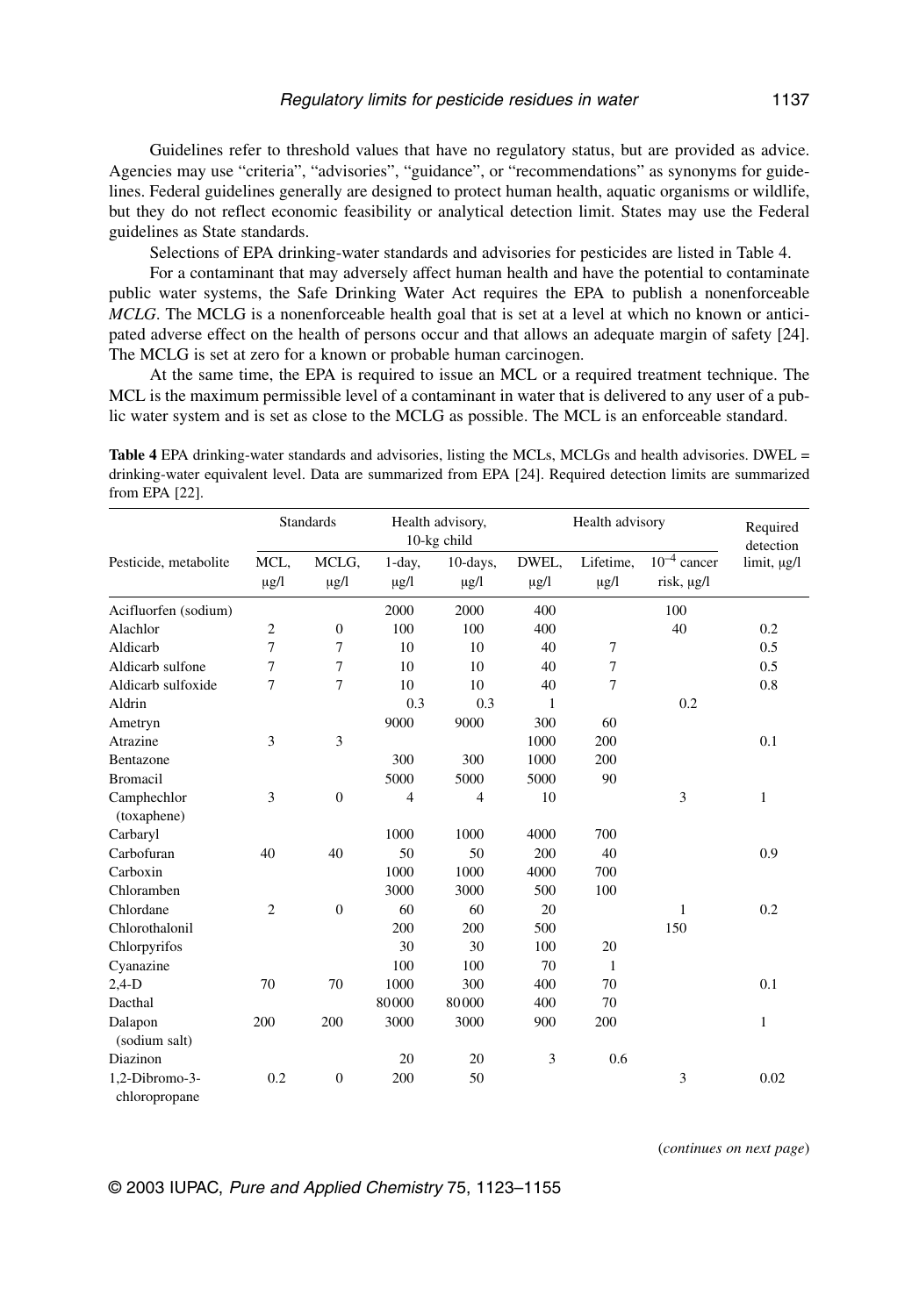# **Table 4** (*Continued*).

|                       |                | Standards        |           | Health advisory,<br>10-kg child |              | Health advisory |                  |                          |
|-----------------------|----------------|------------------|-----------|---------------------------------|--------------|-----------------|------------------|--------------------------|
| Pesticide, metabolite | MCL,           | MCLG,            | $1$ -day, | $10$ -days,                     | DWEL,        | Lifetime,       | $10^{-4}$ cancer | detection<br>limit, µg/l |
|                       | $\mu g/l$      | $\mu$ g/l        | $\mu$ g/l | $\mu$ g/l                       | µg/l         | $\mu$ g/l       | risk, µg/l       |                          |
| Dicamba               |                |                  | 300       | 300                             | 1000         | 200             |                  |                          |
| 1,3-Dichloropropene   |                |                  | 30        | 30                              | 1000         |                 | 40               |                          |
| Dieldrin              |                |                  | 0.5       | 0.5                             | 2            |                 | 0.2              |                          |
| Dimethrin             |                |                  | 10000     | 10000                           | 10000        | 2000            |                  |                          |
| Dinoseb               | 7              | 7                | 300       | 300                             | 40           | 7               |                  | 0.2                      |
| Diphenamid            |                |                  | 300       | 300                             | 1000         | 200             |                  |                          |
| Diquat                | 20             | 20               |           |                                 | 70           |                 |                  | 0.4                      |
| Disulfoton            |                |                  | 10        | 10                              | $\mathbf{1}$ | 0.3             |                  |                          |
| Diuron                |                |                  | 1000      | 1000                            | 70           | 10              |                  |                          |
| <b>EDB</b>            | 0.05           | $\mathbf{0}$     | 8         | 8                               |              |                 | 0.05             | 0.01                     |
| Endothal              | 100            | 100              | 800       | 800                             | 700          | 100             |                  | 9                        |
| Endrin                | $\overline{c}$ | $\overline{2}$   | 20        | 5                               | 10           | 2               |                  | 0.01                     |
| ETU (ethylene         |                |                  | 300       | 300                             | 3            |                 | 20               |                          |
| thiourea)             |                |                  |           |                                 |              |                 |                  |                          |
| Fenamiphos            |                |                  | 9         | 9                               | 9            | $\mathfrak{2}$  |                  |                          |
| Fenoprop $(2,4,5-TP)$ | 50             | 50               | 200       | 200                             | 300          | 50              |                  | 0.2                      |
| Fluometuron           |                |                  | 2000      | 2000                            | 500          | 90              |                  |                          |
| Fonofos               |                |                  | 20        | 20                              | 70           | 10              |                  |                          |
| Glyphosate            | 700            | 700              | 20000     | 20000                           | 4000         | 700             |                  | 6                        |
| Heptachlor            | 0.4            | $\mathbf{0}$     | 10        | 10                              | 20           |                 | 0.8              | 0.04                     |
| Heptachlor epoxide    | 0.2            | $\mathbf{0}$     | 10        |                                 | 0.4          |                 | 0.4              | 0.02                     |
| Hexachlorobenzene     | $\mathbf{1}$   |                  | 50        |                                 | 30           |                 | $\overline{c}$   |                          |
| Hexazinone            |                | $\boldsymbol{0}$ |           | 50                              |              |                 |                  | 0.1                      |
|                       |                |                  | 3000      | 2000                            | 2000         | 400             |                  |                          |
| Lindane               | 0.2            | 0.2              | 1000      | 1000                            | 10           | 0.2             |                  | 0.02                     |
| Malathion             |                |                  | 200       | 200                             | 800          | 100             |                  |                          |
| Maleic hydrazide      |                |                  | 10000     | 10000                           | 20000        | 4000            |                  |                          |
| <b>MCPA</b>           |                |                  | 100       | 100                             | 20           | $\overline{4}$  |                  |                          |
| Methomyl              |                |                  | 300       | 300                             | 900          | 200             |                  |                          |
| Methoxychlor          | 40             | 40               | 50        | 50                              | 200          | 40              |                  | 0.1                      |
| Metolachlor           |                |                  | 2000      | 2000                            | 500          | 100             |                  |                          |
| Metribuzin            |                |                  | 5000      | 5000                            | 900          | 200             |                  |                          |
| Oxamyl                | 200            | 200              | 200       | 200                             | 900          | 200             |                  | 2                        |
| Paraquat              |                |                  | 100       | 100                             | 200          | 30              |                  |                          |
| Parathion-methyl      |                |                  | 300       | 300                             | 9            | $\mathfrak{2}$  |                  |                          |
| Pentachlorophenol     | 1              | $\mathbf{0}$     | 1000      | 300                             | 1000         |                 | 30               | 0.04                     |
| Picloram              | 500            | 500              | 20000     | 20000                           | 2000         | 500             |                  | 0.1                      |
| Prometon              |                |                  | 200       | 200                             | 500          | 100             |                  |                          |
| Pronamide             |                |                  | 800       | 800                             | 3000         | 50              |                  |                          |
| Propachlor            |                |                  | 500       | 500                             | 500          | 900             |                  |                          |
| Propazine             |                |                  | 1000      | 1000                            | 700          | 10              |                  |                          |
| Propham               |                |                  | 5000      | 5000                            | 600          | 100             |                  |                          |
| Propoxur (Baygon)     |                |                  | 40        | 40                              | 100          | 3               |                  |                          |
| Simazine              | $\overline{4}$ | $\overline{4}$   | 500       | 500                             | 200          | $\overline{4}$  |                  | 0.07                     |
| $2,4,5-T$             |                |                  | 800       | 800                             | 400          | $70\,$          |                  |                          |
| Tebuthiuron           |                |                  | 3000      | 3000                            | 2000         | 500             |                  |                          |
| Terbufos              |                |                  | 5         | 5                               | 5            | 0.9             |                  |                          |
| Trifluralin           |                |                  | 80        | 80                              | 300          | 5               | 500              |                          |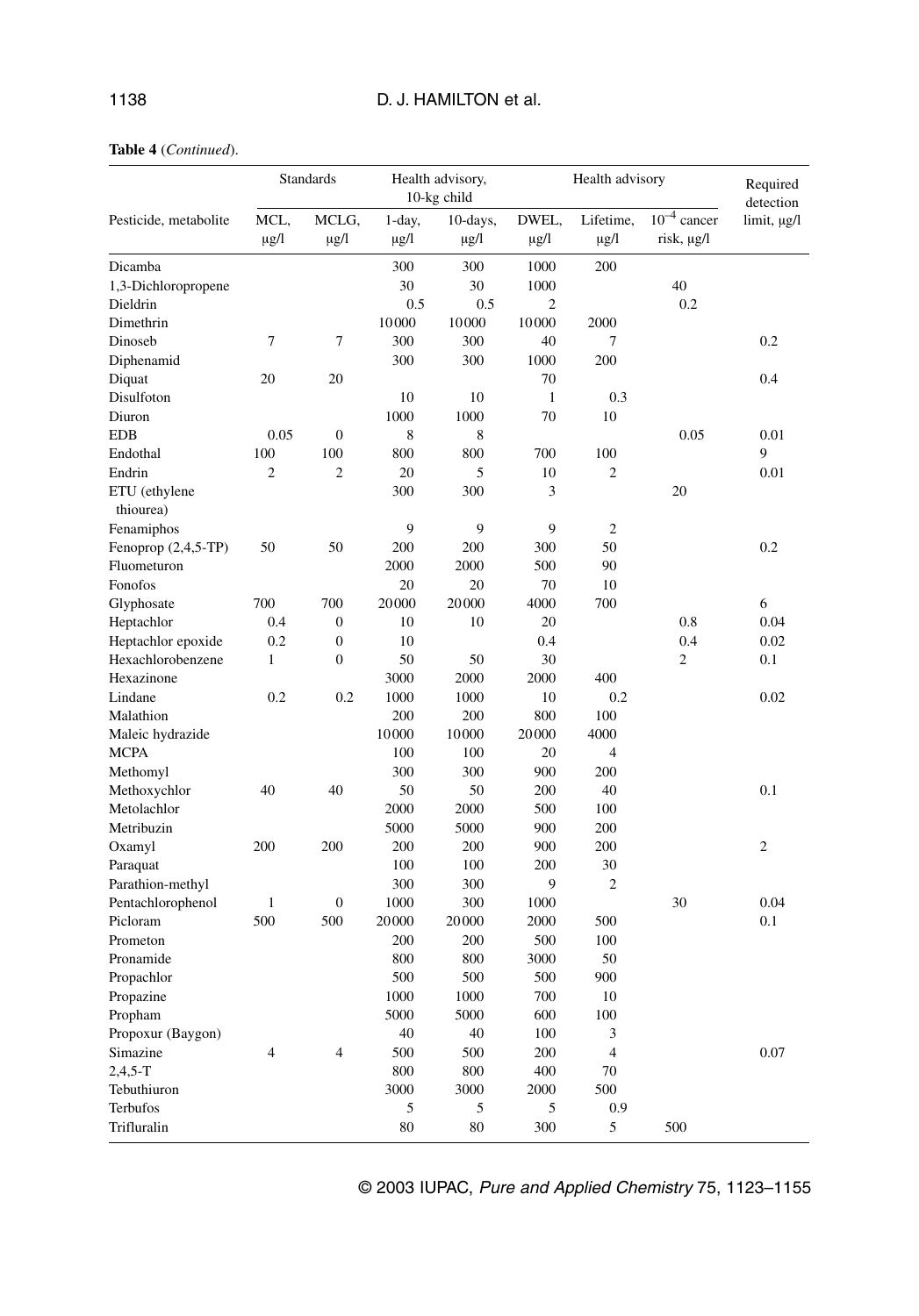U.S. MCLs are derived from no-adverse-health-effect-levels for test animals and suitable safety factors, usually 100 or 1000 for suspected or probable carcinogens [12]. Considerations of treatment feasibility, cost of treatment, and analytical detection limits are also included in MCL derivation.

A *drinking-water health advisory*, issued by the EPA, is an estimate of a concentration that would result in no known or anticipated health effects, or for carcinogens, a specified cancer risk, and is calculated from the NOAEL or lowest-observed-adverse-effect-level (LOAEL) in toxicity tests. The calculation includes an uncertainty factor (10 to 10 000 assessed with scientific judgment), selected for each pesticide depending on the quality and quantity of data available.

*One-day, ten-day, and longer-term health advisories* for children are calculated from suitable toxicity tests for noncarcinogens for a 10-kg body weight and consumption of 1 l/day. Longer-term health advisories are also calculated for adults—70-kg body weight and 2 l/day water consumption.

The *drinking-water equivalent level* (DWEL) is calculated from the ADI on the assumption that a person of 70-kg body weight drinks 2 l/day water. The *lifetime health advisory* is 20 % of the DWEL on the assumption that 80  $\%$  of the consumer's exposure to the pesticide is from other sources (e.g., residues in food) with 20 % from drinking water. For noncarcinogens, values for the lifetime health advisory and the MCLG are the same when both are finalized. For pesticides classified as possible human carcinogens, an additional ×10 safety factor is included in the lifetime health advisory.

For human carcinogens or probable human carcinogens, a different approach is taken. A *risk-specific dose* is the concentration associated with a specified cancer risk on the assumptions of a 70-kg body weight, consumption of water 2 l/day over a lifetime (70 years), and a cancer potency estimate for the compound derived from carcinogenicity dose–response data using a linearized multistage model, which is a conservative model. The risk-specific dose at a risk level of  $10^{-6}$  represents the concentration of a carcinogen in drinking water associated with an excess cancer risk of one in a million for a 70-kg person drinking 2 l/day water for a lifetime, 70 years [11].

$$
RSD = \frac{(70 \text{ kg body weight}) \times (\text{risk level})}{(2 \text{ Iday}) \times (q_1^*)}
$$

Risk level: usually specified as 1 in a million, i.e., 10–6.

 $q_1^*$ : cancer potency factor for the pesticide.

A later document [24] defines the  $10^{-4}$  *cancer risk*, which is the concentration of a chemical in drinking water corresponding to an estimated lifetime cancer risk of 1 in 10 000.

For *ambient surface water*, human health criteria take into account pesticide residues in the water itself and residues in the tissues of edible fish taken from the water [11]. Ambient concentrations in surface water are calculated from residue levels in fish using the bioconcentration factor, which is the ratio between the concentration of the chemical in an organism's tissues to the concentration in the surrounding water. The method assumes all residue in the organism originates from the water, but the residue may originate from the diet or bottom sediment as well as the water itself. The calculation assumes daily consumption of 2 L water and 6.5 g of fish (freshwater and estuarine) or shellfish by an adult of 70-kg body weight. Guideline criteria calculations for noncarcinogens and carcinogens then follow methods parallel to those previously described for drinking water.

For some pesticides, the bioconcentration factors are derived from tests that did not distinguish between dissolved and particulate-associated chemical (likely to be less bioavailable), and it is not specified if the ambient water-quality criteria apply to filtered or whole water, so ambient surface water criteria based on bioconcentration factors should be treated cautiously, particularly for pesticides with high octanol–water partition coefficients.

*EPA ambient water-quality criteria for the protection of aquatic organisms* are intended to prevent unacceptable effects on important (commercial, recreational, and other) aquatic species, fish, benthic invertebrates, and zooplankton in rivers, streams, lakes, reservoirs, estuaries, and oceans.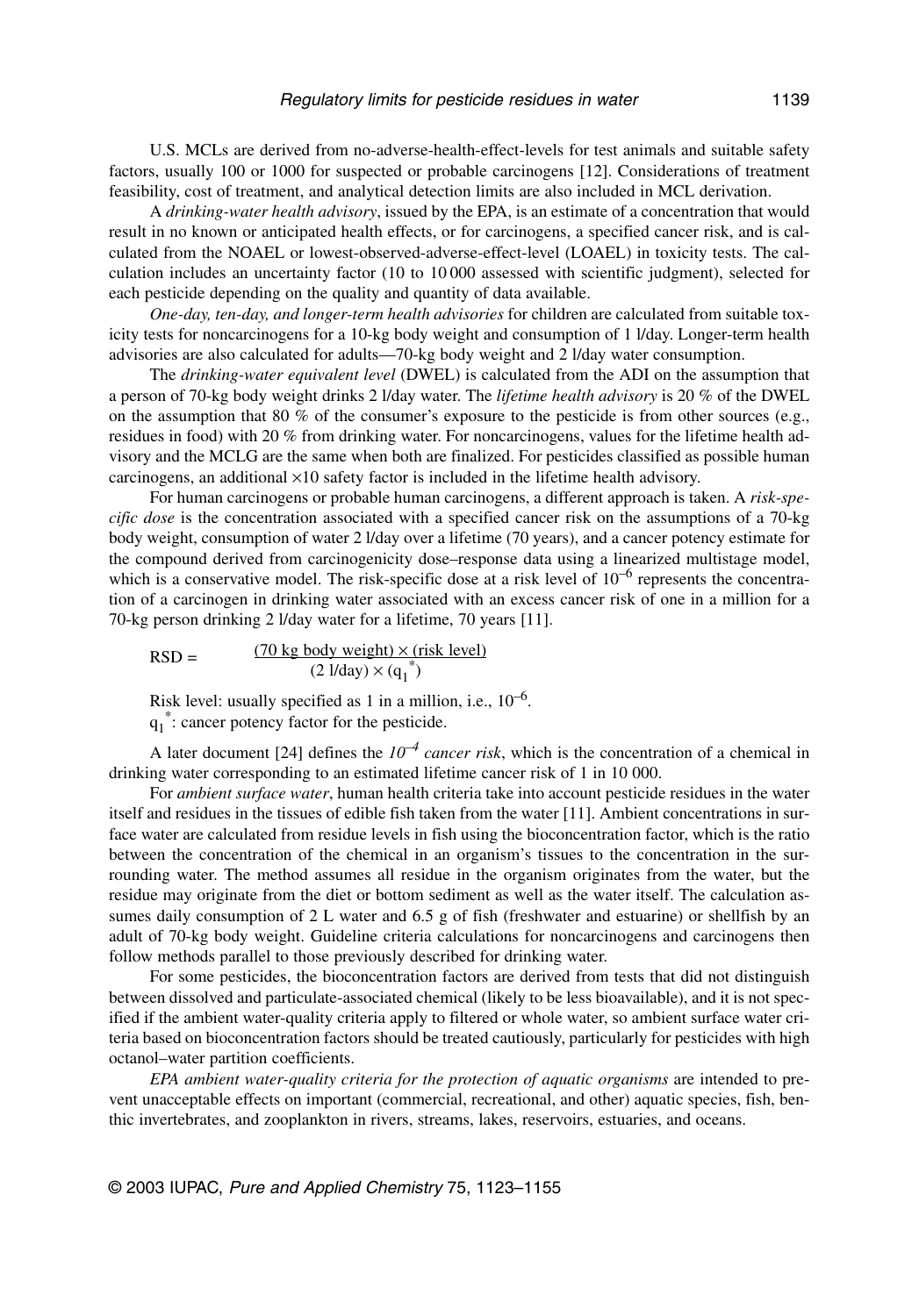The *freshwater criterion maximum concentration* is the highest concentration of a pollutant that freshwater aquatic organisms can be exposed to for a short period (1 h) without deleterious effects. Excursions above the criterion maximum concentration are permitted occasionally (once in 3 years) because it is believed that most aquatic ecosystems can recover from such excursions within 3 years.

Freshwater chronic criteria depend on continuous exposure testing over 4 days and lead to a *final chronic value*, which is an estimate of the concentration of a chemical that is lower than chronic toxicity values for 95% of the genera that have been chronic-toxicity tested. Excursions above the final chronic value are treated in the same way as excursions above the criterion maximum concentration.

*Saltwater acute and chronic criteria* are derived from tests on marine aquatic organisms and are interpreted in the same way as the freshwater criteria.

Selections of EPA ambient water-quality criteria for aquatic organisms are listed in Table 5.

| Pesticide,         |                | Freshwater                                          |        | Saltwater |
|--------------------|----------------|-----------------------------------------------------|--------|-----------|
| metabolite         |                | Acute, µg/l Chronic, µg/l Acute, µg/l Chronic, µg/l |        |           |
| Azinphos-methyl    |                | 0.01                                                |        | 0.01      |
| Camphechlor        | 0.73           | 0.0002                                              | 0.21   | 0.0002    |
| Chlordane          | 2.4            | 0.0043                                              | 0.09   | 0.004     |
| Chlorpyrifos       | 0.083          | 0.041                                               | 0.011  | 0.0056    |
| $p, p'$ -DDT       | 1.1            | 0.001                                               | 0.13   | 0.001     |
| Demeton            |                | 0.1                                                 |        | 0.1       |
| Dieldrin           | 0.3595         | 0.0651                                              | 0.6594 | 0.1194    |
| Endosulfan         | 0.22           | 0.0056                                              | 0.034  | 0.0087    |
| α-Endosulfan       | 0.22           | 0.056                                               | 0.034  | 0.0087    |
| β-Endosulfan       | 0.22           | 0.056                                               | 0.034  | 0.0087    |
| Endrin             | 0.19           | 0.061                                               | 0.033  | 0.011     |
| Heptachlor         | 0.52           | 0.0038                                              | 0.053  | 0.0036    |
| Heptachlor epoxide | 0.52           | 0.0038                                              | 0.053  | 0.0036    |
| Hexachlorobenzene  | 6              | 3.68                                                |        |           |
| Lindane            | $\overline{c}$ | 0.08                                                | 0.16   |           |
| Malathion          |                | 0.1                                                 |        | 0.1       |
| Methoxychlor       |                | 0.03                                                |        | 0.03      |
| Mirex              |                | 0.001                                               |        | 0.001     |
| Parathion          | 0.065          | 0.013                                               |        |           |
| Pentachlorophenol  | 20             | 13                                                  | 13     | 7.9       |
|                    |                |                                                     |        |           |

**Table 5** EPA ambient water-quality criteria for aquatic organisms. Data are summarized from Nowell and Resek [11].

#### New Zealand

The New Zealand Ministry of Health [9] defines maximum acceptable values for determinands (analytes) in drinking water.

*Maximum acceptable value (MAV):* the concentration of a determinand below which the presence of the determinand does not result in any significant risk to a consumer over a lifetime of consumption of 2 l/day of drinking water. For carcinogenic chemicals, the MAVs set in these Standards generally represent a risk of 1 additional incidence of cancer per 100 000 people ingesting the water (2 l/day) at the concentration of the MAV for 70 years. For other chemicals, MAVs are calculated from the TDI. Most of the MAVs are based on WHO values.

MAV values are set to take into account lifetime consumption; the quality of drinking water should not, however, be degraded to the MAV level. New Zealand MAVs for pesticide residues in drinking water are summarized in Table 6.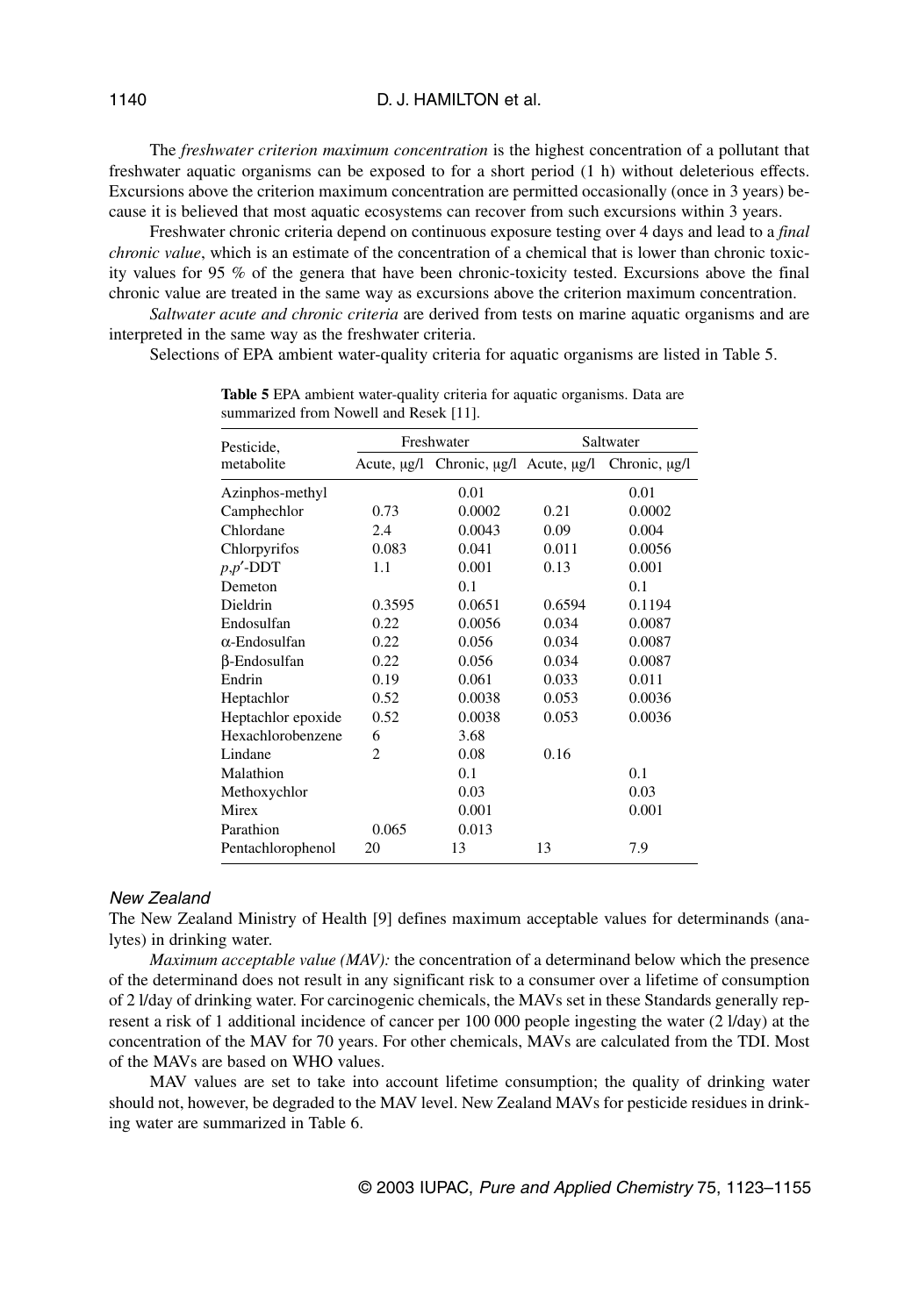| Pesticide                   | $\mu$ g/l        | Pesticide           | $\mu$ g/l        | Pesticide             | $\mu$ g/l        |
|-----------------------------|------------------|---------------------|------------------|-----------------------|------------------|
| Alachlor                    | 20 <sup>a</sup>  | 1,3-Dichloropropene | 20 <sup>a</sup>  | Oxadiazon             | 200 <sup>b</sup> |
| Aldicarb                    | 10               | Dichlorprop         | 100              | Pendimethalin         | 20               |
| Aldrin/dieldrin             | 0.03             | Diquat              | 10               | Pentachlorophenol     | 10 <sup>b</sup>  |
| Atrazine                    | $2^{\rm b}$      | Diuron              | 20 <sup>b</sup>  | Permethrin            | 20               |
| Azinphos methyl             | 4 <sup>b</sup>   | Fenoprop            | 10               | Picloram              | 20 <sup>b</sup>  |
| Bentazone                   | 400 <sup>b</sup> | Heptachlor and      | 0.04             | Pirimiphos methyl     | 100              |
|                             |                  | heptachlor epoxide  |                  |                       |                  |
| <b>Bromacil</b>             | 400 <sup>b</sup> | Hexachlorobenzene   | 1 <sup>a</sup>   | Pirimisulfuron methyl | 900              |
| Carbofuran                  | 8                | Hexazinone          | 400 <sup>b</sup> | Procymidone           | 700              |
| Chlordane                   | 0.2              | Isoproturon         | 10               | Propanil              | 20               |
| Chlorpyrifos                | 70               | Lindane             | 2                | Propazine             | 70 <sup>b</sup>  |
| Chlortoluron                | 40               | <b>MCPA</b>         | 2                | Pyridate              | 100              |
| Cyanazine                   | 0.7              | Mecoprop            | 10               | Simazine              | $2^{\rm b}$      |
| $2,4-D$                     | 40               | Metalaxyl           | 100 <sup>b</sup> | $2,4,5-T$             | 10               |
| $2,4-DB$                    | 100              | Methoxychlor        | 20               | Terbuthylazine        | 8                |
| $DDT + isomers$             | 2                | Metolachlor         | 10               | Thiabendazole         | 400 <sup>b</sup> |
| Diazinon                    | 10               | Metribuzin          | 70 <sup>b</sup>  | Triclopyr             | 100 <sup>b</sup> |
| 1,2-Dibromo-3-chloropropane | 1 <sup>a</sup>   | Molinate            |                  | Trifluralin           | 30               |
| 1,2-Dichloropropene         | $2^{\rm b}$      | Oryzalin            | 400 <sup>b</sup> | 1080                  | $3.5^{\rm b}$    |

**Table 6** Maximum acceptable values (MAVs) for pesticide residues in drinking water in New Zealand [9].

 ${}^{a}$ For excess lifetime cancer risk of  $10^{-5}$ .

b<sub>Provisional maximum acceptable value.</sub>

Guidance is provided by the New Zealand Ministry of Health [9] on interpretation of a deviation above an MAV. Transgression of the MAV by a single sample does not necessarily result in the water supply failing to comply with the Standards. A small number of transgressions are permitted without breaching compliance, but immediate action must be taken, involving advice to the Medical Officer, resampling of the supply, and investigating the cause of the transgression. Weekly sampling should follow until the MAV is not exceeded in three successive analyses. Persistent transgressions will raise questions about suitability of the supply for drinking water.

#### Japan

Ozawa [25] described measures taken in Japan to control water pollution, including *environmental quality standards* and *effluent standards*.

*Environmental quality standards* for water are the target levels of water quality to be desirably achieved and maintained for public water areas and are established for the protection of human health and for the conservation of the natural environment. The standard is listed as "not detectable" for organic phosphorus compounds (parathion, parathion-methyl, demeton-methyl, and EPN) and relates to the protection of human health.

*Effluent standards* are set in terms of permissible quantity of each harmful substance for protecting human health and preserving the living environment. Effluent permissible limits for organic phosphorus compounds (parathion, parathion-methyl, demeton-methyl and EPN) are set at 1000 µg/l, based on protection of human health.

The drinking-water standard in Japan is based on the ADI, and 10 % of the ADI is allocated to drinking water [26].

The regulatory limits for tap water are calculated by assuming that a 50-kg person drinks 2 l/day water (Table 7).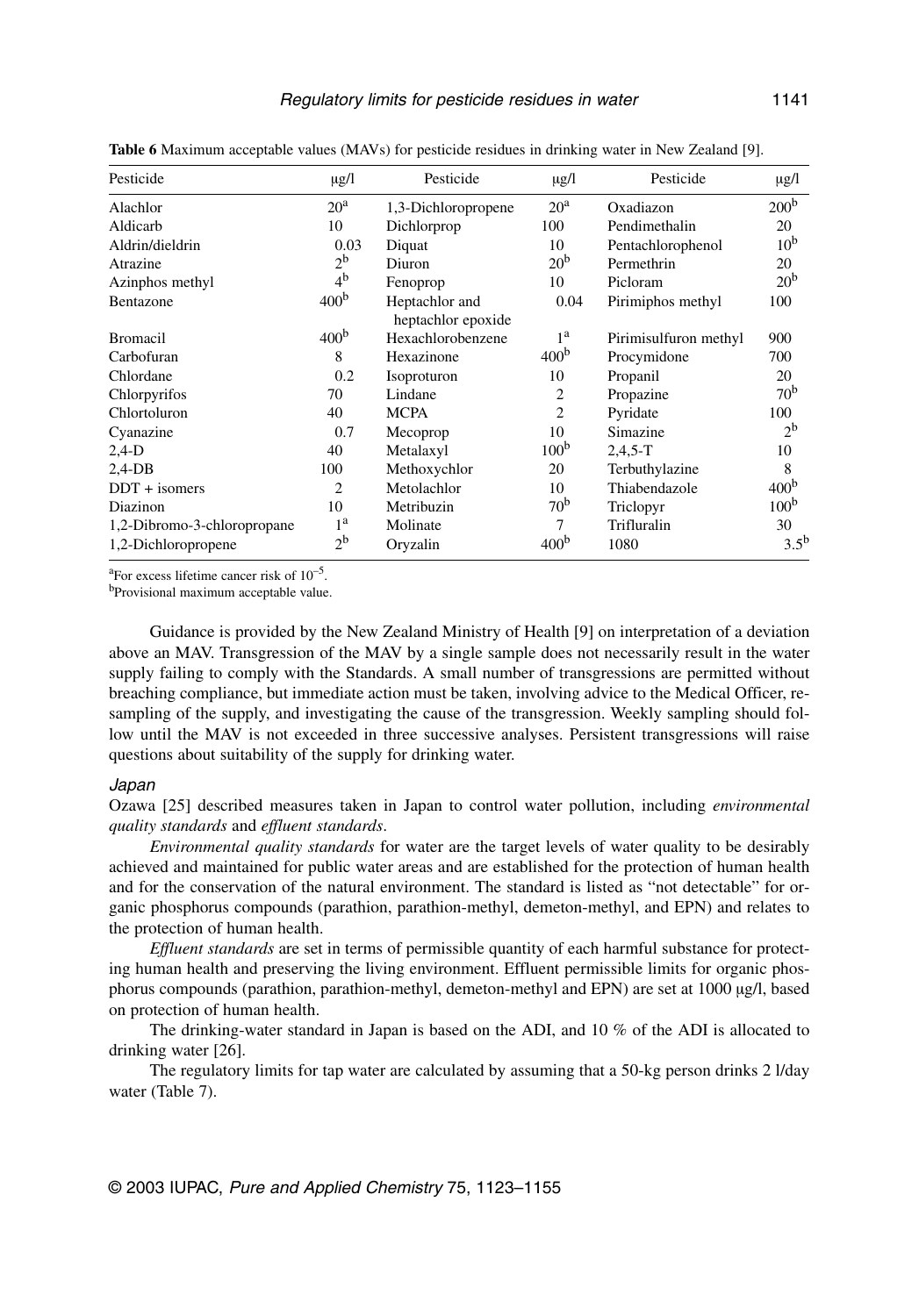| Agricultural<br>chemical | Quality standards for tap<br>water, µg/l |              |              | Environmental pollution control.<br>Public water (average over a year),<br>$\mu$ g/l | Water pollution law<br>standards for effluent<br>water, µg/l |  |
|--------------------------|------------------------------------------|--------------|--------------|--------------------------------------------------------------------------------------|--------------------------------------------------------------|--|
|                          | Value                                    | Note         | Value        | Note                                                                                 | Effluent from specified<br>facilities                        |  |
| Bensulide                |                                          |              | 100          | guideline                                                                            |                                                              |  |
| <b>Bromobutide</b>       |                                          |              | 40           | guideline                                                                            |                                                              |  |
| Buprofezin               |                                          |              | 10           | guideline                                                                            |                                                              |  |
| <b>Butamifos</b>         |                                          |              | 4            | guideline                                                                            |                                                              |  |
| Carbaryl                 |                                          |              | 50           | guideline                                                                            |                                                              |  |
| Chlornitrofen            | 0.1                                      | surveillance | $\mathbf{0}$ | surveillance                                                                         |                                                              |  |
| Chlorothalonil           | 40                                       | surveillance | 40           | surveillance                                                                         |                                                              |  |
| Chlorpyrifos             |                                          |              | 30           | guideline                                                                            |                                                              |  |
| Diazinon                 | 5                                        | surveillance | 5            | surveillance                                                                         |                                                              |  |
| Dichlorofenthion         |                                          |              | 6            | guideline                                                                            |                                                              |  |
| 1,3-Dichloropropene      | $\overline{2}$                           | standard     | 2            | standard                                                                             | 20                                                           |  |
| Dichlorvos               | 10                                       | surveillance | 10           | surveillance                                                                         |                                                              |  |
| Edifenphos               |                                          |              | 6            | guideline                                                                            |                                                              |  |
| <b>EPN</b>               | 6                                        | surveillance | 6            | surveillance                                                                         | 1000                                                         |  |
| Esprocarb                |                                          |              | 10           | guideline                                                                            |                                                              |  |
| Etofenprox               |                                          |              | 80           | guideline                                                                            |                                                              |  |
| Fenitrothion             | 3                                        | surveillance | 3            | surveillance                                                                         |                                                              |  |
| Fenobucarb               | 20                                       | surveillance | 20           | surveillance                                                                         |                                                              |  |
| Flutolanil               |                                          |              | 200          | guideline                                                                            |                                                              |  |
| Fthalide                 |                                          |              | 100          | guideline                                                                            |                                                              |  |
| Imidacloprid             |                                          |              | 200          | guideline                                                                            |                                                              |  |
| Iprobenfos               | 8                                        | surveillance | 8            | surveillance                                                                         |                                                              |  |
| Iprodione                |                                          |              | 300          | guideline                                                                            |                                                              |  |
| Isoprothiolane           | 40                                       | surveillance | 40           | surveillance                                                                         |                                                              |  |
| Isoxathion               | 8                                        | surveillance | 8            | surveillance                                                                         |                                                              |  |
| Malathion                |                                          |              | 10           | guideline                                                                            |                                                              |  |
| Mefenacet                |                                          |              | 9            | guideline                                                                            |                                                              |  |
| Mepronil                 |                                          |              | 100          | guideline                                                                            |                                                              |  |
| Molinate                 |                                          |              | 5            | guideline                                                                            |                                                              |  |
| Oxine copper             |                                          |              | 40           | surveillance                                                                         |                                                              |  |
| Pencyuron                |                                          |              | 40           | guideline                                                                            |                                                              |  |
| Pendimethalin            |                                          |              | 100          | guideline                                                                            |                                                              |  |
| Pretilachlor             |                                          |              | 40           | guideline                                                                            |                                                              |  |
| Probenazole              |                                          |              | 50           | guideline                                                                            |                                                              |  |
| Propyzamide              | 8                                        | surveillance | 8            | surveillance                                                                         |                                                              |  |
| Pyridafenthion           |                                          |              | $\sqrt{2}$   | guideline                                                                            |                                                              |  |
| Simazine                 | 3                                        | standard     | 3            | standard                                                                             | 30                                                           |  |
| Simetryne                |                                          |              | 60           | guideline                                                                            |                                                              |  |
| Thiobencarb              | $20\,$                                   | standard     | 20           | standard                                                                             | 200                                                          |  |
| Thiram                   | 6                                        | standard     | $\sqrt{6}$   | standard                                                                             | 60                                                           |  |
| Tolclofos-methyl         |                                          |              | 200          | guideline                                                                            |                                                              |  |
| Trichlorfon              |                                          |              | $30\,$       | guideline                                                                            |                                                              |  |
| Tricyclazole             |                                          |              | 100          | guideline                                                                            |                                                              |  |

**Table 7** Standards for agricultural chemicals relating to water quality [26]. (Katayama, personal communication, 2001).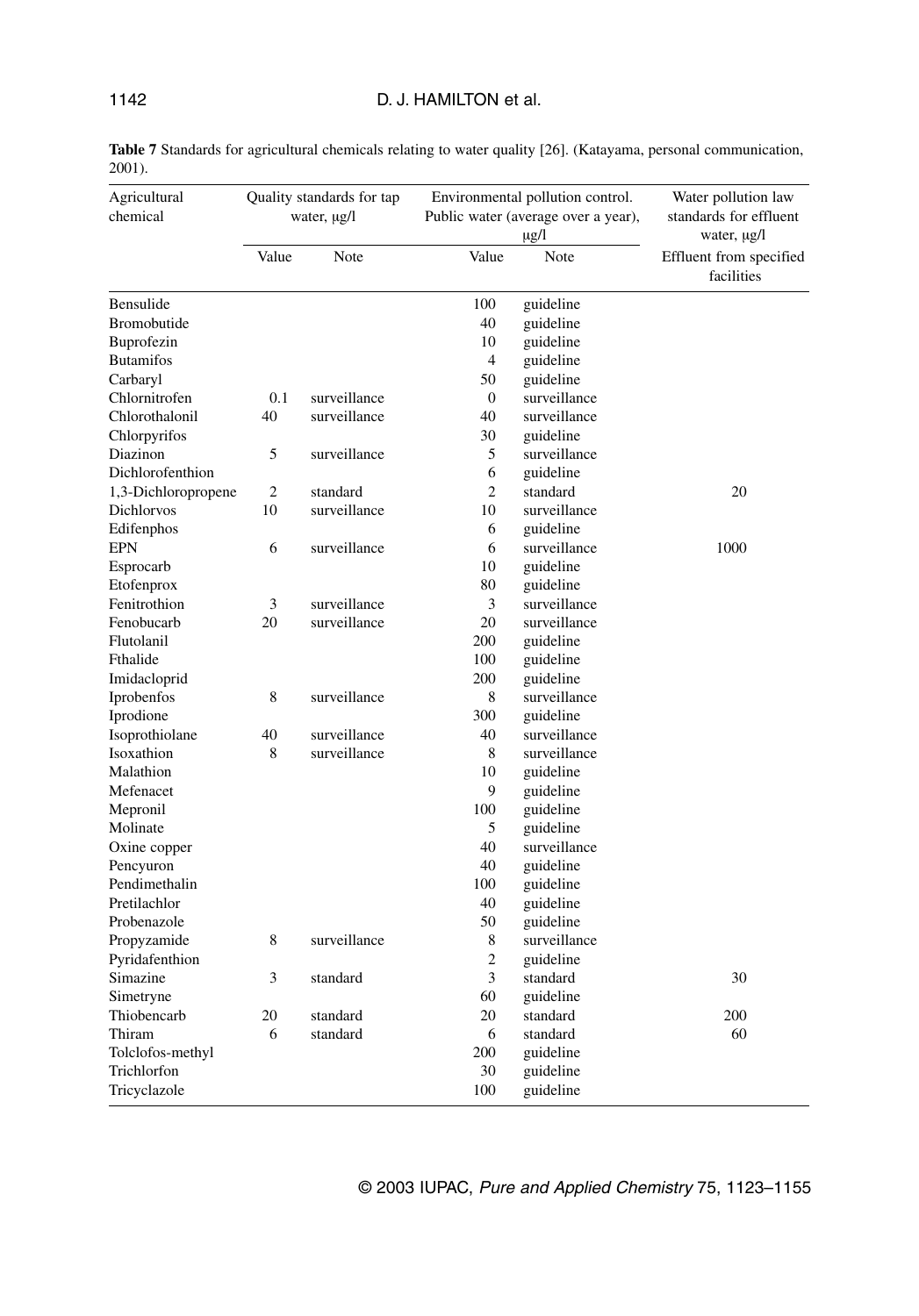The Japanese Environment Agency sets limits for residues in rice paddy discharge water by allowing for a 10-fold dilution in river water and applying the drinking-water limit (Table 8).

| Pesticide            | $\mu$ g/l | Pesticide                 | $\mu g/l$ | Pesticide            | $\mu$ g/l |
|----------------------|-----------|---------------------------|-----------|----------------------|-----------|
| Acephate             | 800       | Ethoxysulfuron            | 1000      | Paclobutrazole       | 1000      |
| Acibenzolar-s-methyl | 1000      | Etobenzamid               | 1000      | Pencyuron            | 400       |
| Azimsulfuron         | 2000      | Etofenprox                | 800       | Pentoxazone          | 2000      |
| Azoxystrobin         | 5000      | Fenobucarb                | 200       | Permethrin           | 1000      |
| Benfuresate          | 700       | Fenthoate                 | 70        | Piperophos           | 9         |
| Bensulfuron-methyl   | 4000      | Ferimzone                 | 200       | Pretilachlor         | 400       |
| Bensultap            | 900       | Fipronil                  | 5         | Probenazole          | 500       |
| Bentazone            | 2000      | Fluazifop-butyl           | 300       | Procymidone          | 900       |
| Benzofenap           | 40        | Flutolanil                | 2000      | Prohexadione-ca      | 5000      |
| Bispyribac-Na        | 300       | Fthalide                  | 1000      | Prometryn            | 700       |
| <b>Bromobutide</b>   | 400       | Furametpyr                | 200       | Propanil             | 400       |
| Buprofezin           | 100       | Furathiocarb              | 80        | Propaphos            | 10        |
| <b>Butachlor</b>     | 300       | Glyphosate                | 4000      | Pymetrozine          | 300       |
| <b>Butamifos</b>     | 100       | Hydroxyisoxazole          | 1000      | Pyrazolynate         | 30        |
| Cafenstrole          | 80        | Imazosulfuron             | 2000      | Pyrazosulfuron-ethyl | 1000      |
| Carpropamid          | 400       | Imidacloprid              | 2000      | Pyrazoxyfen          | 40        |
| Cartap               | 3000      | Iminoctadine triacetate   | 60        | Pyributacarb         | 200       |
| Chlorpyrifos-methyl  | 8         | Inabenfide                | 3000      | Pyriminobac-methyl   | 200       |
| Chromafenozide       | 7000      | Indanofan                 | 90        | Pyroquilon           | 400       |
| Cinosulfuron         | 2000      | Iprobenfos                | 80        | Quinoclamine         | 50        |
| Clomeprop            | 200       | Iprodione                 | 3000      | Quizalofop-ethyl     | 200       |
| Cumyluron            | 300       | Isoprocarb                | 100       | Sethoxydim           | 4000      |
| Cycloprothrin        | 80        | Isoprothiolane            | 400       | Silafluofen          | 3000      |
| Cyclosulfamuron      | 800       | Isoxathion                | 80        | Simetryn             | 300       |
| Cyhalofop-butyl      | 60        | Linuron                   | 200       | Tebufenozide         | 200       |
| Cynmethylin          | 1000      | Malathion                 | 100       | Teclofthalam         | 1000      |
| $2,4-D$              | 300       | <b>MCPA</b>               | 50        | Tetrachlorvinphos    | 100       |
| Daimuron             | 8000      | Mefenacet                 | 90        | Thenylchlor          | 2000      |
| Dichlobenil          | 100       | Mepronil                  | 1000      | Thifluzamide         | 500       |
| Dichlocymet          | 100       | Metalaxyl                 | 500       | Thiobencarb          | 200       |
| Dichlomezine         | 500       | Metominostrobin           | 400       | Thiocyclam           | 300       |
| Dichlorvos           | 80        | Molinate                  | 50        | Thiophanate-methyl   | 3000      |
| Dimepiperate         | 30        | Monocrotophos             | 20        | Trichlorfon          | 300       |
| Dimethylvinphos      | 100       | N-Dimethyldithiocarbamate | 2000      | Tricyclazole         | 800       |
| Dithiopyr            | 80        | Naproanilide              | 200       | Trinexapac-ethyl     | 200       |
| Edifenphos           | 60        | Nitenpyram                | 13000     | Uniconazole          | 400       |
| <b>EPN</b>           | 60        | Oxaziclomefone            | 200       | Vamidothion          | 200       |
| Esprocarb            | 100       | Oxolinic acid             | 600       |                      |           |

**Table 8** Guidelines for agricultural chemicals concerning water quality–effluent from paddy fields (average over 150 days) (Katayama, personal communication, 2001).

# Canada

In Canada, an *MAC* in drinking water is established for a substance known or suspected to cause adverse effects on health [19]. MACs have been derived to safeguard health on the basis of lifelong consumption. Short-term excursions above the MAC do not necessarily mean that the water poses an undue health risk. The use of drinking water for all domestic purposes has been considered in their derivation. However, water of higher quality may be required for some special purposes (e.g., renal dialysis).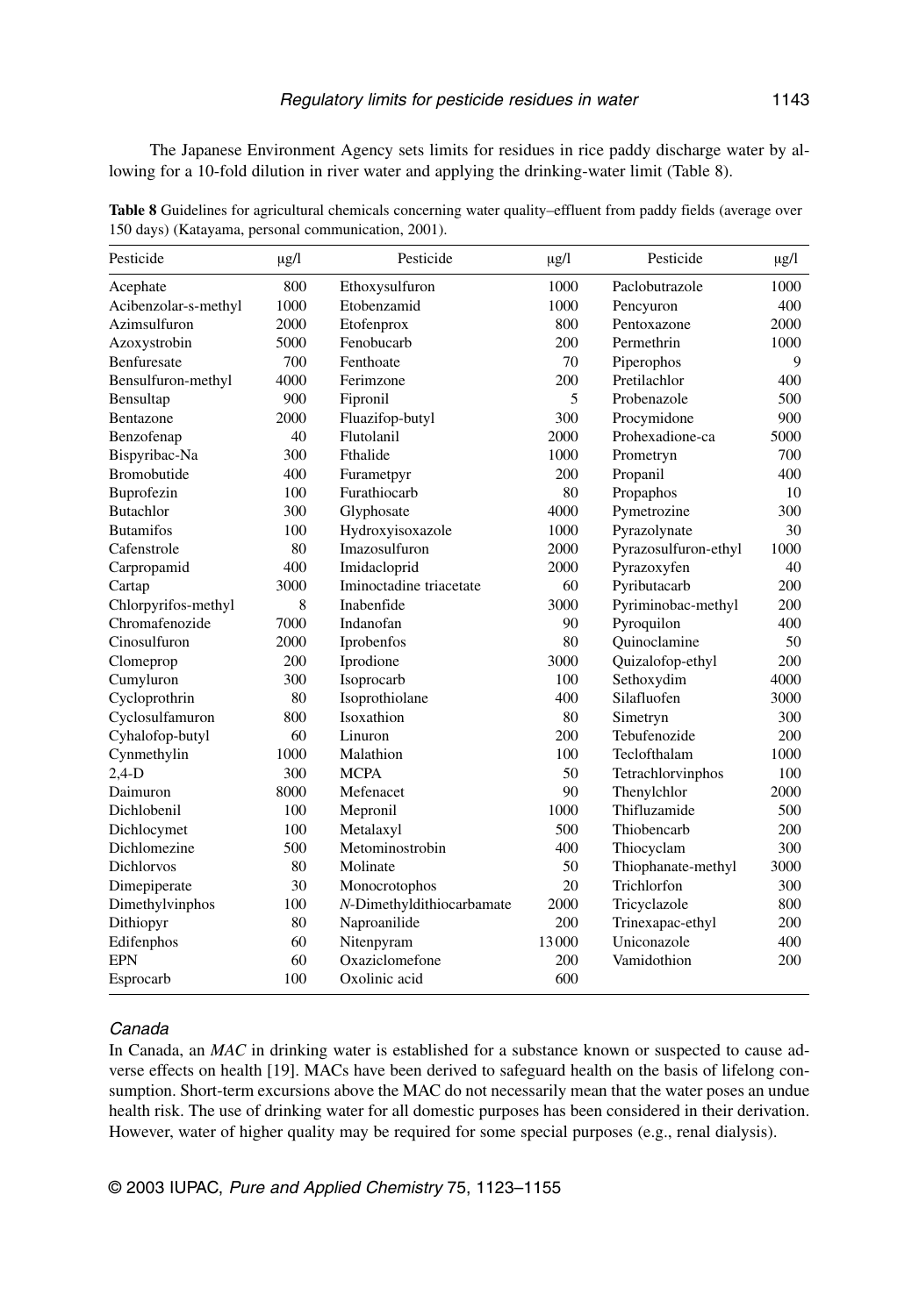The MAC for a pesticide is derived from its ADI in a procedure analogous to that of the WHO drinking-water guideline values. In Canada the derivation is generally based on an average daily intake of 1.5 l drinking water by a 70-kg adult, although in specific cases the MAC may be based on intake by the most sensitive subpopulation. Human exposure from other sources is taken into account with a default 20 % of ADI assigned to drinking water.

The *maximum acceptable concentration* must be achievable by treatment methods and measurable by existing analytical methods. Where this is not achievable, an *interim maximum acceptable concentration* (IMAC) is established, and improvements in treatment or analysis are recommended. An IMAC may also be established in some cases where there are toxicology data gaps or data of poor quality and inadequate for an ADI. Canadian drinking-water-quality MAC and IMAC values are summarized in Table 9.

| Parameter                   | <b>MAC</b><br>$\mu$ g/l | <b>IMAC</b><br>$\mu$ g/l | Parameter       | <b>MAC</b><br>$\mu$ g/l | <b>IMAC</b><br>$\mu$ g/l | Parameter                   | MAC<br>$\mu$ g/l | <b>IMAC</b><br>$\mu$ g/l |
|-----------------------------|-------------------------|--------------------------|-----------------|-------------------------|--------------------------|-----------------------------|------------------|--------------------------|
| Aldicarb                    | 9                       |                          | Diazinon        | 20                      |                          | Metribuzin                  | 80               |                          |
| Aldrin + dieldrin           | 0.7                     |                          | Dicamba         | 120                     |                          | Paraquat<br>(as dichloride) |                  | 10                       |
| Atrazine $+$<br>metabolites |                         | 5                        | Diclofop-methyl | 9                       |                          | Parathion                   | 50               |                          |
| Azinphos-methyl             | 20                      |                          | Dimethoate      |                         | 20                       | Pentachlorophenol           | 60               |                          |
| <b>Bendiocarb</b>           | 40                      |                          | Dinoseb         | 10                      |                          | Phorate                     | $\overline{2}$   |                          |
| Bromoxynil                  |                         | 5                        | Diquat          | 70                      |                          | Picloram                    |                  | 190                      |
| Carbaryl                    | 90                      |                          | Diuron          | 150                     |                          | Simazine                    |                  | 10                       |
| Carbofuran                  | 90                      |                          | Glyphosate      |                         | 280                      | Terbufos                    |                  |                          |
| Chlorpyrifos                | 90                      |                          | Malathion       | 190                     |                          | Trifluralin                 |                  | 45                       |
| Cyanazine                   |                         | 10                       | Methoxychlor    | 900                     |                          |                             |                  |                          |
| $2,4-D$                     |                         | 100                      | Metolachlor     |                         | 50                       |                             |                  |                          |

**Table 9** Canadian drinking-water quality MAC and IMAC values [19].

A goal of the Canadian water-quality guidelines for the protection of aquatic life is the protection of all life stages of all species [27]. Standard laboratory testing on species such as *Daphnia magna*, rainbow trout, and fathead minnows produces an LOEL for the most sensitive species. A safety factor allowing for differences in sensitivity among species, extrapolation from laboratory to field, and the chosen test endpoints converts the effect level to a long-term no-effect concentration.

Guidance is provided on the use of the water quality guidelines, suggesting incorporation of an understanding of the chemical, physical, and biological characteristics of the water body as well as the behavior of the substance once it is introduced into the aquatic environment. In practice, however, no specific quantitative guidance exists for the incorporation of these site-specific characteristics into the interpretation, and resource managers typically adopt the guidelines directly to assess and manage water quality.

Environment Canada [28] has issued three protocols for the derivation of water-quality guidelines: protection of aquatic life, irrigation water, and livestock water. Pesticide residues in those guidelines are summarized in Table 10. An interim guideline value is derived in the same way as a full guideline value, but on a data set insufficient for the full guideline.

*Guidelines for aquatic life* are set at such values as to protect all forms of aquatic life and all aspects of aquatic life cycles. Each GV is based on a long-term no-effect concentration and applies to the total concentration in an unfiltered sample. The LOEL from a chronic exposure study on the most sensitive Canadian species is multiplied by a safety factor of 0.1 to arrive at the final guideline concentra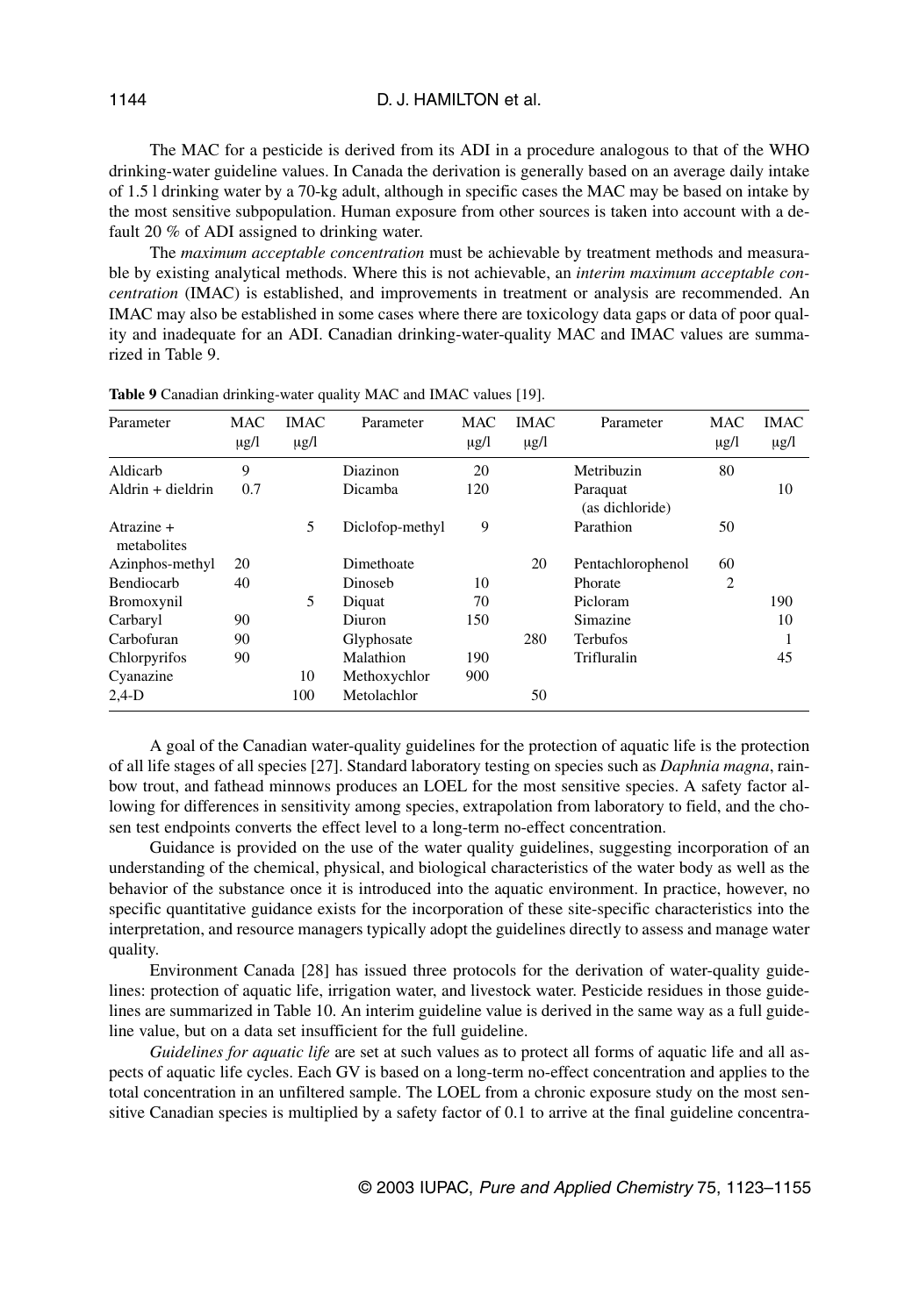tion. Alternatively, the lowest  $LC_{50}$  or  $EC_{50}$  from an acute exposure study is multiplied by a suitable factor to produce the final guideline concentration.

| Pesticide          | Irrigation water µg/l |         | Livestock water µg/l |         | Freshwater µg/l |                | Marine water µg/l |         |
|--------------------|-----------------------|---------|----------------------|---------|-----------------|----------------|-------------------|---------|
|                    | Guideline             | Interim | Guideline            | Interim | Guideline       | Interim        | Guideline         | Interim |
| Aldicarb           | 54.9                  |         | 11                   |         |                 | $\mathbf{1}$   |                   | 0.15    |
| Atrazine           |                       | 10      |                      | 5       | 1.8             |                |                   |         |
| <b>Bromacil</b>    |                       | 0.2     |                      | 1100    |                 | 5              |                   |         |
| Bromoxynil         | 0.33                  |         |                      | 11      | 5               |                |                   |         |
| Captan             |                       |         |                      | 13      |                 | 1.3            |                   |         |
| Carbaryl           |                       |         | 1100                 |         | 0.2             |                |                   | 0.32    |
| Carbofuran         |                       |         | 45                   |         | 1.8             |                |                   |         |
| Chlorothalonil     |                       | 5.8     |                      | 170     |                 | 0.18           |                   | 0.36    |
| Chlorpyrifos       |                       |         |                      | 24      | 0.0035          |                |                   | 0.002   |
| Cyanazine          |                       | 0.5     |                      | 10      |                 | $\overline{2}$ |                   |         |
| Deltamethrin       |                       |         |                      | 2.5     | 0.0004          |                |                   |         |
| Dicamba            | 0.006                 |         | 122                  |         |                 | 10             |                   |         |
| Diclofop-methyl    | 0.18                  |         |                      | 9       | 6.1             |                |                   |         |
| Dimethoate         |                       |         |                      | 3       |                 | 6.2            |                   |         |
| Dinoseb            | 16                    |         | 150                  |         | 0.05            |                |                   |         |
| Endosulfan         |                       |         |                      |         | 0.02            |                |                   |         |
| Glyphosate         |                       |         |                      | 280     |                 | 65             |                   |         |
| Hexachlorobenzene  |                       |         |                      | 0.52    |                 |                |                   |         |
| Lindane            |                       |         | $\overline{4}$       |         | 0.01            |                |                   |         |
| Linuron            |                       | 0.071   |                      |         |                 | $\overline{7}$ |                   |         |
| <b>MCPA</b>        | 0.025                 |         |                      | 25      |                 | 2.6            |                   | 4.2     |
| Metolachlor        |                       | 28      |                      | 50      |                 | 7.8            |                   |         |
| Metribuzin         |                       | 0.5     |                      | 80      |                 | $\mathbf{1}$   |                   |         |
| Pentachlorophenol  |                       |         |                      |         | 0.5             |                |                   |         |
| Phenoxy herbicides |                       |         | 100                  |         | $\overline{4}$  |                |                   |         |
| Picloram           |                       |         | 190                  |         |                 | 29             |                   |         |
| Simazine           |                       | 0.5     |                      | 10      | 10              |                |                   |         |
| Tebuthiuron        |                       | 0.27    |                      | 130     |                 | 1.6            |                   |         |
| Triallate          |                       |         |                      | 230     |                 | 0.24           |                   |         |
| Tributyltin        |                       |         | 250                  |         |                 | 0.008          | 0.001             |         |
| Trifluralin        |                       |         |                      | 45      |                 | 0.2            |                   |         |

**Table 10** Canadian and interim guidelines for pesticide residue levels in irrigation water, livestock water, freshwater, and marine water [28].

*Irrigation water quality guidelines* are based on the most sensitive crops grown in Canada. Dose–response data for sensitive crops allow the calculation of the acceptable soil concentration or acceptable application rates of the toxicant. An acceptable soil concentration multiplied by unit area soil mass and divided by the maximum irrigation rate (volume per unit area per year) provides a *species maximum acceptable toxicant concentration* (SMATC). The irrigation water guideline is obtained by selecting the lowest SMATC in each crop group. Alternatively, where irrigation study data are available, an SMATC may be derived from the LOAEL and NOAEL with an appropriate safety factor.

*Livestock water-quality guidelines* are derived from chronic or acute exposure studies that consider the most sensitive life stages and endpoints for Canadian livestock. A TDI is calculated from the lowest- and no-observed-effect-doses (LOEDs and NOEDs) with an appropriate safety factor. The TDI, with daily livestock water consumption and body weights, provides the final livestock water-quality guideline.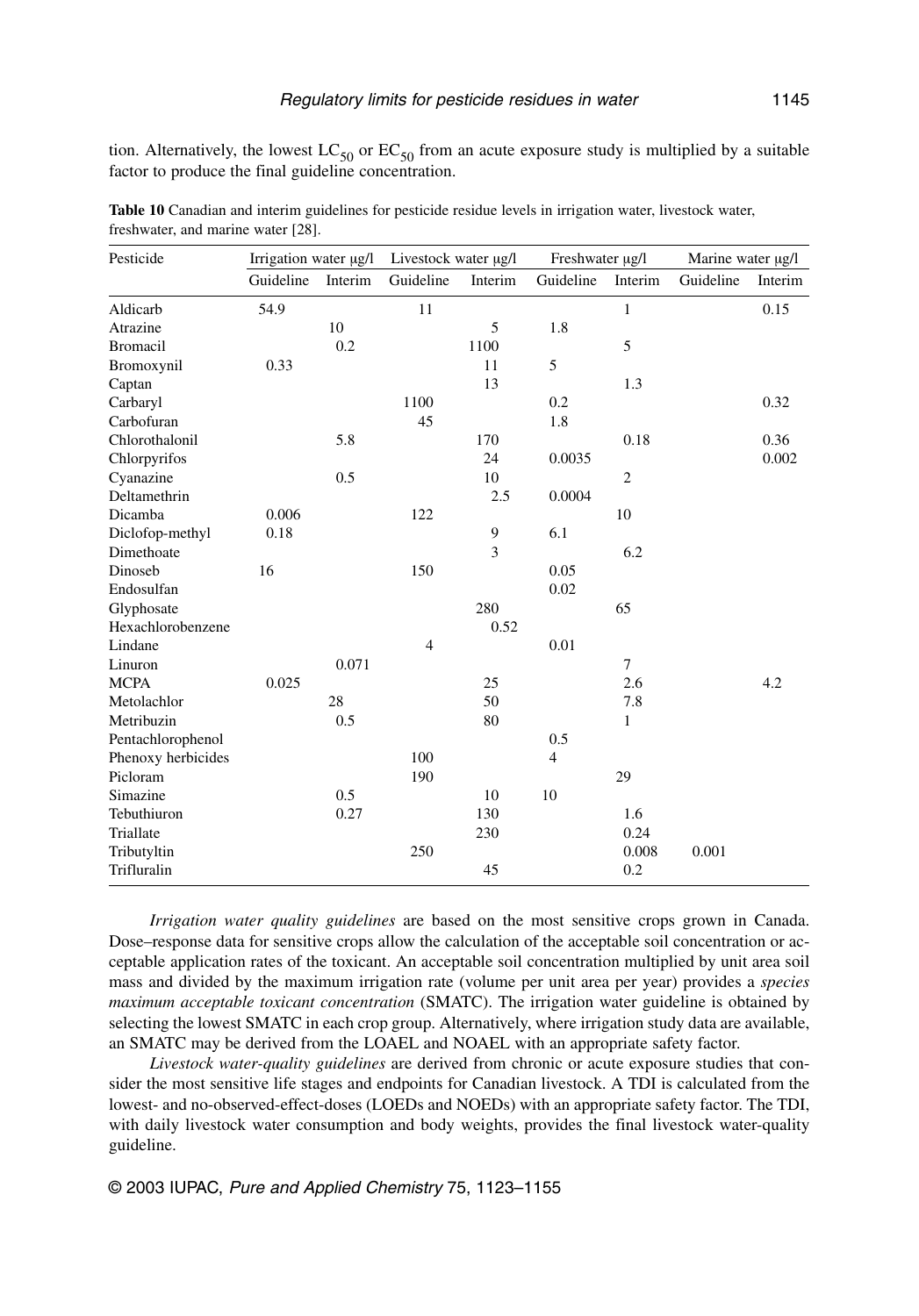# 1146

## European Union

An EU document [6] cited principles for establishing standards of water quality for human consumption in Europe, among which are the statements:

"The parametric values are based on the scientific knowledge available, and the precautionary principle has also been taken into account; those values have been selected to ensure that water intended for human consumption can be consumed safely on a life-long basis, and thus represent a high level of health protection."

"A balance should be struck to prevent both microbiological and chemical risks; to that end, and in the light of a future review of the parametric values, the establishment of parametric values applicable to water intended for human consumption should be based on publichealth considerations and on a method of assessing it."

The document [6] allows relaxation of enforcement of the standards in those situations where there is no potential health risk and there is no alternative drinking-water supply.

EU Member States are authorized to grant derogations from the Directive under certain conditions, provided they do not constitute a potential danger to human health and provided that the supply of water intended for human consumption in the area concerned cannot otherwise be maintained by any other reasonable means.

The document [6] also disallows water pollution causing deterioration of the present quality but still meeting the new standards. It recognizes the need to protect drinking-water sources as well as the drinking water itself:

"Member States shall ensure that the measures taken to implement this Directive in no circumstances have the effect of allowing, directly or indirectly, either any deterioration of the present quality of water intended for human consumption so far as that is relevant for the protection of human health or any increase in the pollution of waters used for the production of drinking water."

In Europe, procedures have been introduced for integrated standard setting based on various ecotoxicological levels. The aim is to evaluate the data on acute and chronic toxicity, provided by the pesticide registrant and available in the open scientific literature, to establish MPCs. MPC values indicate at which concentration no unacceptable risks are to be expected in the ecosystem under consideration. The methodology allows the determination, according to certain rules, of an MPC for the aquatic (water and sediment phase) and the terrestrial ecosystem. Finally, the data may be taken together to give the combined overall MPC for the whole ecosystem for which the lowest compartmental MPC is used as a matter of definition. The method has been described in detail by Kalf et al. [29].

In the direct method for determining an MPC, at least four no-observed-effect-concentration (NOEC) values are necessary for different taxonomic groups. The method assumes that the NOEC values for a chemical substance are lognormally distributed and calculates the safety factor that assures a protection level of 95% for all organisms in the ecosystem. The indirect method for MPC determination is used, for example, when there are no toxicity data for the terrestrial ecosystem. In that case, the equilibrium partitioning method is used for the compartments soil and sediment, where MPCs for other compartments are calculated from the MPC for water and the respective partition coefficients. For strongly fat-soluble substances, i.e.,  $\log P_{\text{ow}}$  greater than 5, or substances with low excretion or highly accumulating properties the possibility of secondary poisoning is also assessed.  $(P_{ow}$  is octanol–water partition coefficient).

Policy for protecting water in the European Union is still evolving with the Water Framework Directive recently coming into force [30]. This Directive (2000/60/EC) aims to bring a coordinated ap-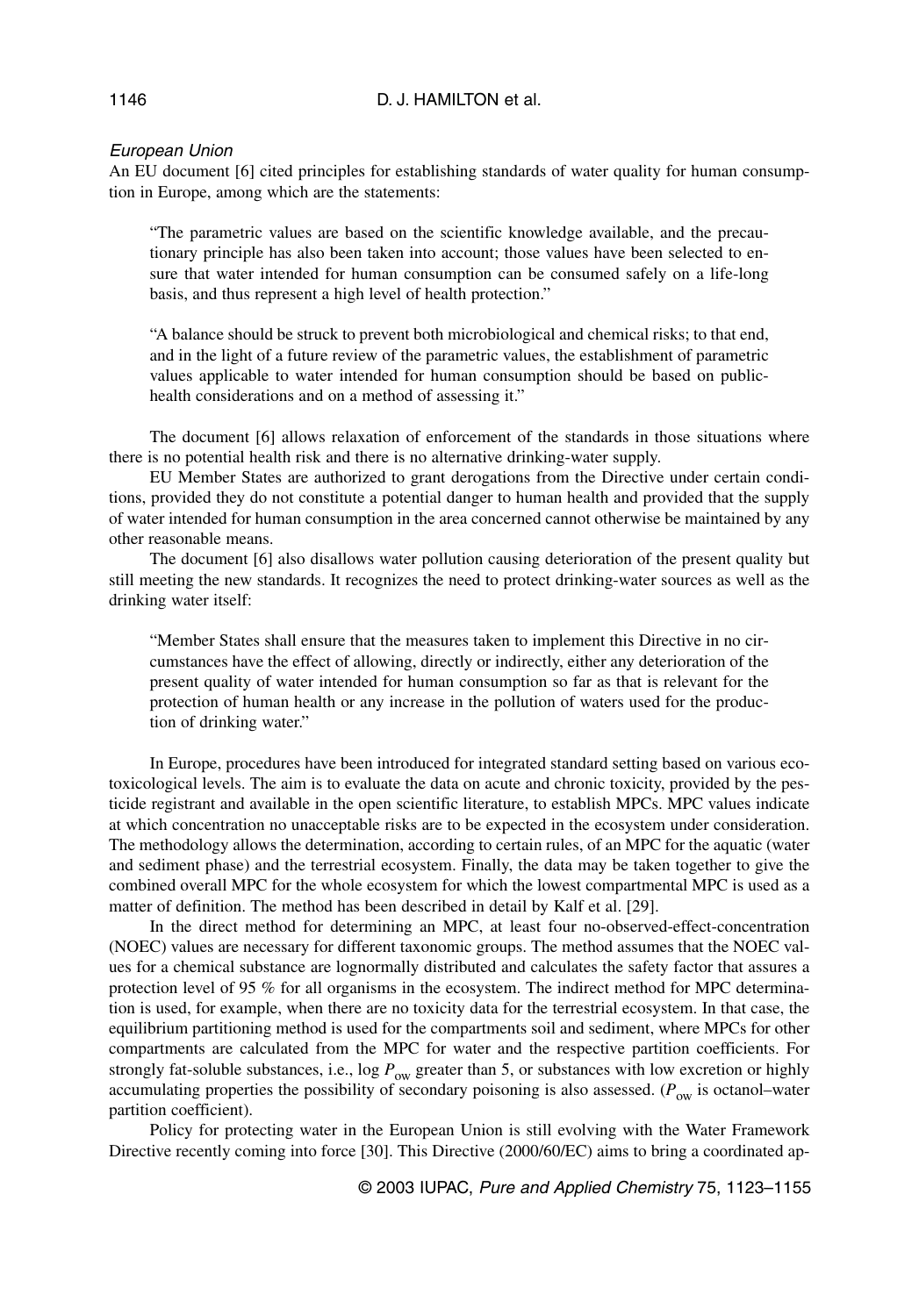proach by establishing a framework to protect inland surface waters, transitional waters, coastal waters, and ground water. Under the Directive, European-wide environmental quality standards (EQSs) are to be set, defined as "the concentration of a particular pollutant or group of pollutants in water, sediment or biota which should not be exceeded in order to protect human health and the environment". These EQSs will be set using, where possible, both acute and chronic data for the following: algae and/or macrophytes, daphnia or representative organisms for saline waters and fish; persistence and bioaccumulation will also be taken into account.

Under the Directive, the European Community identified in November 2001, using a combined monitoring- and modeling-based priority-setting process—COMMPS [31], 32 priority substances for EU-wide control [32,33]. Of the 32 substances, 11 have been identified as "priority hazardous substances" and another 11 as "priority substances under review"—this latter group being reviewed to see if they also should be classified as priority hazardous substances. Included in these 22 substances are several pesticides. With the backing of the European Parliament, the aim of the Directive is to "phase out certain hazardous substances" within 20 years of their inclusion on the priority list [34].

The Water Framework Directive is also committed to achieving the objectives of relevant international agreements, including those which aim to prevent and eliminate pollution of the marine environment. This is consistent with the aims of the Convention for the Protection of the Marine Environment of the North-East Atlantic—OSPAR [35]. This convention, which came into force in 1998, has been ratified by all of the contracting parties to the previous conventions (Belgium, Denmark, Finland, France, Germany, Iceland, Ireland, the Netherlands, Norway, Portugal, Spain, Sweden, and the United Kingdom, plus Luxembourg, Switzerland and the European Union.

The Convention strategy is to prevent pollution of the maritime area by continuously reducing discharges, emissions, and losses of hazardous substances, with the ultimate aim of achieving concentrations in the marine environment close to zero for man-made synthetic substances. The Convention has identified a list of chemicals for priority action based on simple exposure-potential estimates, and cutoff criteria for persistence, liability to bioaccumulate and toxicity using a procedure known as DY-NAMEC [36]. The list includes pesticides, and if they remain on the priority action list, the threshold concentration allowed in the marine environment will be "close to zero" and they may well be required to be phased out over the coming years.

A similar initiative for the Baltic Sea is covered by the Convention on the Protection of the Marine Environment of the Baltic Sea area. The governing body of the Convention, which is supported by Denmark, Estonia, Finland, Germany, Latvia, Lithuania, Poland, Russia, Sweden and the European Union is the Baltic Marine Environment Protection Commission, the Helsinki Commission—HEL-COM [37]. The Commission recognizes that the procedures for priority setting described above are valuable but are not directly applicable to the Baltic Sea [38]. So far, the priority substances regarding pesticides have focused on older and obsolete pesticides [39].

In the above instances, the review of substances is in a relatively early phase, and it remains to be seen how the threshold concentrations of these substances in water are estimated and, indeed, how a "level close to zero" will be measured experimentally.

#### Taiwan

Tang et al. [40] summarized the effluent limits, including maximum effluent limits for pesticide residues, applying in Taiwan. The limits for pesticide residues in effluent from industries, sewage systems and sewage treatment facilities are summarized in Table 11.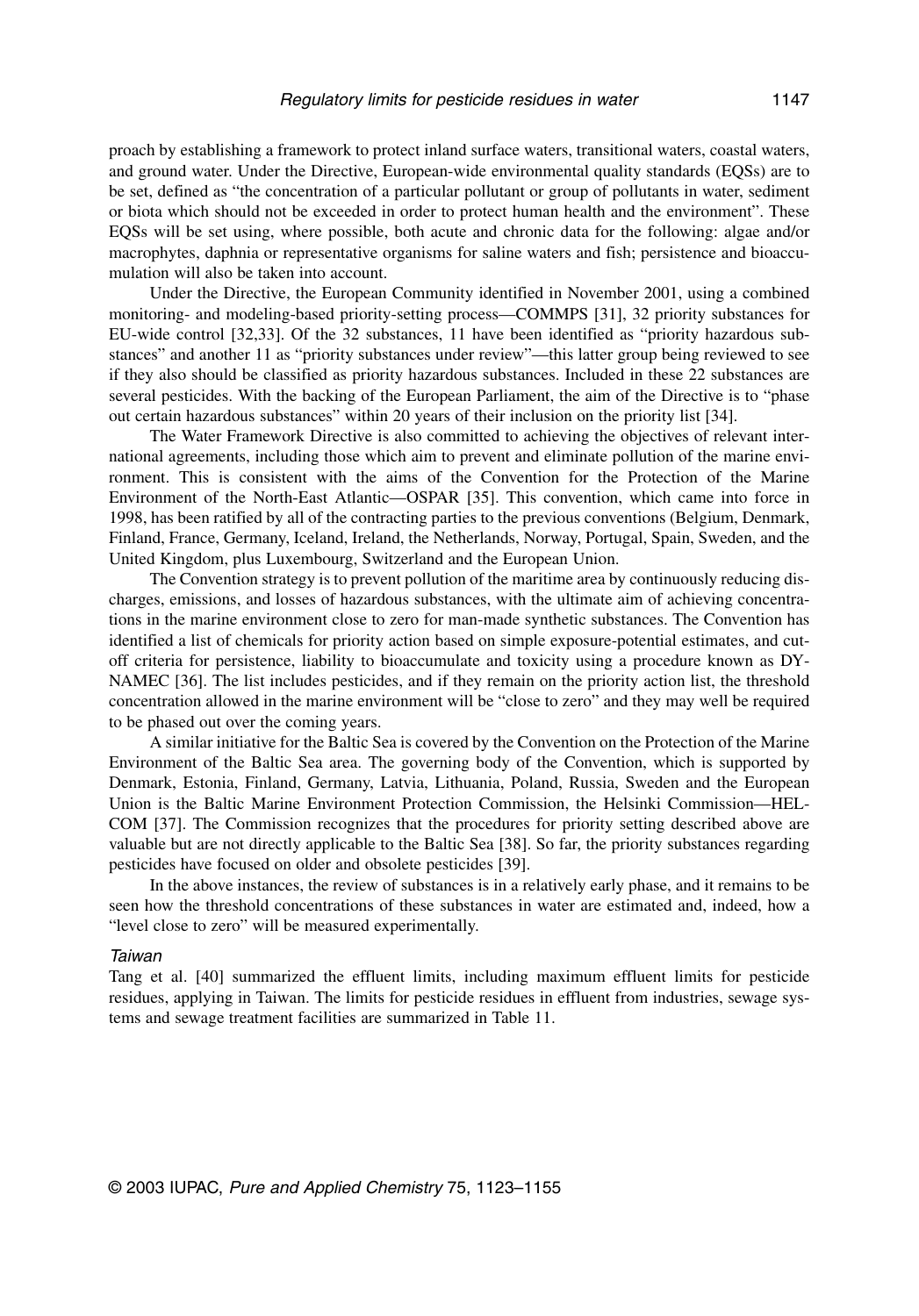| Effluent<br>characteristic     | Maximum effluent<br>limitations, $\mu$ g/l | Effluent<br>characteristic                                              | Maximum effluent<br>limitations, $\mu$ g/l |
|--------------------------------|--------------------------------------------|-------------------------------------------------------------------------|--------------------------------------------|
| Aldrin, dieldrin               | not detectable                             | Herbicides (such as butachlor,<br>paraquat, 2,4-D, etc.)                | 1000                                       |
| Captafol                       | not detectable                             | Lindane                                                                 | not detectable                             |
| Captan                         | not detectable                             | Pentachloronitrobenzene                                                 | not detectable                             |
| DDT and its derivatives        | not detectable                             | Pentachlorophenol and its salts                                         | not detectable                             |
| Endosulfan                     | 30                                         | Total aminomethylcarbamate<br>(such as carbofuran, BPMC, etc.)          | 500                                        |
| Endrin                         | not detectable                             | Total organophosphorus compounds<br>(such as parathion, diazinon, etc.) | 500                                        |
| Folpet                         | not detectable                             | Toxaphene                                                               | not detectable                             |
| Heptachlor and its derivatives | not detectable                             |                                                                         |                                            |

**Table 11** Taiwan effluent standards showing the quality characteristics and limitations of effluent from industries, sewage systems, and sewage treatment facilities [40].

### **7.2 "Good practices" limit**

When a pesticide is used directly on water (e.g., a herbicide for control of weeds in reservoirs or mosquito control in drinking-water tanks), it is possible to set a limit based on the approved use on the water. Such uses should only be approved after risk assessments that parallel the risk assessments for pesticide uses on food crops.

Where a pesticide is approved for use in water or water catchment areas in Australia, the guideline value is set at a level consistent with good management practice and which would not result in any significant risk to the health of the consumer over a lifetime of consumption [7]. Temephos is registered for the control of mosquito and midge larvae by aerial treatment of breeding areas. It is applied as a granular formulation (50 g/kg temephos) at a rate of 1–2 kg product per hectare of open water, swamps, marshes, dams, and breeding areas. No more than 6 g of granules are to be applied per 1000 l of treated water [41]. The temephos GV is based on the maximum concentration of temephos expected in water if the label instruction is followed.

# **7.3 "Zero residue (LOD or LOQ)" limit**

In Australia, pesticides that are not approved for use in water or water catchment areas should not be present in drinking water, which in practical terms means they should not exceed the limit of determination (LOD) specified in the guidelines (Table 3). Action should be taken to determine the source and prevent further contamination if a pesticide level exceeds the LOD [7]. The LOD in this context has the same meaning as the LOQ.

In the United States, the MCL (is the maximum permissible level of a contaminant in water that is delivered to any user of a public water system and is set as close to the MCLG as possible [11]. The MCL is an enforceable standard. In those cases where the MCLG was set at zero (known or probable human carcinogen), the MCL was formerly set at the LOD. However, the capabilities of analytical methods have continued to improve, and detection limits have now generally been pushed substantially lower than the required MCL values (Table 4).

### **7.4 Legislative limit**

In the European Union, water intended for human consumption must meet minimum specified requirements, including for pesticides a maximum level for each pesticide of 0.1 µg/l and a maximum of 0.5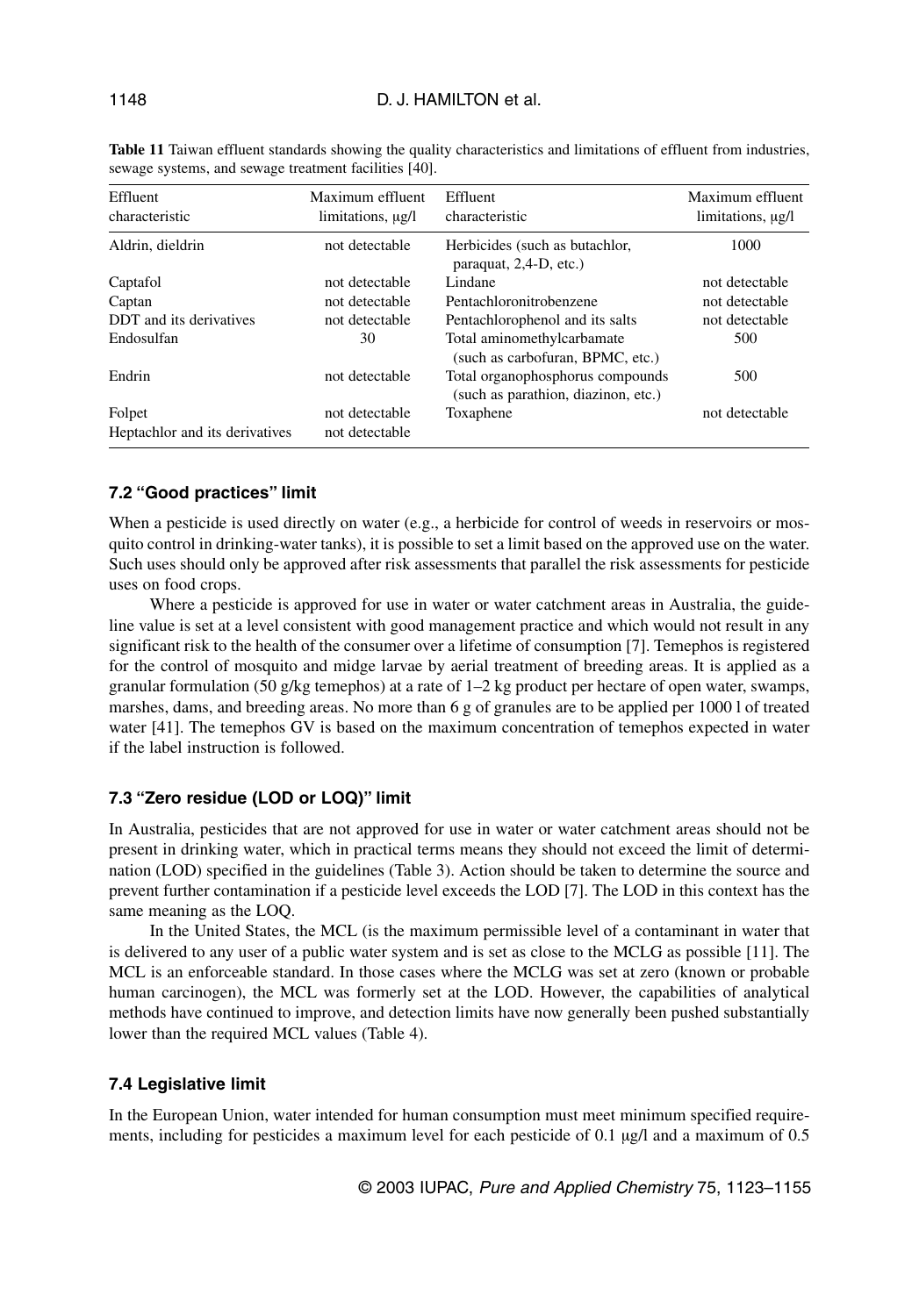µg/l for total pesticides, except for aldrin, dieldrin, heptachlor, and heptachlor epoxide, which are each limited to maximum levels of 0.03 µg/l [42].

Because of the general public perception that pesticides should not be present in drinking water a precautionary principle is often applied in setting standards as low as reasonably achievable [43]. The European Union established limit values for individual pesticides of 0.1 µg/l in drinking water as being as low as reasonably achievable, which was taken as the generally accepted LOD for all pesticides.

### **8. INTERPRETATION OF RESIDUE-MONITORING DATA**

A 1988 WHO consultation [20] noted that an excursion above a GV is the signal to investigate the cause prior to remedial action.

Carter [44] pointed out that identifying the cause is not always straightforward because pesticides have a wide range of uses in agriculture and elsewhere (e.g., in human and animal hygiene, timber treatments, anti-fouling paints, and surface biocides). Interpretation of water-monitoring data must allow for the range of potential contamination sources. Diffuse sources of water contamination are: spray drift, volatilization and precipitation, surface runoff, leaching, through-flow or interflow, drain flow, and base flow seepage. Point sources of water contamination include: tank filling, spillages, faulty equipment, washings and waste disposal, sumps and drainage, direct contamination by over-spray, and consented discharges.

A significant portion of the organochlorine residues in water may be sorbed to particulates, and the bioavailability of this sorbed portion as well as the level of the dissolved portion should be considered when using aquatic life criteria to assess the potential for adverse effects on aquatic organisms [12]. The criteria were mostly developed using whole-water concentrations without distinguishing the total concentrations and the bioavailable fraction. It is also inappropriate to compare the concentrations in filtered water (concentration in dissolved phase) with the criteria, which are based on total concentrations without regard for the fraction in the dissolved phase.

#### **9. DISCUSSION**

Regulatory limits and guidelines for pesticide residue limits in water are derived from various criteria and are difficult to understand and interpret for experts, administrators, and the general public. What are the implications when a pesticide residue in water exceeds the standard or guideline? The answer is not always clear.

More attention has been paid to residues in drinking water than other situations, and more information is available.

Limits and GVs for pesticide residues in drinking water are compared in Table 12. Clearly, the values may be quite different from one authority to another even when apparently they should be the same. A number of possible explanations come to mind.

- The same terminology may have different meanings in different systems, for example, GV in WHO means a value calculated from a toxicology parameter (TDI or ADI), whereas in Australia, a GV is at or about the analytical determination or a maximum level that might occur if good practices are followed and in New Zealand, the GV is the concentration where aesthetic significance is influenced. The Australian HV or is conceptually the same as the WHO GV. The New Zealand MAV and the Canadian MAC are also conceptually the same as the WHO GV.
- WHO does not include metabolites and environmental degradation products in its residue. WHO GVs refer only to parent compound. Some authorities provide no definition of the residue, but sometimes specify a value for an identified metabolite (e.g., aldicarb sulfoxide or heptachlor epoxide), and so, by inference, all the others should be parent compound only.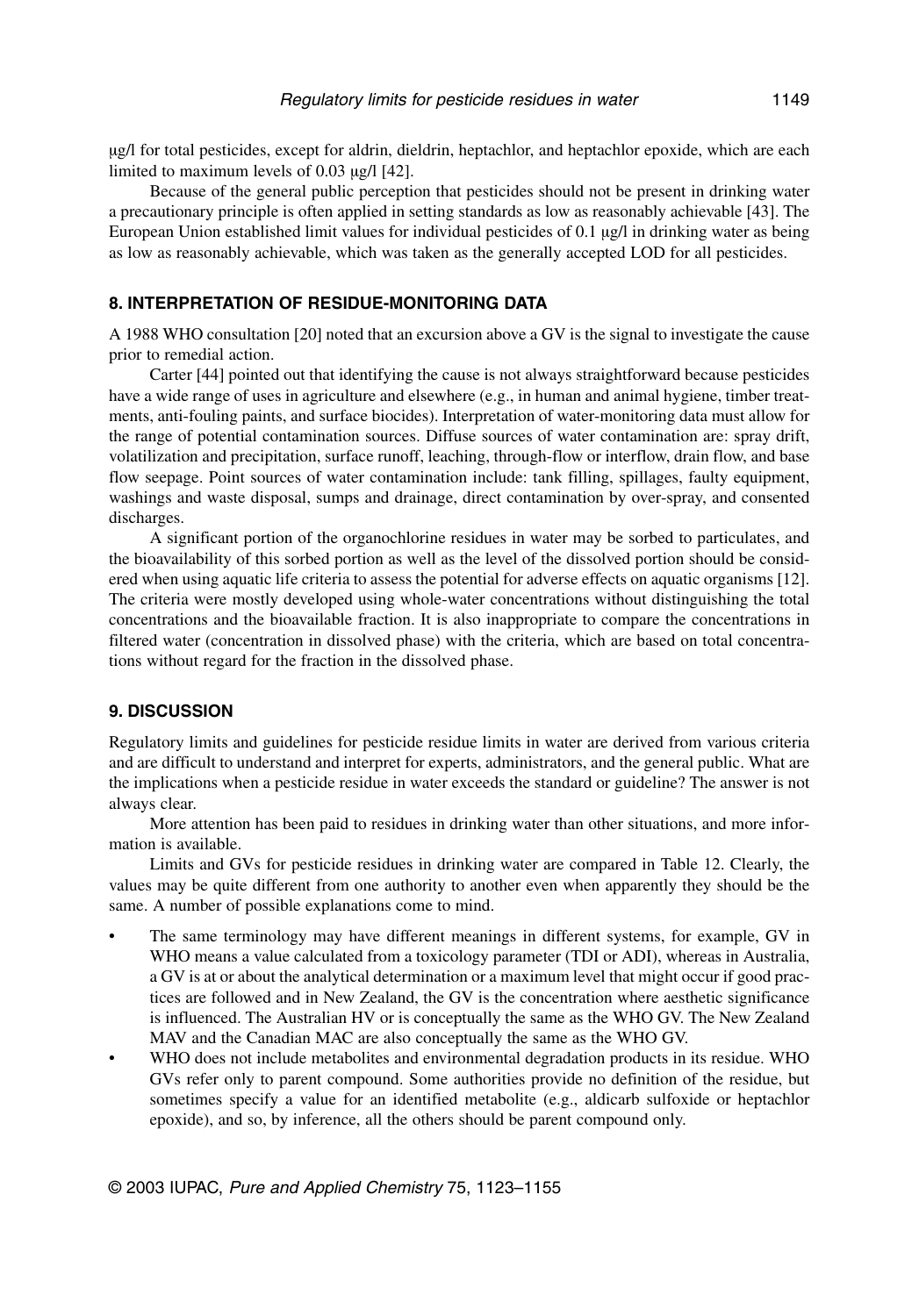- Limits set by the same methodology at different times might be different just because the starting points for the estimation might be different as the science develops and new information comes to hand. For example, a GV based on a TDI or the LOQ of an analytical method will obviously change with time if the TDI or LOQ changes and the GV is reassessed.
- The choice of safety factors and other related assumptions are somewhat arbitrary. For example, in the WHO calculation of GVs for drinking water, either 1 or  $10\%$  of the ADI (or TDI) is used in the calculation; Australia, in a similar calculation for the HV, usually uses 10 % of the ADI; Japan uses 10 % of the ADI in the drinking-water standard; the United States uses 20 % of the ADI in the lifetime health advisory; in Canada, the MAC usually takes 20 % of the ADI. Harmonizing percentage of ADI assigned to drinking water is unlikely because there is no logical reason to prefer one over another.

|                                 |                  |                          |                           |                      |                         |                  |               | c              |              |                      |
|---------------------------------|------------------|--------------------------|---------------------------|----------------------|-------------------------|------------------|---------------|----------------|--------------|----------------------|
| Pesticide                       | <b>WHO</b><br>GV | <b>USA</b><br><b>MCL</b> | <b>USA</b><br><b>MCLG</b> | <b>USA</b><br>Health | <b>USA</b><br>$10^{-4}$ | NZ<br><b>MAV</b> | Japan<br>std, | Aust<br>GV     | Aust<br>HV   | Canada<br><b>MAC</b> |
|                                 |                  |                          |                           | advisory,            | cancer                  |                  | surv          |                |              |                      |
|                                 |                  |                          |                           | lifetime             | risk                    |                  |               |                |              |                      |
|                                 | $\mu$ g/l        | $\mu$ g/l                | $\mu$ g/l                 | $\mu$ g/l            | $\mu$ g/l               | $\mu$ g/l        | $\mu$ g/l     | $\mu$ g/l      | $\mu$ g/l    | $\mu g/l$            |
| Alachlor                        | 20               | $\mathfrak{2}$           | $\boldsymbol{0}$          |                      | 40                      | 20 <sup>a</sup>  |               |                |              |                      |
| Aldicarb                        | 10               | $\overline{7}$           | $\tau$                    | $\tau$               |                         | 10               |               | $\mathbf{1}$   | $\mathbf{1}$ | 9                    |
| Aldicarb sulfone                |                  | 7                        | $\tau$                    | $\tau$               |                         |                  |               |                |              |                      |
| Aldicarb sulfoxide              |                  | $\overline{7}$           | $\overline{7}$            | $\overline{7}$       |                         |                  |               |                |              |                      |
| Aldrin                          |                  |                          |                           |                      | 0.2                     |                  |               |                |              |                      |
| Dieldrin                        |                  |                          |                           |                      | 0.2                     |                  |               |                |              |                      |
| Aldrin/dieldrin                 | 0.03             |                          |                           |                      |                         | 0.03             |               | 0.01           | 0.3          | 0.7                  |
| Atrazine                        | $\mathfrak{2}$   | 3                        | 3                         | 200                  |                         | 2p               |               | 0.5            | 20           | $5I^b$               |
| Azinphos-methyl                 |                  |                          |                           |                      |                         | 4p               |               | $\overline{c}$ | 3            | 20                   |
| Bentazone                       | 300              |                          |                           | 200                  |                         | 400 p            |               |                | 30           |                      |
| <b>Bromacil</b>                 |                  |                          |                           | 90                   |                         | 400 p            |               | 10             | 300          |                      |
| Carbaryl                        |                  |                          |                           | 700                  |                         |                  |               | 5              | 30           | 90                   |
| Carbofuran                      | $\overline{7}$   | 40                       | 40                        | 40                   |                         | 8                |               | 5              | 10           | 90                   |
| Chlordane                       | 0.2              | $\overline{c}$           | $\boldsymbol{0}$          |                      | $\mathbf{1}$            | 0.2              |               | 0.01           | 1            |                      |
| Chlorothalonil                  |                  |                          |                           |                      | 150                     |                  | 40 surv       | 0.1            | 30           |                      |
| Chlorpyrifos                    |                  |                          |                           | 20                   |                         | 70               |               |                |              | 90                   |
| Cyanazine                       | 0.6              |                          |                           | $\mathbf{1}$         |                         | 0.7              |               |                |              | 10 <sub>I</sub>      |
| $2,4-D$                         | 30               | $70\,$                   | 70                        | 70                   |                         | 40               |               | 0.1            | 30           | 100 I                |
| <b>DDT</b>                      | $\overline{c}$   |                          |                           |                      |                         |                  |               |                |              |                      |
| $DDT + isomers$                 |                  |                          |                           |                      |                         | $\mathfrak{2}$   |               | 0.06           | 20           |                      |
| Diazinon                        |                  |                          |                           | 0.6                  |                         | 10               | 5 surv        | $\mathbf{1}$   | 3            | 20                   |
| 1,2-Dibromo-3-<br>chloropropane | $\mathbf{1}$     | 0.2                      | $\boldsymbol{0}$          |                      | 3                       | 1 <sup>a</sup>   |               |                |              |                      |
| Dicamba                         |                  |                          |                           | 200                  |                         |                  |               |                | 100          | 120                  |
| 1,3-Dichloropropene             | 20               |                          |                           |                      | 40                      | 20 <sup>a</sup>  | 2 std         |                |              |                      |
| Diquat                          | 10               | 20                       | 20                        |                      |                         | 10               |               | 0.5            | 5            | 70                   |
| Diuron                          |                  |                          |                           | 10                   |                         | 20p              |               |                | 30           | 150 I                |
| <b>EDB</b>                      | $0.4 - 15$       | 0.05                     | $\boldsymbol{0}$          |                      | 0.05                    |                  |               | $\mathbf{1}$   | $\mathbf{1}$ |                      |
| Fenoprop $(2,4,5-TP)$           | 9                | 50                       | 50                        | 50                   |                         | 10               |               |                | 10           |                      |
| Glyphosate                      | unnec            | 700                      | 700                       | 700                  |                         |                  |               | 10             | 1000         | 280 I                |
| Heptachlor                      |                  | 0.4                      | $\overline{0}$            |                      | 0.8                     |                  |               |                |              |                      |

**Table 12** Comparison of standards and guideline values for pesticide residues in drinking water. Pesticides are listed where there are standards or guidelines from 3 or more authorities (WHO and national governments).

(*continues on next page*)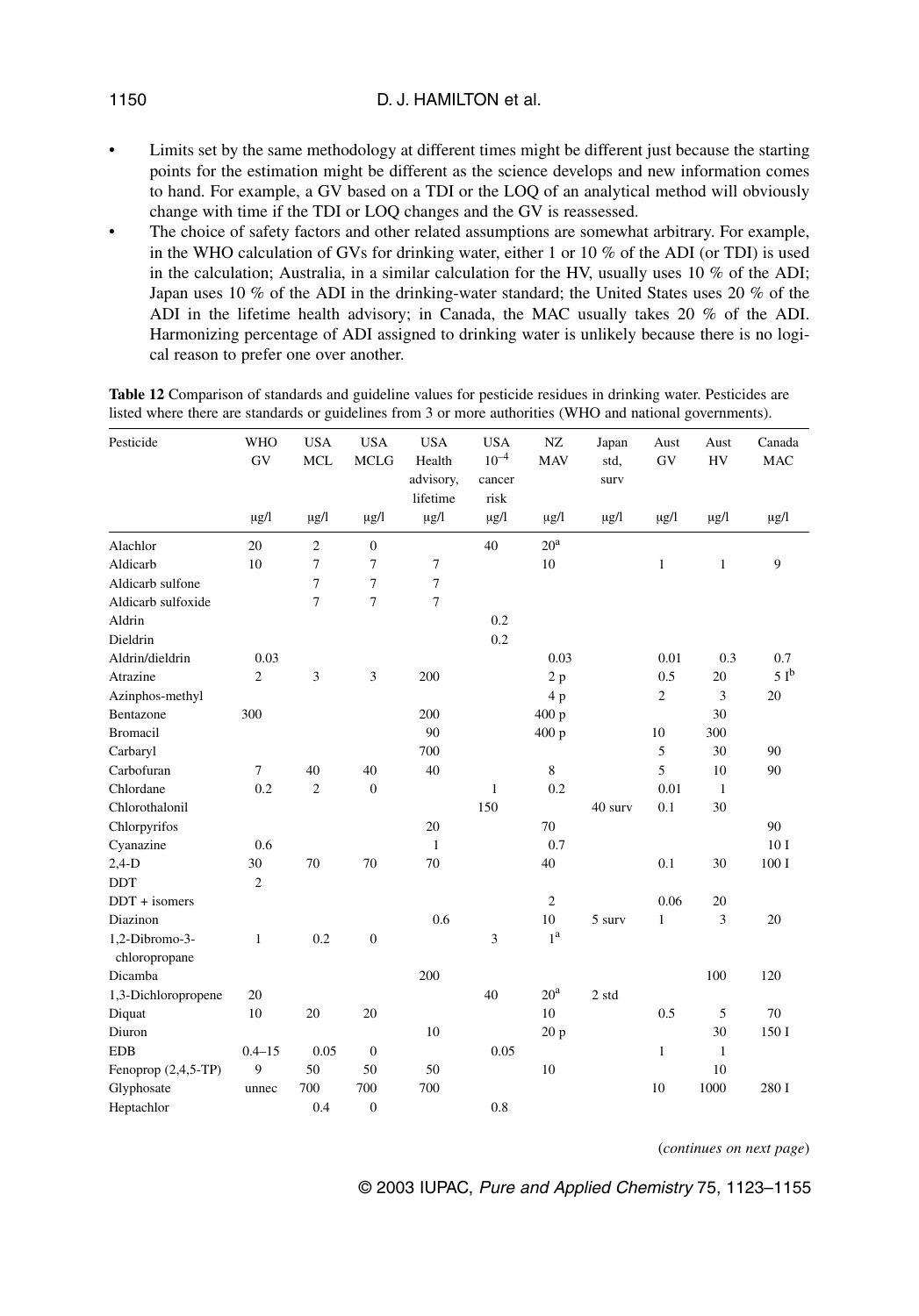| Pesticide               | <b>WHO</b><br>GV | <b>USA</b><br><b>MCL</b> | <b>USA</b><br><b>MCLG</b> | <b>USA</b><br>Health<br>advisory,<br>lifetime | <b>USA</b><br>$10^{-4}$<br>cancer<br>risk | NZ<br><b>MAV</b> | Japan<br>std,<br>surv | Aust<br>GV     | Aust<br>HV | Canada<br><b>MAC</b> |
|-------------------------|------------------|--------------------------|---------------------------|-----------------------------------------------|-------------------------------------------|------------------|-----------------------|----------------|------------|----------------------|
|                         | $\mu$ g/l        | $\mu$ g/l                | $\mu$ g/l                 | $\mu$ g/l                                     | $\mu$ g/l                                 | $\mu g/l$        | $\mu$ g/l             | $\mu$ g/l      | $\mu$ g/l  | $\mu$ g/l            |
| Heptachlor +<br>epoxide | 0.03             |                          |                           |                                               |                                           | 0.04             |                       | 0.05           | 0.3        |                      |
| Heptachlor epoxide      |                  | 0.2                      | $\boldsymbol{0}$          |                                               | 0.4                                       |                  |                       |                |            |                      |
| Hexachlorobenzene       | $\mathbf{1}$     | $\mathbf{1}$             | $\boldsymbol{0}$          |                                               | $\overline{2}$                            | 1 <sup>a</sup>   |                       |                |            |                      |
| Hexazinone              |                  |                          |                           | 400                                           |                                           | 400 p            |                       | $\overline{2}$ | 300        |                      |
| Lindane                 | $\mathfrak{2}$   | 0.2                      | 0.2                       | 0.2                                           |                                           | 2                |                       | 0.05           | 20         |                      |
| Malathion               |                  |                          |                           | 100                                           |                                           |                  |                       |                | 50         | 190                  |
| <b>MCPA</b>             | $\mathfrak{2}$   |                          |                           | $\overline{4}$                                |                                           | $\mathfrak{2}$   |                       |                |            |                      |
| Methoxychlor            | 20               | 40                       | 40                        | 40                                            |                                           | 20               |                       | 0.2            | 300        | 900                  |
| Metolachlor             | 10               |                          |                           | 100                                           |                                           | 10               |                       | $\overline{2}$ | 300        | 50 I                 |
| Metribuzin              |                  |                          |                           | 200                                           |                                           | 70 p             |                       | 1              | 50         | 80                   |
| Molinate                | 6                |                          |                           |                                               |                                           | 7                |                       | 0.5            | 5          |                      |
| Paraquat                |                  |                          |                           | 30                                            |                                           |                  |                       | 1              | 30         | 10 <sup>c</sup>      |
| Pendimethalin           | 20               |                          |                           |                                               |                                           | 20               |                       |                | 300        |                      |
| Pentachlorophenol       | 9                | $\mathbf{1}$             | $\boldsymbol{0}$          |                                               | 30                                        | 10 <sub>p</sub>  |                       | 0.01           | 10         | 60                   |
| Permethrin              | 20               |                          |                           |                                               |                                           | 20               |                       | 1              | 100        |                      |
| Picloram                |                  | 500                      | 500                       | 500                                           |                                           | 20 <sub>p</sub>  |                       |                | 300        | 190 I                |
| Propanil                | 20               |                          |                           |                                               |                                           | 20               |                       | 0.1            | 500        |                      |
| Propazine               |                  |                          |                           | 10                                            |                                           | 70 p             |                       | 0.5            | 50         |                      |
| Simazine                | $\mathfrak{2}$   | $\overline{4}$           | $\overline{4}$            | $\overline{4}$                                |                                           | 2p               | 3 std                 | 0.5            | 20         | 10 <sub>I</sub>      |
| $2,4,5-T$               | 9                |                          |                           | 70                                            |                                           | 10               |                       | 0.05           | 100        |                      |
| Terbufos                |                  |                          |                           | 0.9                                           |                                           |                  |                       | 0.5            | 0.5        | $\mathbf{1}$         |
| Trifluralin             | 20               |                          |                           | 5                                             | 500                                       | 30               |                       | 0.1            | 50         | 45 I                 |

**Table 12** (*Continued*).

Abbreviations: p: provisional MAV; std: standard; surv: surveillance; I: interim MAC.

a Excess lifetime cancer risk of 10–5.

<sup>b</sup>Atrazine + metabolites.

c Paraquat as dichloride.

Drinking-water residue limit values calculated from the ADI or other toxicological measure may be slightly different from one country to another, even with exactly the same methodology, because body weights (e.g., 60 or 70 kg) or daily water consumption (1.5 or 2 l) are different.

Each of the possible ways of defining the residues has its merits. The sum of parent pesticide and important metabolites expressed as parent has usually constituted residue definitions in food, which is the residue we need in the risk assessment step. A residue limit in water would also be best expressed in this way where it is derived directly from a toxicological property such as an ADI. For monitoring purposes, where it is best to keep the residue definition as simple as possible for the sake of economy, the parent or a marker residue is preferable. In water, it is also possible that parent and degradation products (hydrolysis and photolysis products and metabolites) become physically separated as the water moves through soil strata, which suggests that separate limits should be set for parent and important degradation products.

The consumer risks from pesticide residues and other contaminants in drinking water should be viewed in the same context to minimize the overall risk. Regulations encourage ozone treatment of raw water to reduce pesticide residue levels below a maximum level for drinking water. The ozone treatment generates bromate, reported to be carcinogenic, but it is allowed in the water by the regulations. The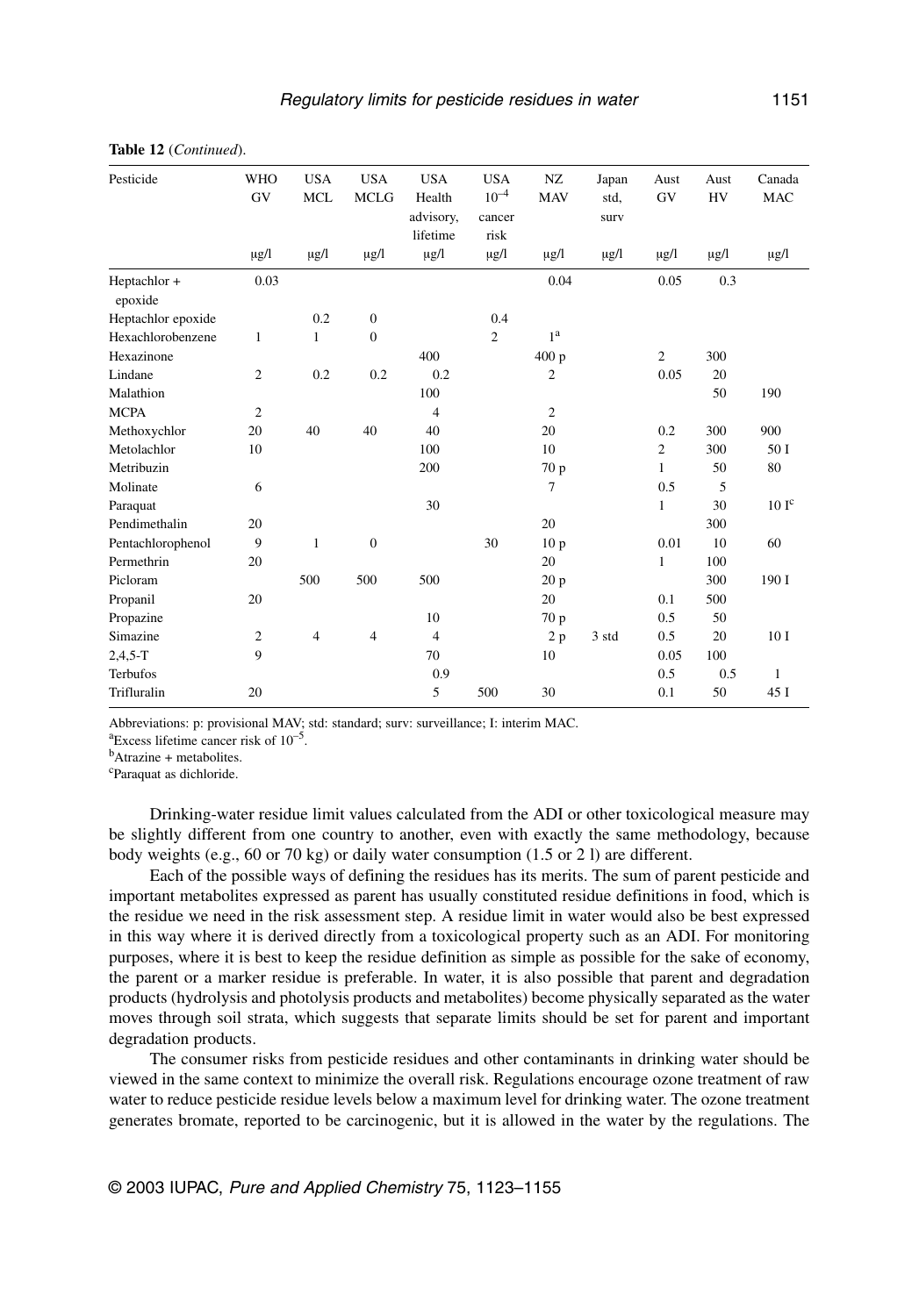treatment, where it is only removing low levels of pesticide residues, would apparently increase consumer risk.

Canadian pesticide residue guidelines for irrigation water take into account the phytotoxicity of the residues to sensitive crops. For nonherbicides or nonphytotoxic residues, an additional basis for guidelines would be the accumulation of residues in crops. For a systemic pesticide such as aldicarb, residues in irrigation water could be taken up to produce a residue level in the crop exceeding the MRL. The maximum guideline limit would be set so that residues in the crop would not exceed the MRL.

Canadian livestock water-quality guidelines are derived from animal toxicity studies. An additional concern, as with residues in crops from irrigation water, is the resulting residues in food commodities, in this case, residues in meat, milk, and eggs. Farm animal feeding studies provide information on the relation between residue levels in the animal diet and the resulting residue levels in the animal tissues, milk, and eggs. The feeding studies would allow calculation of the maximum residue intake from livestock drinking water before residues in animal commodities exceeded MRLs.

An analytical method must be available to measure the residue at a standard or guideline limit designed for surveillance or regulatory enforcement. The specified limit should be no lower than the method LOQ, which is the lowest concentration where suitable recoveries are achieved (usually, mean recoveries of between 70 and 110 %).

## **10. CONCLUSION**

The Commission, after reviewing a number of national systems, has made 12 recommendations for regulatory limits for pesticide residues in water. Standard terminology is needed to improve the general understanding of pesticide residue limits in water. The recommendations will act as a checklist for authorities introducing or revising limits or guidelines for pesticide residues in water.

### **11. ACKNOWLEDGMENT**

The authors gratefully acknowledge the funding support for this project provided by IUPAC and ICSU (International Council for Science).

## **12. REFERENCES**

- 1. N. Aharonson, S. Z. Cohen, N. Drescher, T. J. Gish, S. Gorbach, P. C. Kearney, S. Otto, T. R. Roberts, J. W. Vonk. "Potential contamination of ground water by pesticides", *Pure Appl. Chem.* **59**, 1419–1446 (1987).
- 2. H. Greim. "Scientific justification of setting limits", *Food Chem. Toxicol.* **38**, S107–S110 (2000).
- 3. B. Jiménez, J. Ramos, I. L. Quezada. "Analysis of water quality criteria in Mexico", *Water Sci. Technol.* **40** (10), 169–173 (1999).
- 4. A. M. Van Dijk-Looijaard, J. Van Genderen. "Levels of exposure from drinking water", *Food Chem. Toxicol.* **38**, S37–S42 (2000).
- 5. EU. Directive 2000/60/EC of the European Parliament and of the Council of 23 Oct 2000 establishing a framework for Community action in the field of water policy. Official Journal L 327, 22/12/2000, pp. 0001–0072 (2000).
- 6. EUR-Lex. Council Directive 98/83/EC of 3 Nov 1998 on the quality of water intended for human consumption. Official Journal L 330, 05/12/1998, pp. 0032–0054. Community legislation in force - document 398L0083 (1998).
- 7. National Health and Medical Research Council. Australian drinking water guidelines. Agricultural and Resource Management Council of Australia and New Zealand. Commonwealth of Australia (1996).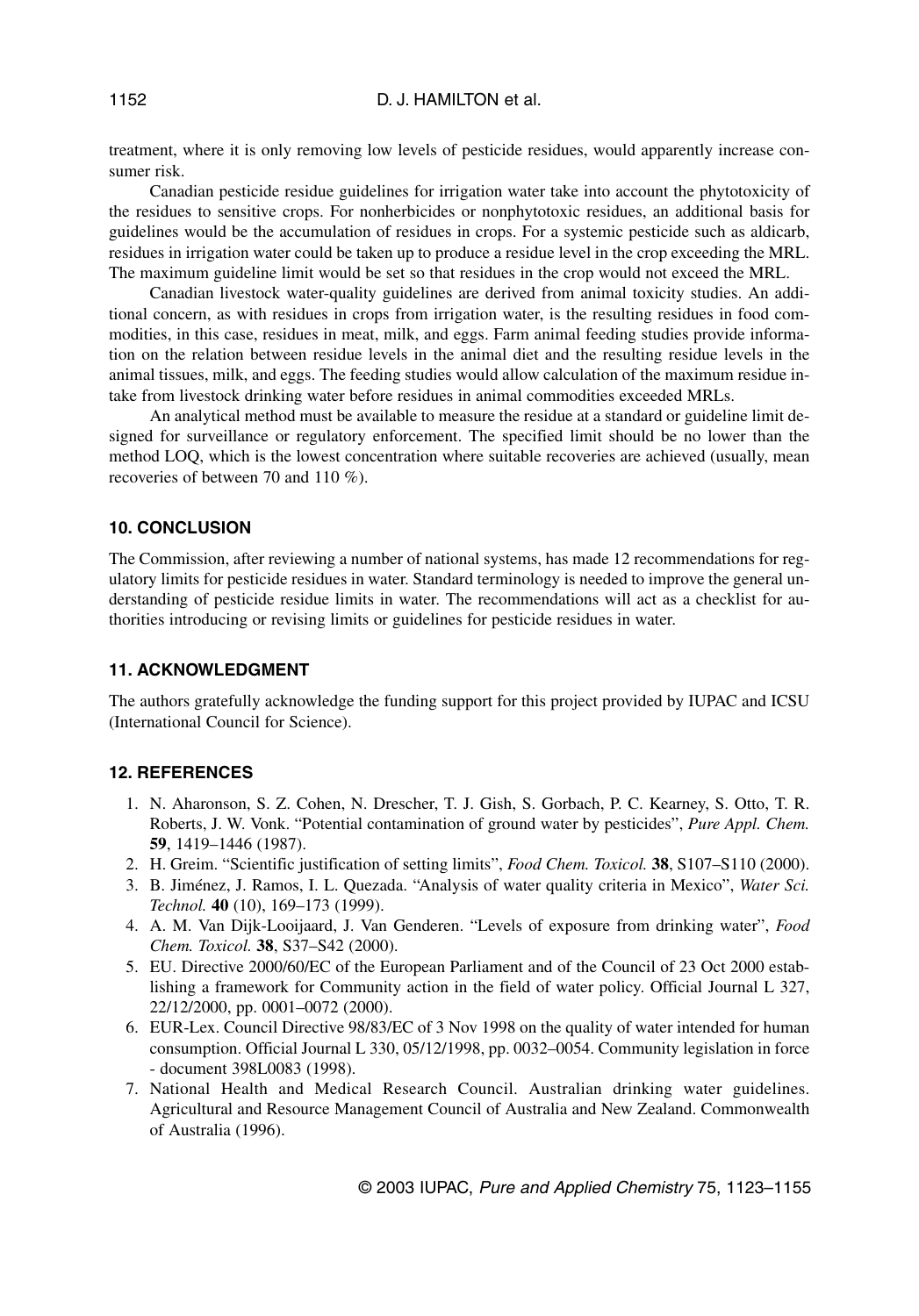- 8. D. T-C. Tang, R. J. Ferris, H-H. Tsai. Drinking Water Management Act. Environmental Protection Administration of the Republic of China on Taiwan (1997). <www.epa.gov.tw/english/- LAWS/drinkwater.htm>
- 9. Ministry of Health, NZ. Drinking-water standards for New Zealand (2000). <www.moh.govt.nz>
- 10. EPA. Part 141—National primary drinking water regulations. Section 141.2. Definitions. U.S. Environment Protection Agency. Federal Register. 40 CFR Ch. (7-1-00 Edition) (2000).
- 11. L. H. Nowell and E. A. Resek. "National standards and guidelines for pesticides in water, sediment, and aquatic organisms: application to water-quality assessments". *Rev. Environ. Contam. Toxicol*. **140**, 1–164 (1994).
- 12. S. J. Larson, P. D. Capel, M. S. Majewski. "Analysis of key topics—environmental significance", Chap. 6 in *Pesticides in Surface Waters. Distribution, Trends, and Governing Factors*, Vol. 3 of the series Pesticides in the Hydrologic System, R. J. Gilliom, Series Ed., U.S. Geological Survey, National Water Quality Assessment Program, Ann Arbor Press, Chelsea, MI (1997).
- 13. K. S. Sidhu. "Standard setting processes and regulations for environmental contaminants in drinking water: State versus Federal needs and viewpoints". *Regul. Toxicol. Pharmacol*. **13**, 293–308 (1991).
- 14. J. E. Barbash and E. A. Resek. "Pesticides in the hydrologic system—environmental significance", Chap. 10 in *Pesticides in Ground Water*. *Distribution, Trends and Governing Factors*, Vol. 2 of the series. R. J. Gilliom, Series Ed., U.S. Geological Survey, National Water Quality Assessment Program, Ann Arbor Press, Chelsea, MI, (1996).
- 15. M. Younes and H. Galal-Gorchev. "Pesticides in drinking water—a case study". *Food Chem. Toxicol.* **38**, S87–S90 (2000).
- 16. European Union. Guidelines and Criteria for the Evaluation of Dossiers and the Preparation of Reports to the European Commission by Rapporteur Member States relating to the Proposed Inclusion of Active Substances in Annex I of Directive 91/414/EEC, Document 1654/VI/94, Rev. 6.4, (31 October 1997).
- 17. EU Guidance Document on Relevant Metabolites, Draft Working Document, October 1999, adopted by The Netherlands by the Board on the Registration of Pesticides, p.15 (1999).
- 18. ECPA proposal for defining and assessing the relevance of metabolites. European Crop Protection Association, Brussels, 1 September 1998. Document D/98/GRG/3260 (1998).
- 19. Environmental Health Directorate. Summary of guidelines for Canadian drinking water quality. Prepared by the Federal-Provincial Subcommittee on Drinking Water of the Federal-Provincial Committee of Environmental and Occupational Health (April 1999).
- 20. WHO. Revision of the WHO guidelines for drinking-water quality. Report of a consultation in Rome from 17–19 October 1988. Document WHO/PEP/89.4 (1988).
- 21. European Commission, SANCO/825/00 rev. 6, Guidance document on residue analytical methods (2000).
- 22. EPA. Part 141—National primary drinking water regulations. Section 141.24. Organic chemicals, sampling and analytical requirements. U.S. Environment Protection Agency. Federal Register. 40 CFR Ch. (7-1-00 Edition) (2000).
- 23. WHO. Second Consultation on Herbicides in Drinking-Water, Rome, 13-18 July 1987. Document ICP/CWS 012A(S) (1987).
- 24. EPA. Drinking water standards and health advisories. U.S. Environment Protection Agency. Office of Water 4304. EPA 822-B-00-001 (2000).
- 25. M. Ozawa. "Water pollution control administration in Japan". *Water Sci. Technol*. **20**, 1–11 (1988).
- 26. Ministry of Public Health and Welfare (Japan). Various standards for agricultural chemicals concerning water quality. (Information from Norio Kurihara) (1997).
- 27. S. L. Walker and F. A. P. C. Gobas. "An investigation of the application of the Canadian water quality guidelines". *Environ. Toxicol. Chem.* **18**, 1323–1328 (1999).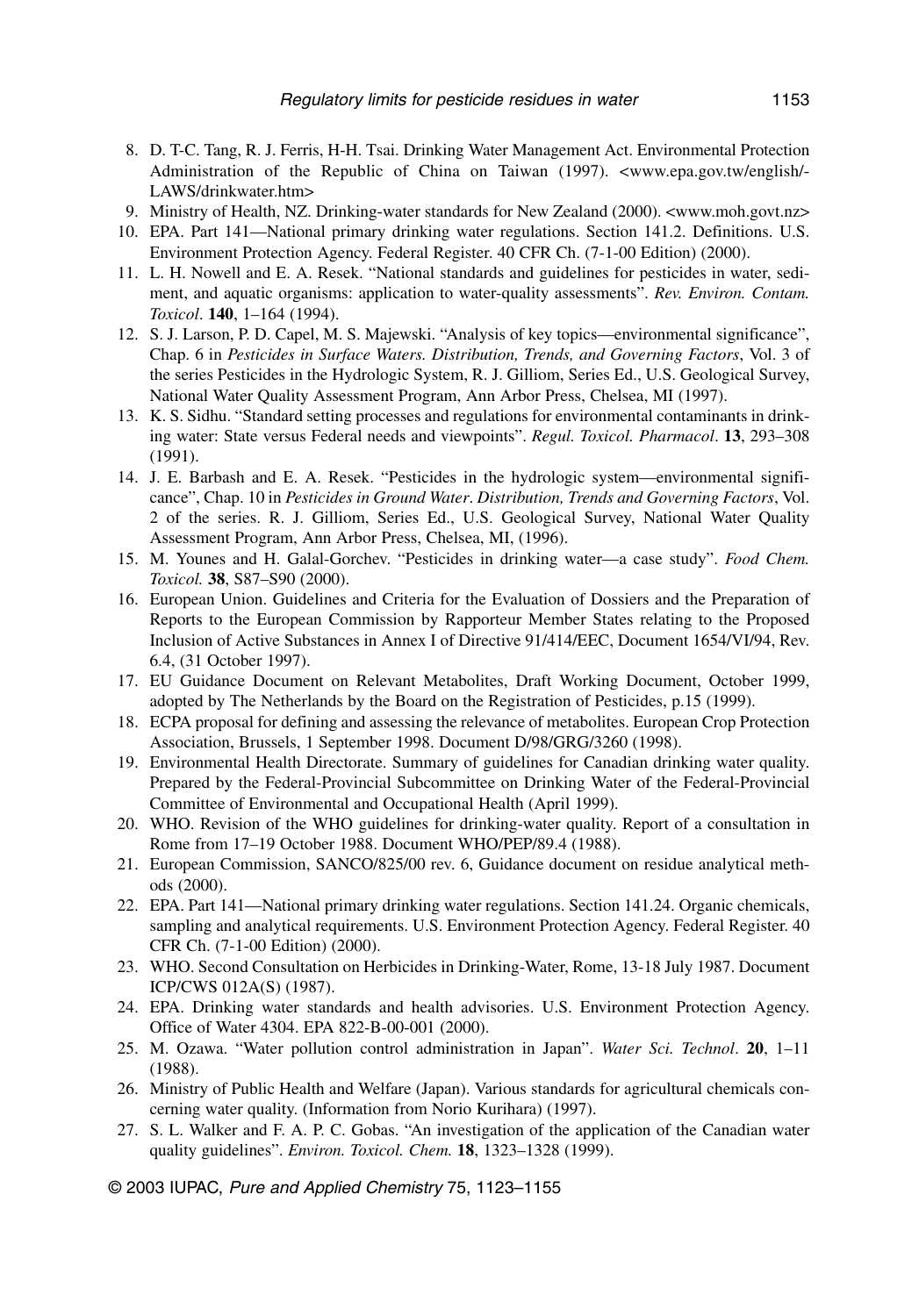## D. J. HAMILTON et al.

- 28. Environment Canada. Canadian Environmental Quality Guidelines. Protocols for the derivation of water quality guidelines (2001). <www2.ec.gc.ca/ceqg-rcqe/prot.htm>
- 29. D. F. Kalf, B. J. W. G. Mensink, M. H. M. M. Montforts. Protocol for Derivation of Harmonised Permissible Concentrations (MPCs). RIVM report 601506 001, Bilthoven, The Netherlands, p. 73 (1999).
- 30. EC. Directive 2000/60/EC of the European Parliament and of the Council of 23 October establishing a framework for Community action in the field of water policy. Official Journal L 327, 22/12/00 P.1 (2000).
- 31. EC. Study on the prioritisation of substances dangerous to the aquatic environment. Office for Official Publications of the European Communities (1999).
- 32. Commission of the European Communities. Proposal for a decision of the European Parliament and Council establishing the list of priority substances in the field of water policy. COM (2001) 17 final, Brussels (2001).
- 33. Commission of the European Communities. Amended proposal for a European Parliament and Council decision establishing the list of priority substances in the field of water policy. COM (2000) 47 final, Brussels (2000).
- 34. European Commission DG XI, Water policy: Commission identifies priority substances and proposes to phase out eleven hazardous substances. Press release, Brussels, 18 January (2001). <www.waternunc.com/gb/dg11en44.htm>
- 35. OSPAR Commission. Commission for the Protection of the Marine Environment of the North-East Atlantic, Annual Report 2000–2001, London (2001). <www.ospar.org>
- 36. OSPAR Commission. Briefing document on the work of DYNAMEC and the DYNAMEC mechanism for the selection and prioritisation of hazardous substances, Publication 104 (2000). <www.ospar.org>
- 37. Helsinki Commission. Convention on the Protection of the Marine Environment of the Baltic Sea Area, 1992 (in force 17 January) (2000). <www.helcom.fi/helcom/convention.html>
- 38. Helsinki Commission. Baltic Marine Environment Protection Commission, Harmonisation of HELCOM recommendations with EU directives and OSPAR decisions and recommendations, final report (2001). <www.helcom.fi/a/publications/harmon\_recomm.pdf>
- 39. Helsinki Commission. Baltic Marine Environment Protection Commission, the pesticides selected for immediate priority action. (2001) <www.helcom.fi/a/hazardous/- Final\_Pesticide.Report.pdf>.
- 40. D. T.-C. Tang, R. J. Ferris, H-H. Tsai. Effluent Standards. Environment Protection Administration of the Republic of China on Taiwan (2000) <www.epa.gov.tw/english/LAWS/Effluent.htm>.
- 41. Abate<sup>®</sup> 50SG label, Directions for use on registered label (2000).
- 42. European Union. Common position (EC) 12767/97. Adopted by the Council on 16 December 1997 with a view to the adoption of Council Directive on the quality of water intended for human consumption. Interinstitutional file 95/0010 (SYN) (1997).
- 43. F. X. R. Van Leeuwen. "Safe drinking water: the toxicologist's approach". *Food Chem. Toxicol.* **38**, S51–S58 (2000).
- 44. A. Carter. "Pesticide contamination of water sources and the monitoring data across the EU", XI Symposium on Pesticide Chemistry, Cremona, Italy, September 1999, pp. 11–20 (1999).